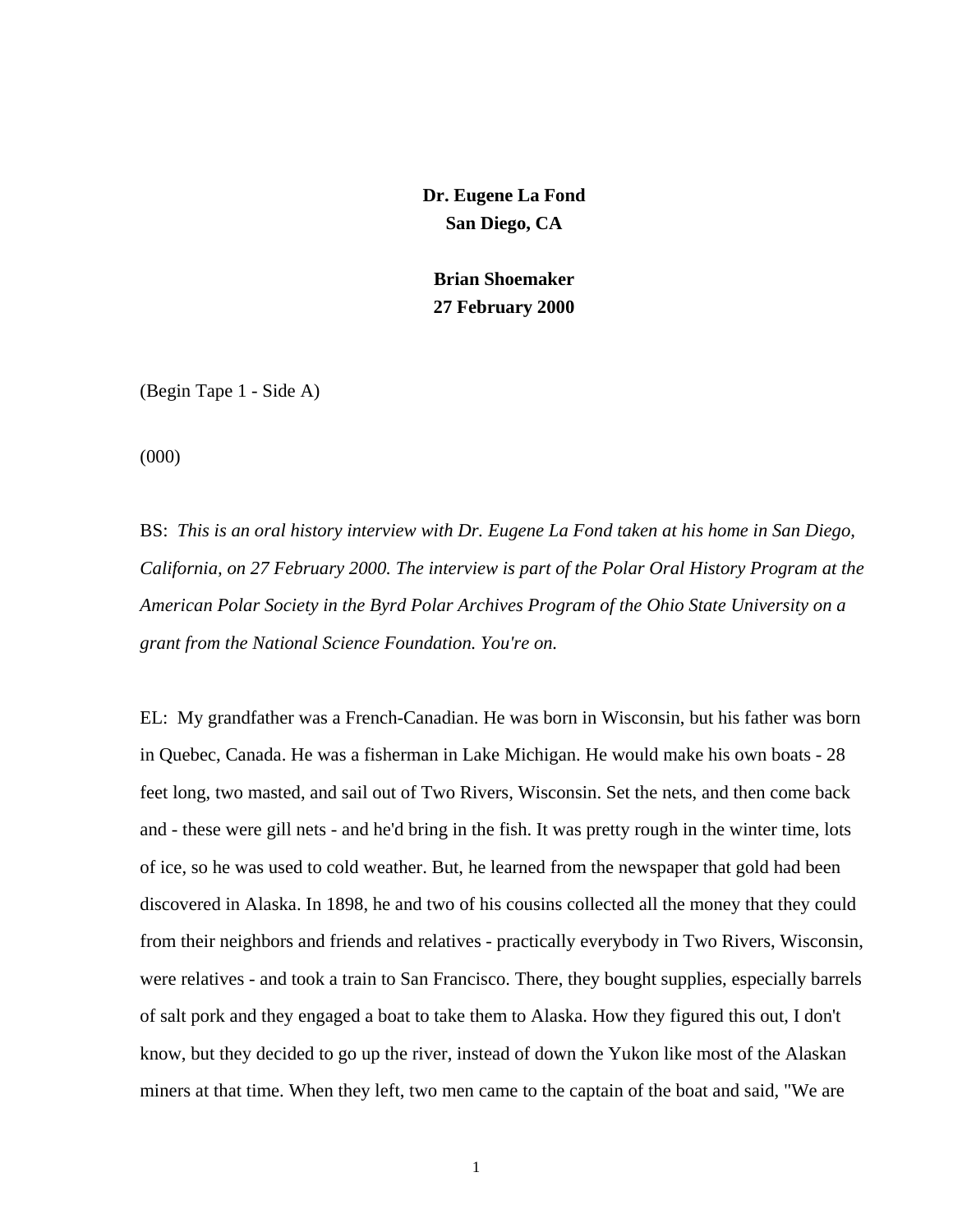tailors. We'd like to work our way to Alaska." The captain said, "I can use two sailors." They were Swedish and their accent was difficult to understand. Anyway, this is what was called *The Alaskan.* About 125 feet long, about 800 ton, I believe.

 Well, as soon as they left San Francisco, a storm occurred and tore the sails and almost swamped the boat. And the captain soon discovered that the sailors were really tailors. They came at a bad time. It was overcast most of the way up to the Aleutian Islands, but just before they got to the Aleutian Islands, the sun came out and they got their position. They sailed up to Kotzebue Sound. There must have been a village there. They were put ashore with their supplies. The two Swedish tailors jumped ship and started out on their own, but they came back in a couple of days and said it was too rough for them. Well, they wouldn't take them back, but they gave them some supplies and they went on, and supposedly discovered gold near Nome, Alaska.

(50)

 My grandfather, and his two cousins, built a house for the winter from driftwood and stuff they could chop down and they took the lumber and logs that came down the Kobuk River. Why they went to Kobuk River, I don't know, instead of the Yukon. And they rip sawed these logs, made lumber, and built a boat. So that when the ice broke loose the next year, 1899, they took this boat and went up the Kobuk River, they say for 300 miles. That seems too large a figure. But they didn't find any gold. But they had a hard time getting up the river because there were rapids, waterfalls, but the boat held up and so did they. And they decided that when they heard about there was gold at Nome, they took the boat and sailed it down through the Bering Straits. This was rather spectacular because the current, when I measured it, was between 2-4 knots going to the north through the Straits. They would have to buck that current.

 And they sailed down to Nome, and for a while they worked for a miner, but they soon decided that there's enough gold in the sand on the beach to make it worthwhile. They made a, what they called a "rocker," which they put in a shovel full of sand and a bucket of water and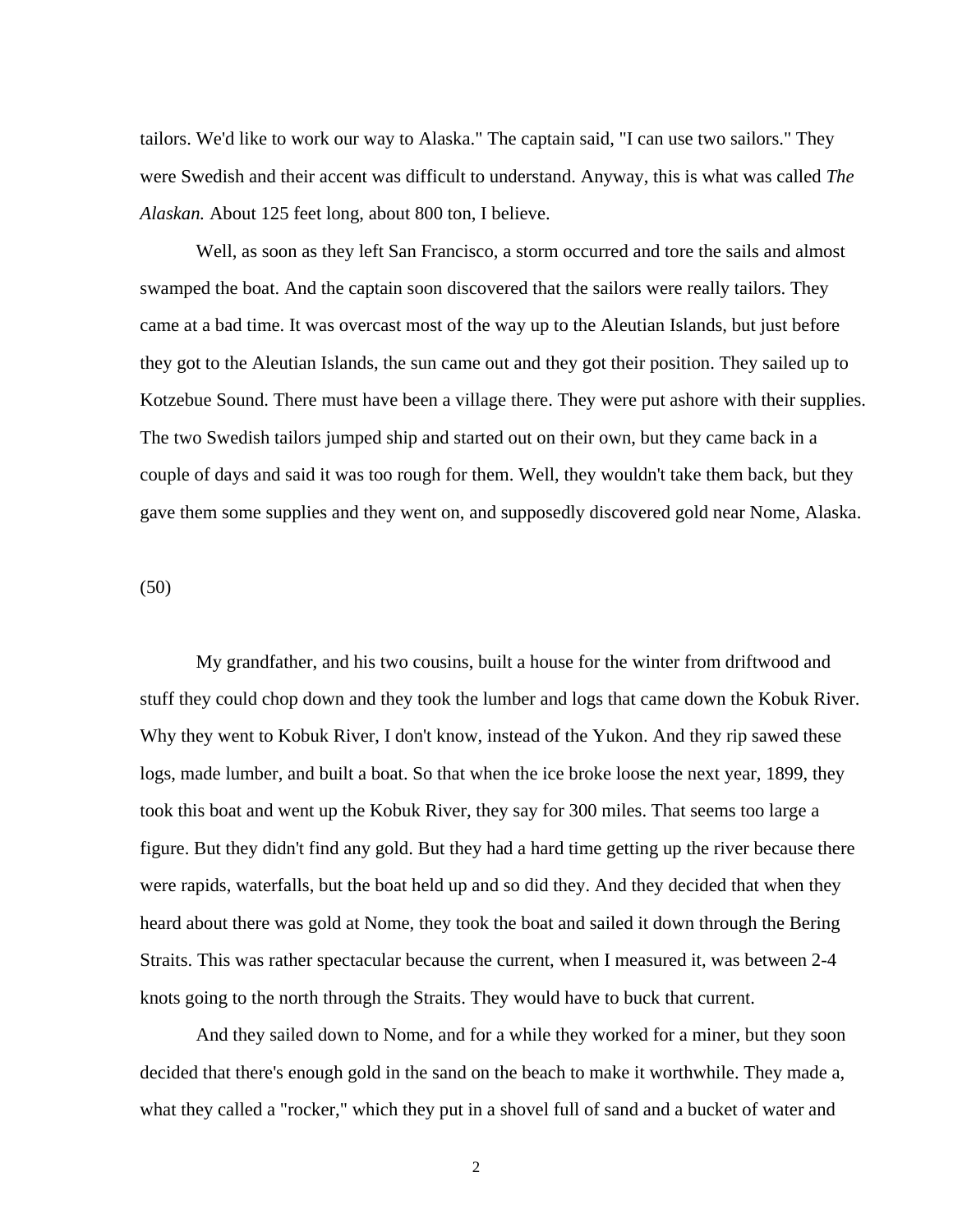made this thing rock and the gold would collect in the little ridges. Well, they took . . . one day, they said, \$400 . . . all told, something like \$3000. And the Coast Guard came in there and said, "You either stay over the next winter here, or we'll take you out now." That was quite a decision. But, they'd had enough. They came back to Wisconsin.

BS: *Which ship did they come out on?* 

EL: I don't know which ship that was. It was one of the Coast Guard's.

BS: *Was it the Bear?* 

EL: I don't know. He didn't say. They wrote a little pamphlet, our friends of my father's. His name was Barry. My grandfather, . . . his name was Godfrey La Fond. They wrote it, these friends of his, for the San Diego 1935 Exposition, and sold it at the Fair. It was called, "The Story of Gold," in which he recalls his experiences in Alaska. So, this is my main source of information.

BS: *Your grandfather was an inspiration to you, I take it.* 

(100)

EL: Well, he was an adventurous person, and I always wanted to see his house and quarters and boat, and so on, that he built with his cousins at Kotzebue. That's one reason for going to Alaska. My father . . . well, the family moved to the state of Washington, Puget Sound. They thought they were going to pick up fishing there, but it was pretty commercialized by then and a single person with a small boat did not have much chance competing with them. But they did work on the fish traps in Puget Sound to trap salmon for other people. My father got tired of that and went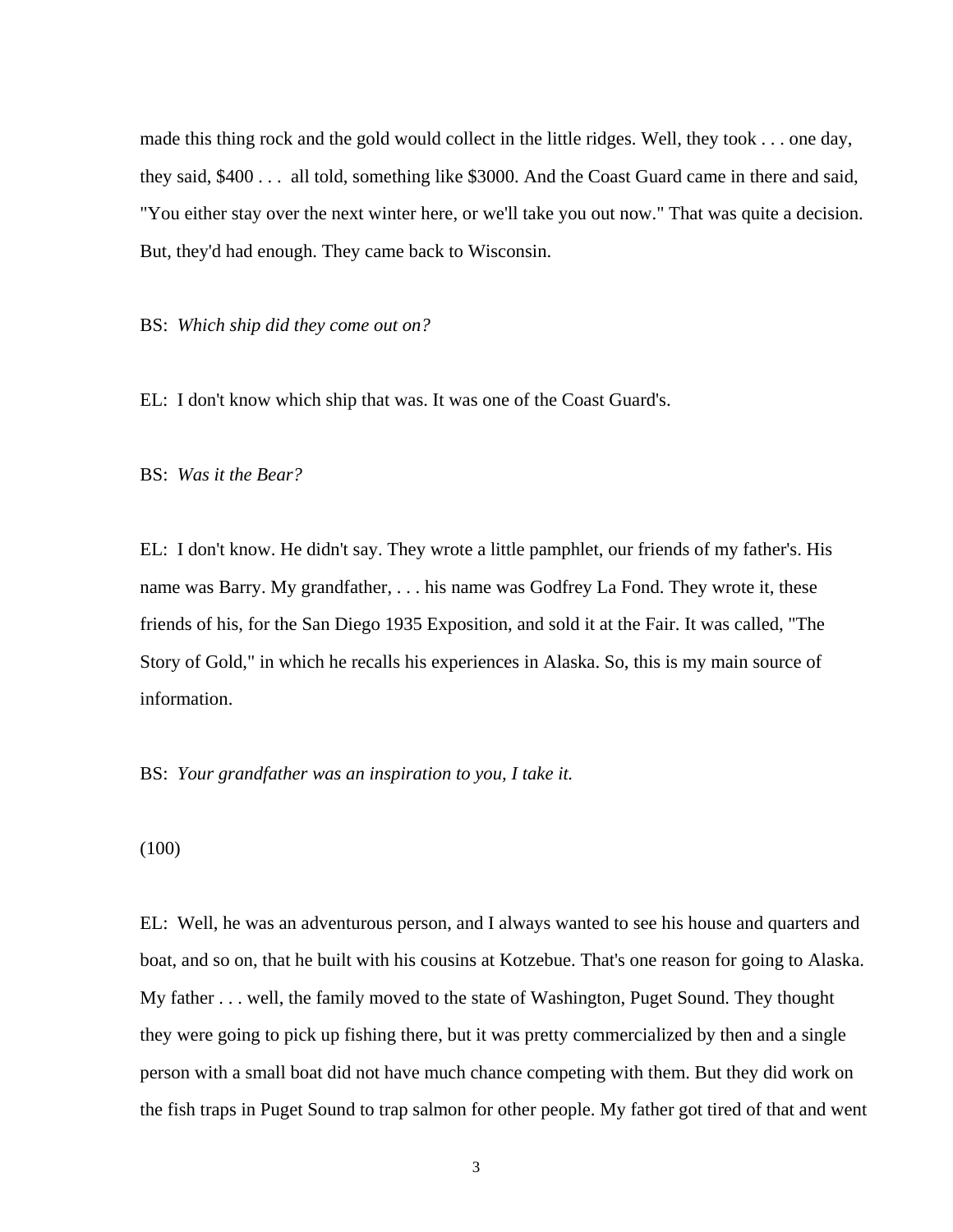up to Vancouver, Canada, saw a new ship there called "The Empress of India," and he went aboard. They said they only hired Canadians, and he said, "Well, I was born in Quebec," so he went aboard as a sailor and the ship went to Japan and China.

 After moving to Puget Sound, Birch Bay, they moved to eastern Washington to raise wheat. This had proved to be a very profitable occupation and they had several other attempts at different locations. But eventually, they moved to Oakland and my father worked on the ferryboats as a deck hand and then as a second officer, from Berkeley and Santa Clara and so forth. They ran from Oakland to San Francisco every 20 minutes.

 My grandfather worked in the shipyards during the war and afterwards he wanted to raise chickens. It seemed like that would be a good vocation, so they came down to San Diego and bought 10 acres at Imperial Beach. There was a house. The people that lived there, the wife and the family died, and her husband sold the place to my parents. They built some chicken coops and bought some chickens. My father went back to San Francisco, to Oakland, to work on the ferry boats, but the chicken raising didn't pay very well. So we finally had to come back again to Imperial Beach and give up his ferry boat work.

(150)

And I was raised in Imperial Beach. I was born in eastern Washington, and lived in Oregon, Oakland, Imperial Beach. I enjoyed the ocean very much. I'd collect shells, seaweed. Went to San Diego schools, and after graduating from San Diego State, I went to Scripps and applied for a job - Scripps Institution of Oceanography.

#### BS: *Which year was that?*

EL: 1933. Went to work September the 11th, I think. My wife was a chemist. I majored in chemistry. And she volunteered at the San Diego Zoo Hospital where they operated on animals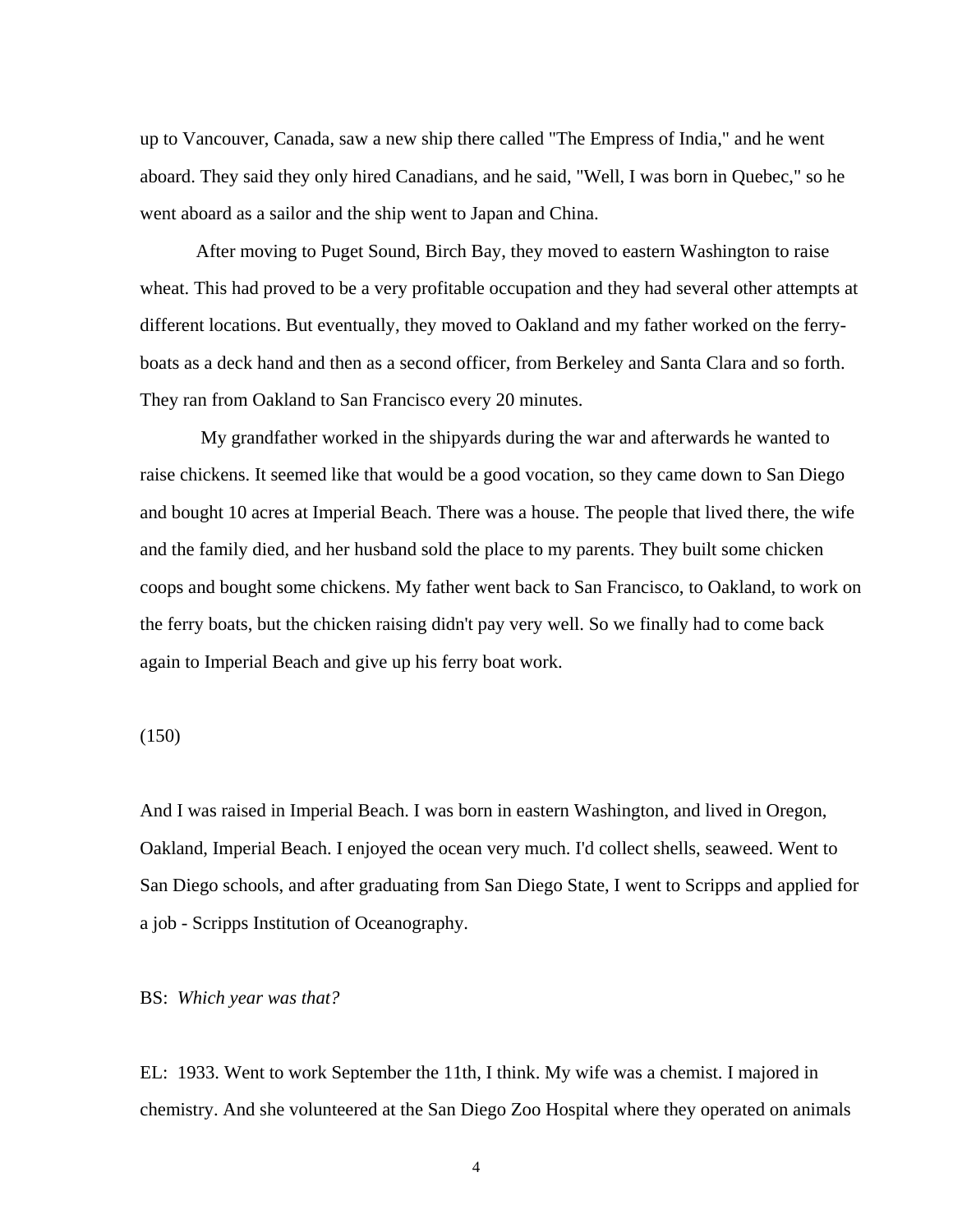and she went to Scripps to get some information on making thin sections and while there, a job opened up to run salinity on sea water collected in the Bay of Panama.

BS: *Now this is for your wife or for you?* 

EL: This is my wife.

BS: *OK. Now what's your wife's name?* 

EL: Katherine, with a K. Her last name was Gehring. We had met at San Diego State College and had been going together for a while. She suggested I come out to Scripps and apply for employment which I did and they said, "There's no opening nor any money. Other than that, it's fine." I said, "Well, if there's no money, I'll work for nothing," which I did. They had some drafting they needed done, and I plotted the temperature versus salinity. There were Carnegie Stations throughout the Pacific Ocean.

### BS: *This is data that came into Scripps?*

EL: Yes. They didn't collect it themselves . . . well, they did part of it. Dr. Moberg, Eric Moberg was aboard the *Carnegie* for one leg of the cruise, but most of the data were collected by others. I made myself useful around Scripps and finally they found some money.

(200)

Money came from forecasting the rainfall for the San Diego Gas and Electric Company for the next year so they could order the amount of fuel necessary to make their electricity and had some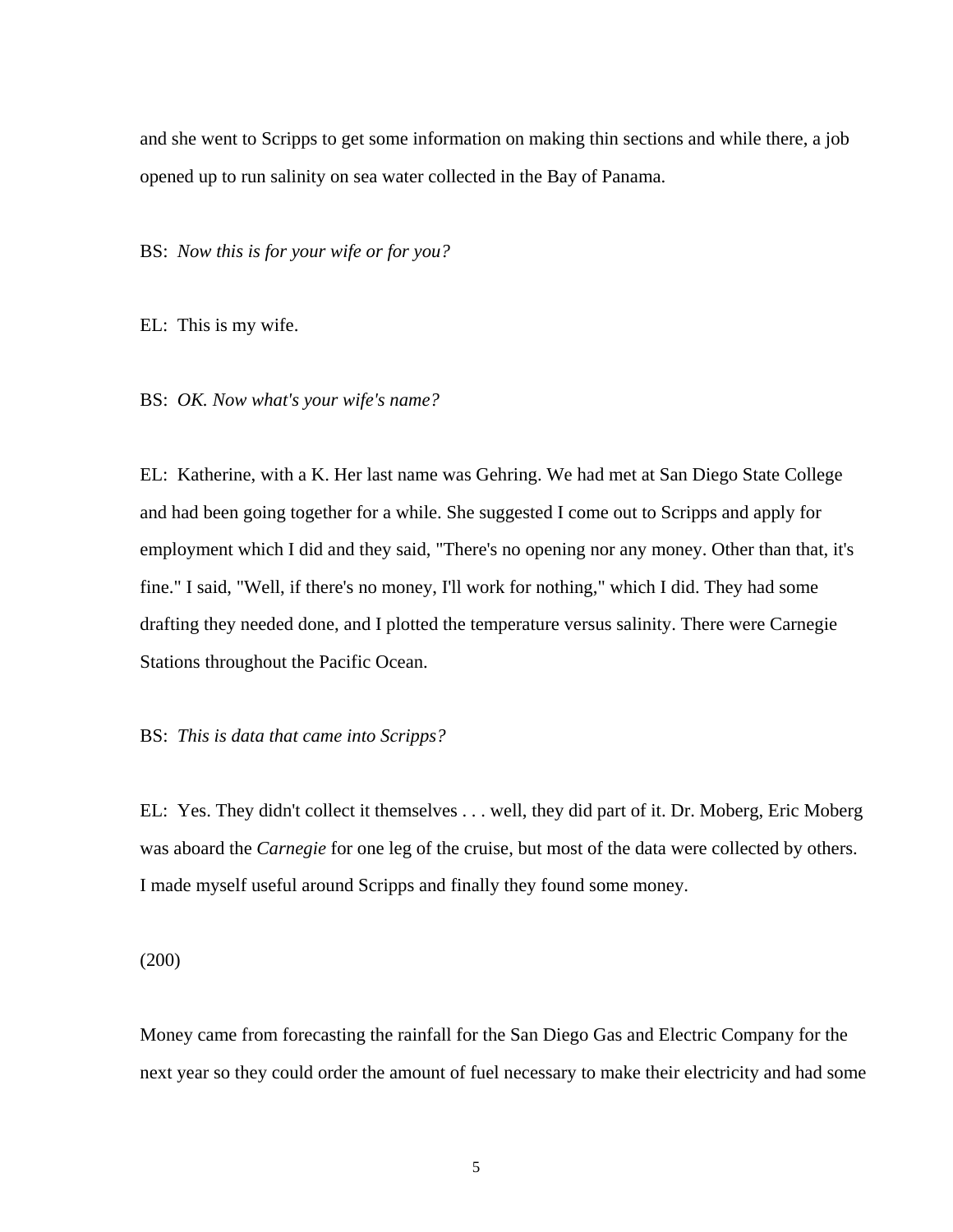idea of how much they'll need. If it's a cold winter, they need more fuel. I did all kinds of jobs. I rowed a boat to survey Scripps Canyon.

BS: *Was Roger Revelle there then?* 

EL: Roger Revelle was there. He'd been there a short period of time. They had a new building, I think only two or three years old.

BS: *Who was the Head of Scripps at the time?* 

EL: At the time, the Director was Dr. T. Wayland Vaughan. The Assistant Director was Eric Moberg. There were about 20 people working there at the time. I took up photography and did all of their photography, and I mentioned already drafting, and computing, but I did learn a great deal of oceanography. I took classes from the different professors there, but it was apparent that to go on for a Ph.D., I would need some additional work, oceanographic studies. So, I went to Berkeley, University of California, along with my wife, Katherine, whom I'd been married to for about a year, but secretly, because two people could not work at Scripps at the University of California from the same family.

BS: *When were you married?*

EL: I was married September the 4th, 1935.

BS: *And where were you married?*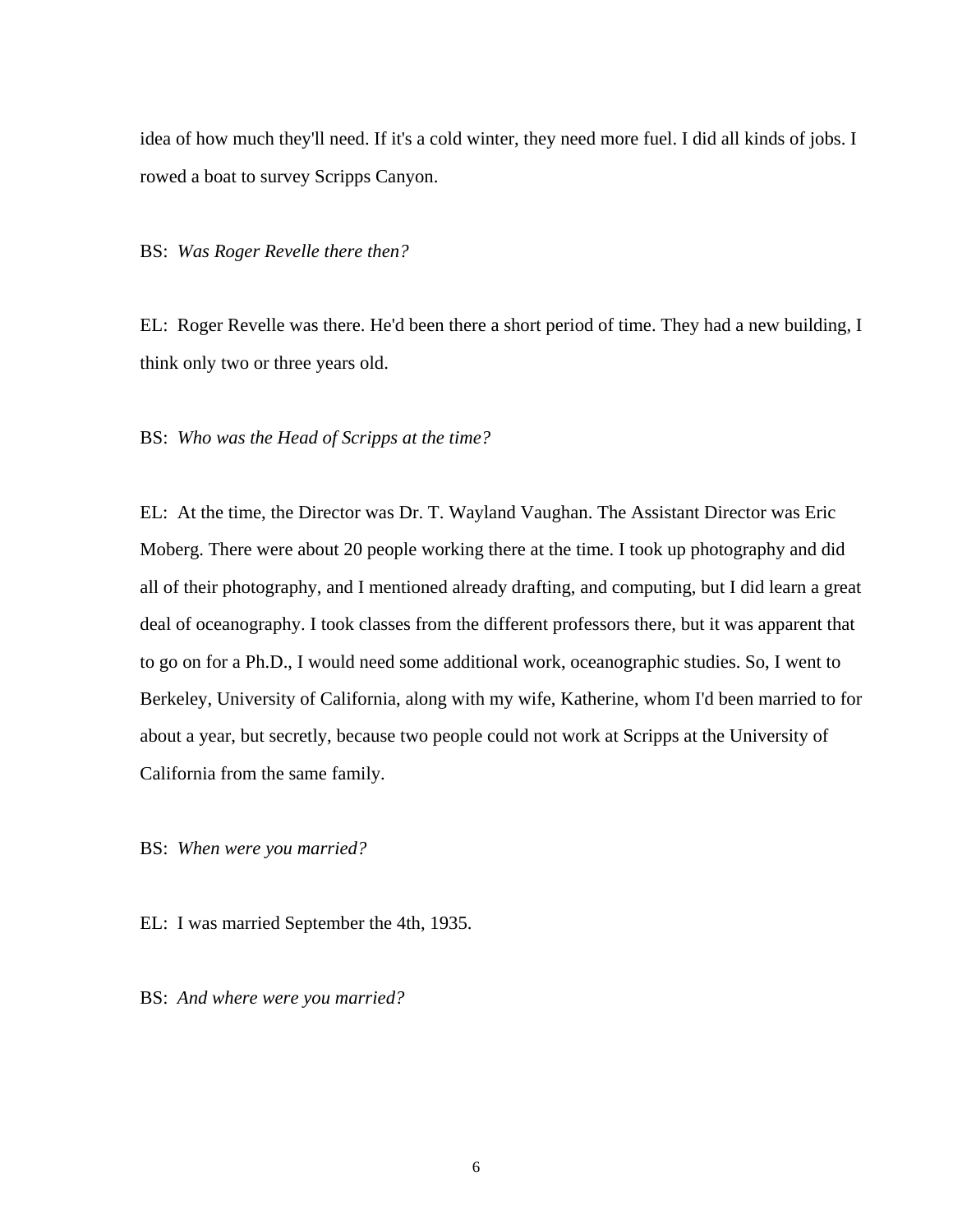EL: We took our vacations at the same time, drove back to Steamboat Springs, Colorado, where we had some friends. When we came back, we lived separately for a year. And after a year, we went to Berkeley for a year.

(250)

At that time, Dr. Vaughan, the Director, had retired and a new Director, Harald Sverdrup, a Norwegian, became Director.

BS: *Was this the Sverdrup of Sverdrup, Johnson and Fleming book?* 

EL: Yes. And when we came back from Berkeley, they decided to write a book called, "The Oceans," by Sverdrup, Johnson and Fleming. I was recruited to make the figures for the book. Just before the book was finished, the War had started, and Pearl Harbor was bombed. But I had made many cruises on the *Scripps*, which was a fishing vessel converted to an oceanographic vessel and it had a fire and burned. And they got another sailing vessel called the *"E.W. Scripps"*  which was about 100 feet long, two masted, a laboratory installed and I made many cruises on that vessel. In fact, I made more Nansen bottle casts for oceanographic stations than anybody in the world at that time.

 And when the War came, part of Scripps moved to Point Loma, at a place called the Radio and Sound Laboratory on the crest of Point Loma, fairly well out on the point. This became the University of California Division of War Research. My job, eventually, was to collect all the bathythermograph observations in the Pacific and Indian Ocean which were taken on destroyers and other Navy ships and compute the range, the acoustic range, sonar range. Plot this on charts of the Pacific and Indian Ocean and prepare sonar charts giving the range, the expected range, at that particular location, for summer and winter.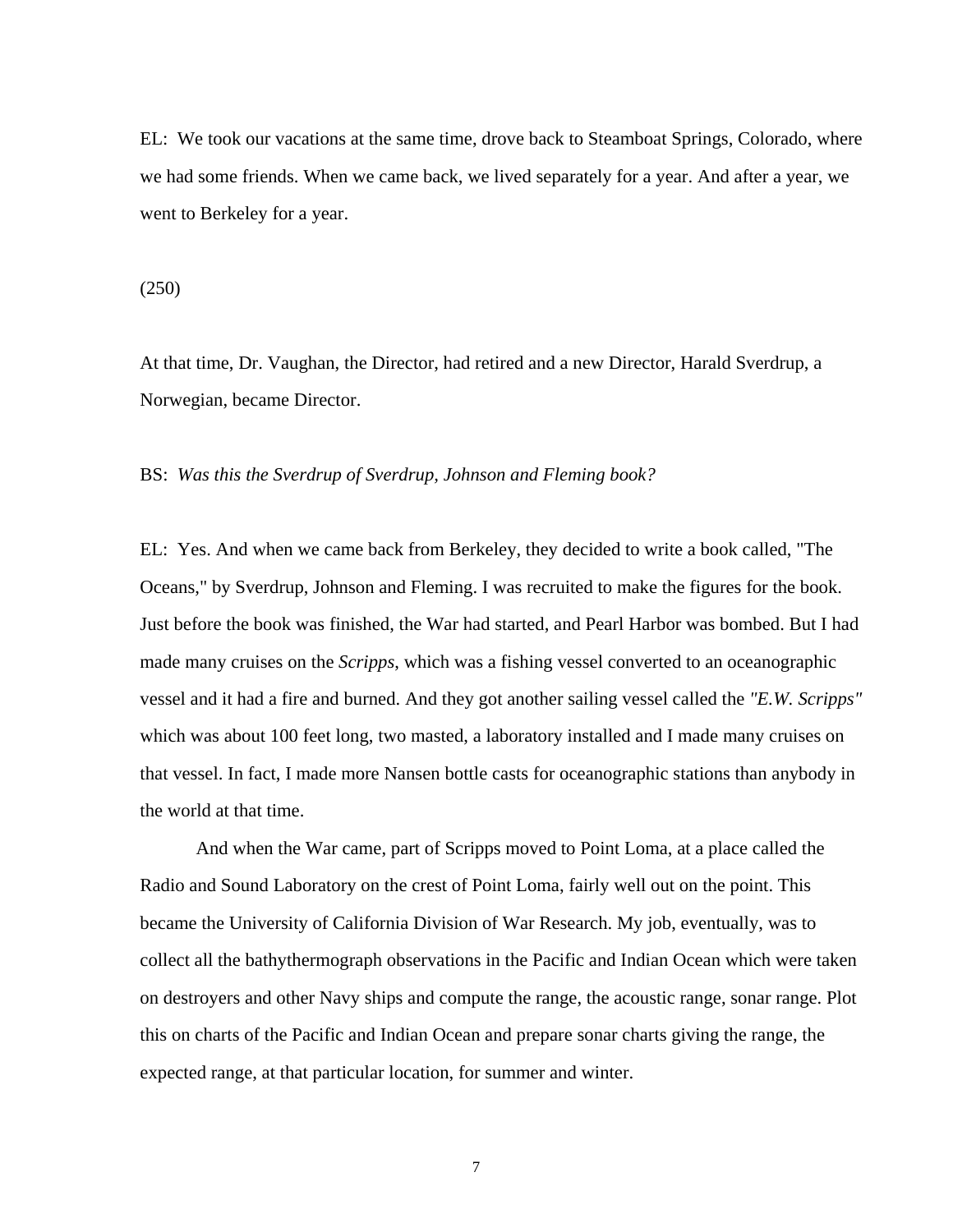Subsequent hydrographic charts include the other months. And these were published by the Hydrographic Office and issued to the Fleet. When the War came to an end, we had a large collection of data that they decided to take back to Scripps for analysis, so a group of about six technicians and myself were transferred from Point Loma back to Scripps. We started analyzing this immense quantity of temperature and depth data. About that time, at Point Loma, most of the people who had worked through the War went back to their former jobs. But, then they decided that oceanography was good for the newly established Navy Electronics Laboratory and Dr. Waldo Lyon invited me to come back from Scripps to the Navy Electronics Laboratory and head what they called the Structures Section which was the structures of the ocean, which wasn't a very appropriate title, but anyway . . . We had a wrenching decision, to give up a good solid employment with the University of California, or go back and work for the Navy at NEL. Waldo Lyon was not particularly persuasive, but he was a kind, honest, friendly person and we decided to go with him. He had headed acoustics division, I think it was, under which was the structures section, so I essentially was working for Waldo Lyon, but he never told me what to do.

### (350)

All the years I worked for him, I made up my own program, proceeded without any instruction. Waldo was also interested in the Arctic and the Antarctic. But, before any of that kind of work came up, we had Bikini Atoll atomic bomb tests and there weren't very many oceanographers at that time and they wanted somebody out there who could determine where the radioactive water would go after the bomb tests.

 First we had a small Navy. . . I think it was a tug with a winch and a bunch of water bottles. People from Wood's Hole also participated. But later I was given a destroyer to work around the atoll to take Nansen casts and BT observations to get the water structure, from which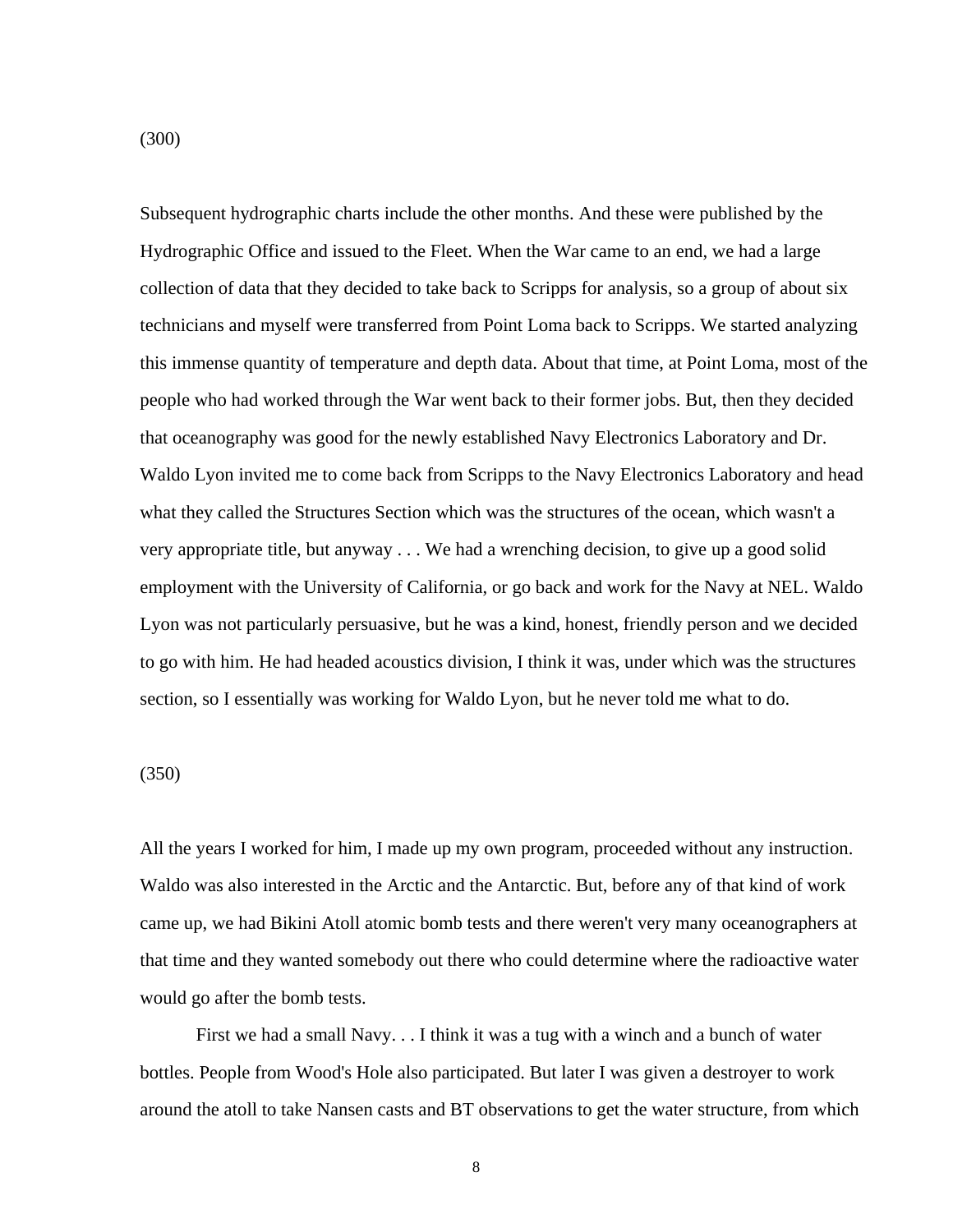you could calculate the dynamic height and the flow. This worked out quite well. But, during the actual explosions, I was transferred to the *Haven* - the hospital ship. There was one detonation under water and one in the air. These were unbelievable things. We were 20 miles away, but we could see the details. One of the things that I was supposed to do was to find out how fast water went up. I had collected a lot of shells, sea shells, tridacks, from the lagoon. I had under water face plates and fins, which were relatively new then.

(400)

### BS: *Now this was before the blast?*

EL: Yes. Before the blast. And I wanted to save the shells. I couldn't very well bring these live mollusks on the ship, so I stored them on the atoll. But I was afraid that the blast would cause a wave and wash over the atoll and ruin my specimens. Waldo Lyon assured me that the waves would not be that high. I don't know why they weren't, but they weren't. He was correct. Right after the blast, I was the first one to go into the atoll when it was still hot. I collected water at different areas and different depths to find out where the maximum radioactivity was. This seems foolhardy now because the radioactivity is not good for people. One of my friends, John Lyman, was one of the group of oceanographers out there. He apparently got too much radioactivity and died. Well, after the blasts were over, I accompanied a destroyer back to San Diego, writing up the report en route. Most of the others flew back right away. But, Dean Bumpus and I . . . Dean Bumpus was from Wood's Hole, and I wrote a report of our activities during the tests en route to San Diego.

(450)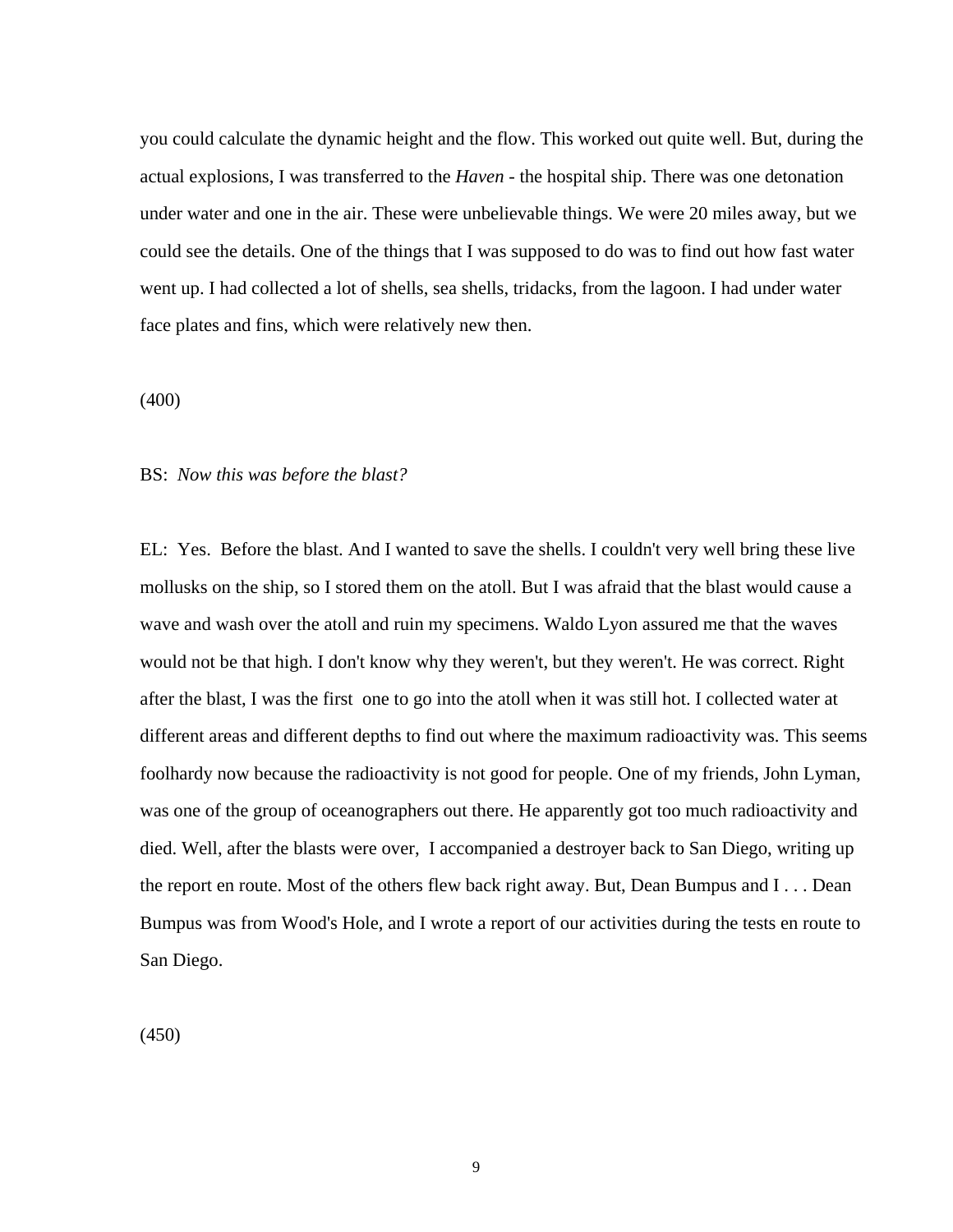When I returned to San Diego, I set up the Structures Section at the Navy Electronics Laboratory. There were a few people left over from the group who were there during the War, but mostly we recruited new people. Bob Dietz, Bob Dill, Bill Menard, Al Carsola, Don Pritchard, Ted Saur, Ernie Anderson, Ed Hamilton, Ed Buffington and others, were recruited and we had a pretty good size unit. First we were concerned about the properties of the water, the sediment, and its effect on sonar ranging. But being under Waldo Lyon, and he was interested in the Arctic, so he told me that there was a possibility of doing some Arctic work from the USS *Nereus* - a 30,000 ton submarine tender. It's home base was in San Diego. It seemed to me that this would be an appropriate program for the oceanographic group.

BS: *Which year was this?* 

EL: 1947.

BS: *Was this before Waldo? Waldo went south on the USS Sennet [a diesel submarine] to Antarctica?* 

(500)

EL: I don't know. I don't know when he went to Antarctica.

BS: *I think that was '46, actually. It was High Jump.* 

EL: Yeah. Well, we had opportunity to accompany the supply ships going to Antarctica and on one ship we put a bathythermograph, and Dr. Bob Dietz. We made a detailed section of temperature versus depth across the Antarctic convergence for the first time.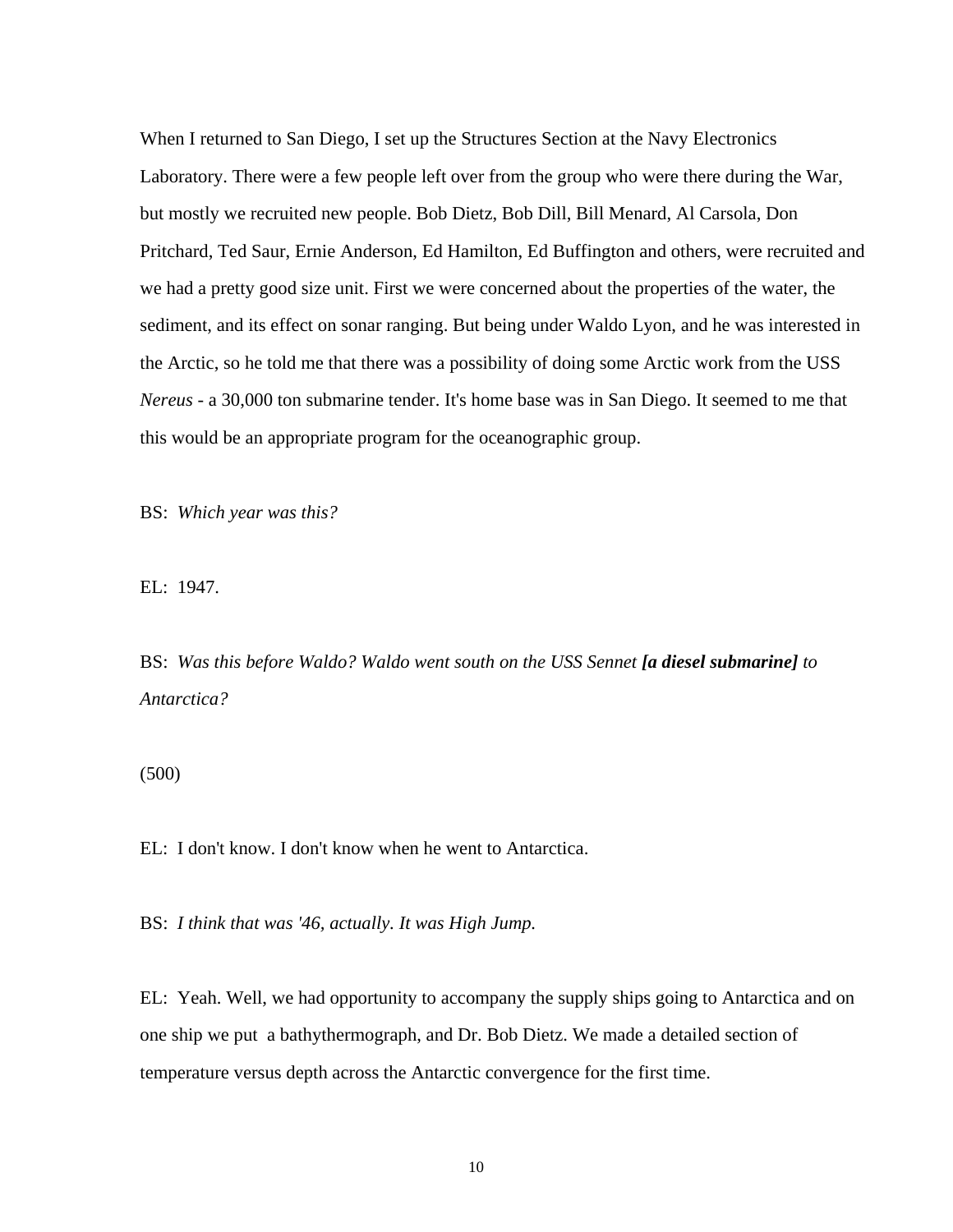BS: *So you did a whole series of bathythermograph measurements across the convergence?* 

EL: Yes.

BS: *Which ocean? South Pacific? South Atlantic?* 

EL: I think it was the South Pacific. I've written it up. Well, getting back to the *Nereus*, it was based in San Diego, so we could put our equipment aboard. First we developed some kind of a program and then it went out to Pearl Harbor and then went up to Adak Island. Most of us flew out to the Hawaiian Islands and boarded it there. Running between the Hawaiian Islands and Adak, we dropped some explosives supposedly in the sound channel for a program called "SOFAR," in which the sound would become trapped in a subsurface layer by the warmer temperatures at the top and the pressure of the water below this channel.

(550)

 I was given a case of dynamite and some detonators and at 6 o'clock I was supposed to drop a couple of these bombs. And they would be listening at Point Sur, California, to hear. As you go north the top of the Sound Channel becomes weaker and weaker. It completely disappears.

BS: *You didn't know that at the time, did you?*

EL: We didn't know how far. The trouble is, I wasn't much of a munitions expert, so I had the detonators and dynamite. I got up in the morning at 5 o'clock to wrap these charges up. The gunnery officer on the *Nereus* did not appreciate this at all. So, he wrote a letter to the captain and said he would not be responsible if I blew up the ship. Fortunately, the captain was an understanding man who said I could continue on blasting away. And we also stopped at Pribilof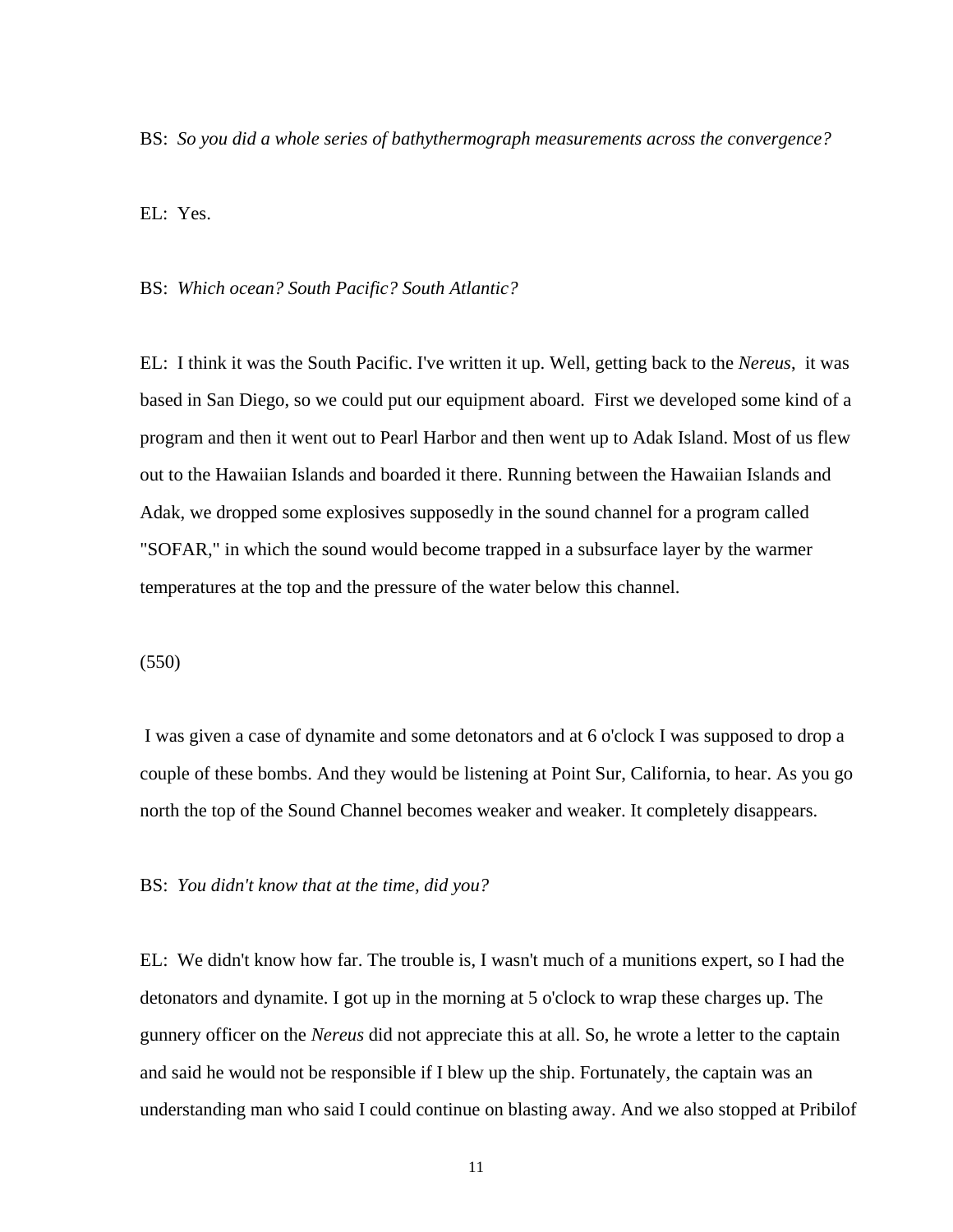Islands to see the seals. We were going to make a survey of the approaches to the island, but it didn't materialize. But, we occupied a series of bathythermograph stations...

(600)

(End of Tape 1 - Side A)

\_\_\_\_\_\_\_\_\_\_\_\_\_\_\_\_\_\_\_\_\_\_\_\_\_\_\_\_\_\_\_\_\_\_\_\_\_

((Begin Tape 1 - Side B)

(000)

EL: This is an insert under Bikini Atoll operations. We were given two destroyers and we went down and spaced them 10 degrees apart. Ran a line of stations from 20 North to 5 South, every degree. John Lyman was on one destroyer and I was on the other. He radioed me that he was getting a large wire angle when he put the Nansen bottles down. Up to 70 degrees from the vertical. And I wired back that I was getting 68 myself. This was on the 0 degree North latitude. The fact that the wire wouldn't go straight down said there was a subsurface current. We didn't recognize it at the time, but later it was discovered that there is an undercurrent at the equator. We had the first evidence of it, but we didn't recognize it as such.

 Now getting back to the *Nereus*, also leaving from Honolulu, four submarines joined our task force.

BS: *What were their names?* 

EL: I don't know. Also on board was Admiral John McCain, who was in charge of the submarines. In fact, he was in charge of all the Pacific Fleet. He had his own quarters on the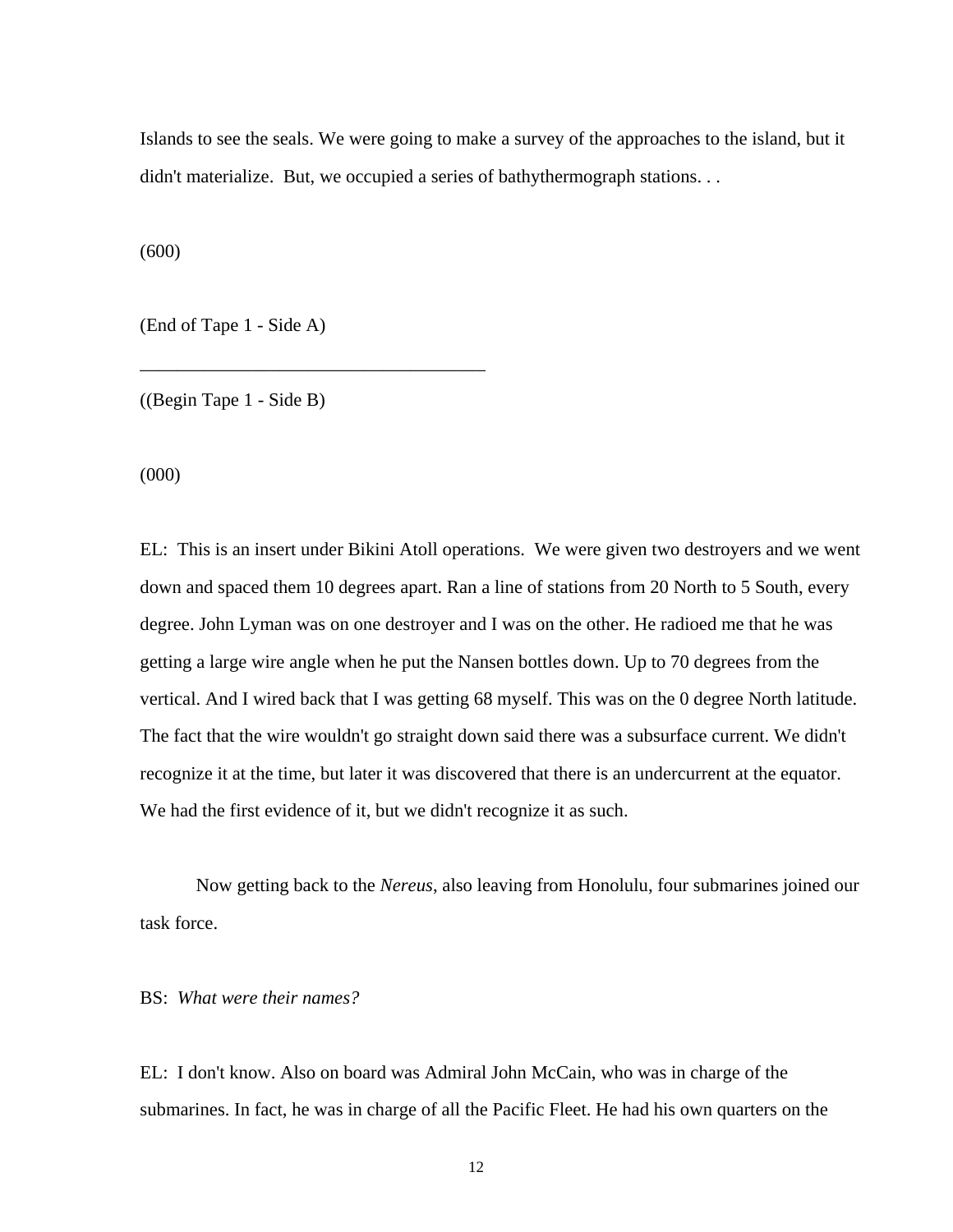*Nereus*, and he invited me to dinner to eat in his private quarters one meal. Well, now from the Pribilofs north, we stopped this big ship and I guess the submarines stopped too. And we occupied a station every so often. The ship built an A-frame on the fan tail. This was a big ship and we were about 20 feet away from the water surface. We took BT Nansen casts, bottom samples, plankton net hauls and weather for a straight line of stations. Also had a continuous depth across the Bering Sea north-south.

BS: *From the Pribilofs?* 

EL: Yeah. From the Pribilof Islands … we had it all the way, but it gets shallow around the Pribilof. Stays flat as a pancake all the way up to the Bering Strait.

BS: *Did you do explosives up through the Bering Straits?* 

EL: No. The sound channel ran out before we got to the Aleutians.

(50)

Then, when we got to the Ice and the Chukchi Sea, the submarines took soundings. I think the plan was to see how much room there was between the bottom and the ice and if there were any hills or mountains and if the submarines could get through there. Admiral McCain went in with the *Nereus* as far as we could and then the ice became thick, but it still had channels between enormous blocks of ice. He wanted to see whether he could meander through these channels. So we put over a boat. They didn't want to lose the admiral, so they tied to this boat - just an open boat - they tied a balloon which was painted with aluminum paint for radar reflections. And half a dozen of us with the admiral meandered around these open water areas in the ice. I asked if we could stop and collect samples and he said, "Sure." So we did collect some dirty looking ice that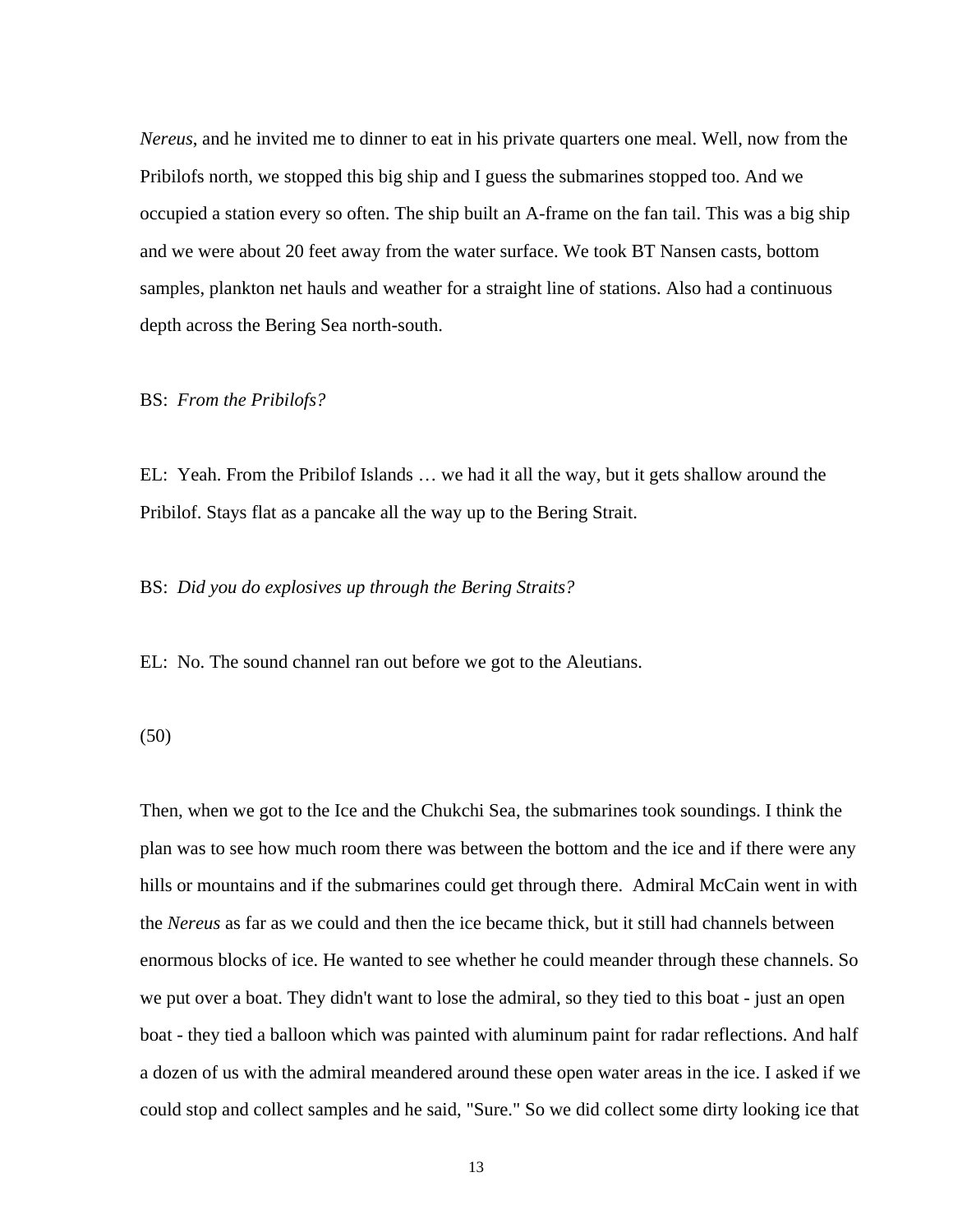was dead plankton. This was rather hazardous, but the admiral and the rest of us came out ok. We also took a little detour into Kotzebue Sound. We were so far from shore, I could not see where my grandfather built his house and lived one or two winters. So we proceeded back to Kodiak.

BS: *You didn't go into Barrow?* 

EL: No, we did not go into Barrow.

BS: *All four subs went with you?* 

EL: Went to the ice. On the way back, I don't know what they were doing. They may have been on their own.

BS: *Were any of your people from the Electronics Labs on the subs as well?* 

EL: No.

BS: *No one. OK. Any other people from your lab on the Nereus with you?* 

EL: Yes. Half a dozen.

BS: *Um-hum.*

EL: Including Walter Munk.

BS: *Walter Munk was?*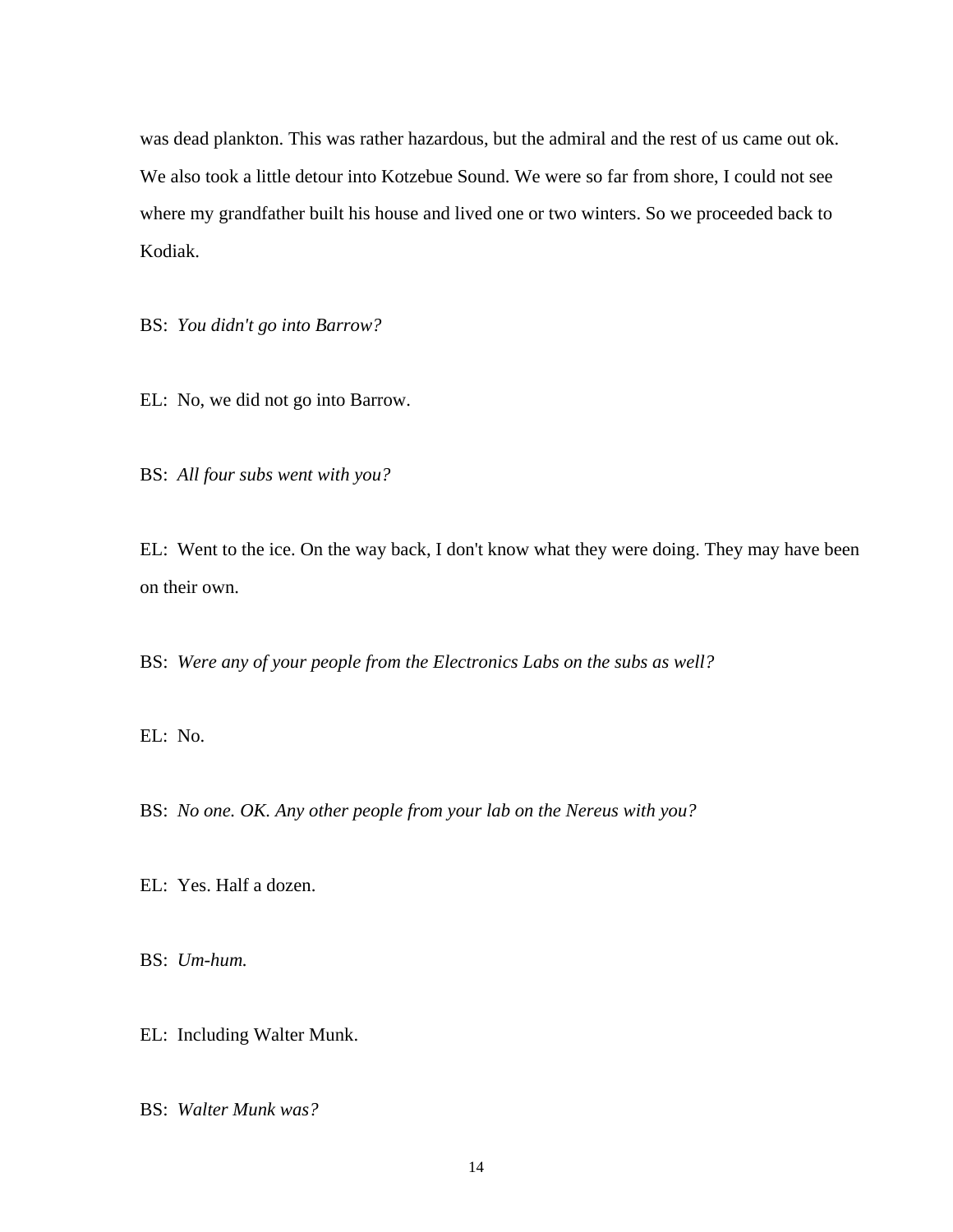EL: On the *Nereus* from the new Navy Electronics Laboratory and Scripps . . . Scripps, Walter Munk, Dr. Graham Marks, fellow by the name of Root.

BS: *Fred Root?* 

(100)

EL: I don't know his first name.

BS: *Canadian?* 

EL: No, he was non-oceanographic. Let me think who else. I had a photographer by the name of McFarland. A fellow by the name of John Knauss. He became Head of Rhode Island Laboratory. I guess from Kodiak, we returned home. That was the end of my first cruise to the Arctic Ocean.

BS: *How was the temperature up there? What time of year was that, more or less? Summer?* 

EL: Yes, it was mid-summer. I think we left Hawaiian Islands the 25th of July. It's all in an ad here, all of this has been written up in a volume called, "Bill and Bob - Where did you come from?" for our children . . . family record. This is typed, xeroxed and bound. Only a few copies made.

 The second Arctic cruise was on the Canadian Navy ship USS *Cedarwood*. This was a joint effort with the Canadians. My laboratory sent the USS *Baya* submarine and the PCER . . . oh, what's the name of it? *Rexburg?*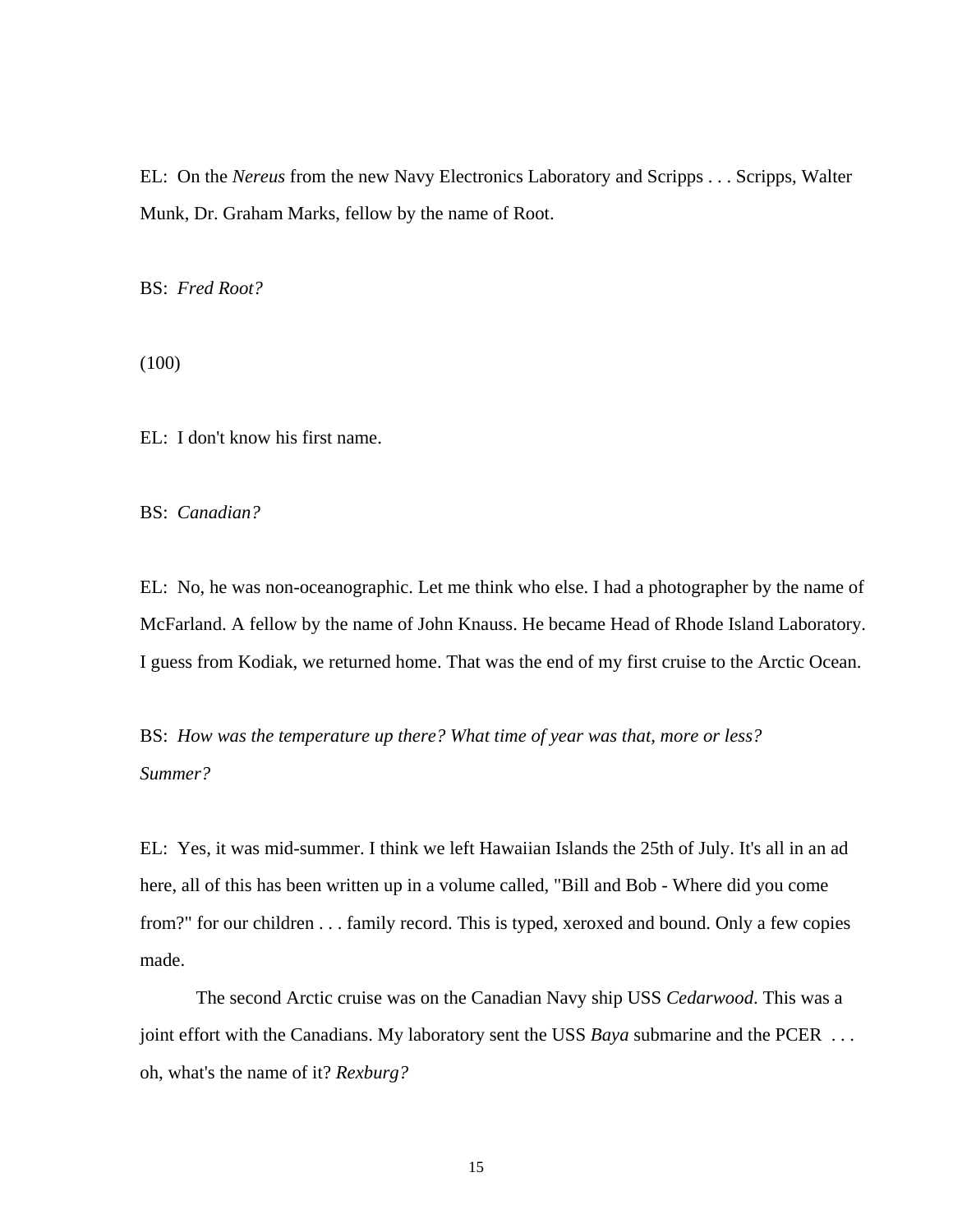BS: *Rexburg? That was another ship?* 

EL: Yes.

BS: *That's a PCER?* 

EL: *PCER Rexburg.* 

BS: *Was it a Canadian ship too?* 

EL: No, that's a Laboratory NEL ship - Navy ship. And a Navy submarine.

BS: *And a submarine?* 

EL: Baya. B-a-y-a.

BS: *And the USS B-a-y-a.* 

EL: That submarine was more or less assigned to the Laboratory. More or less followed the route, stopping at Adak, stopping again at the Pribilof Islands, the *Cedarwood* had both Canadian and American personnel.

BS: *Which ship were you on?* 

EL: I was with Tully. What was his first name?

(150)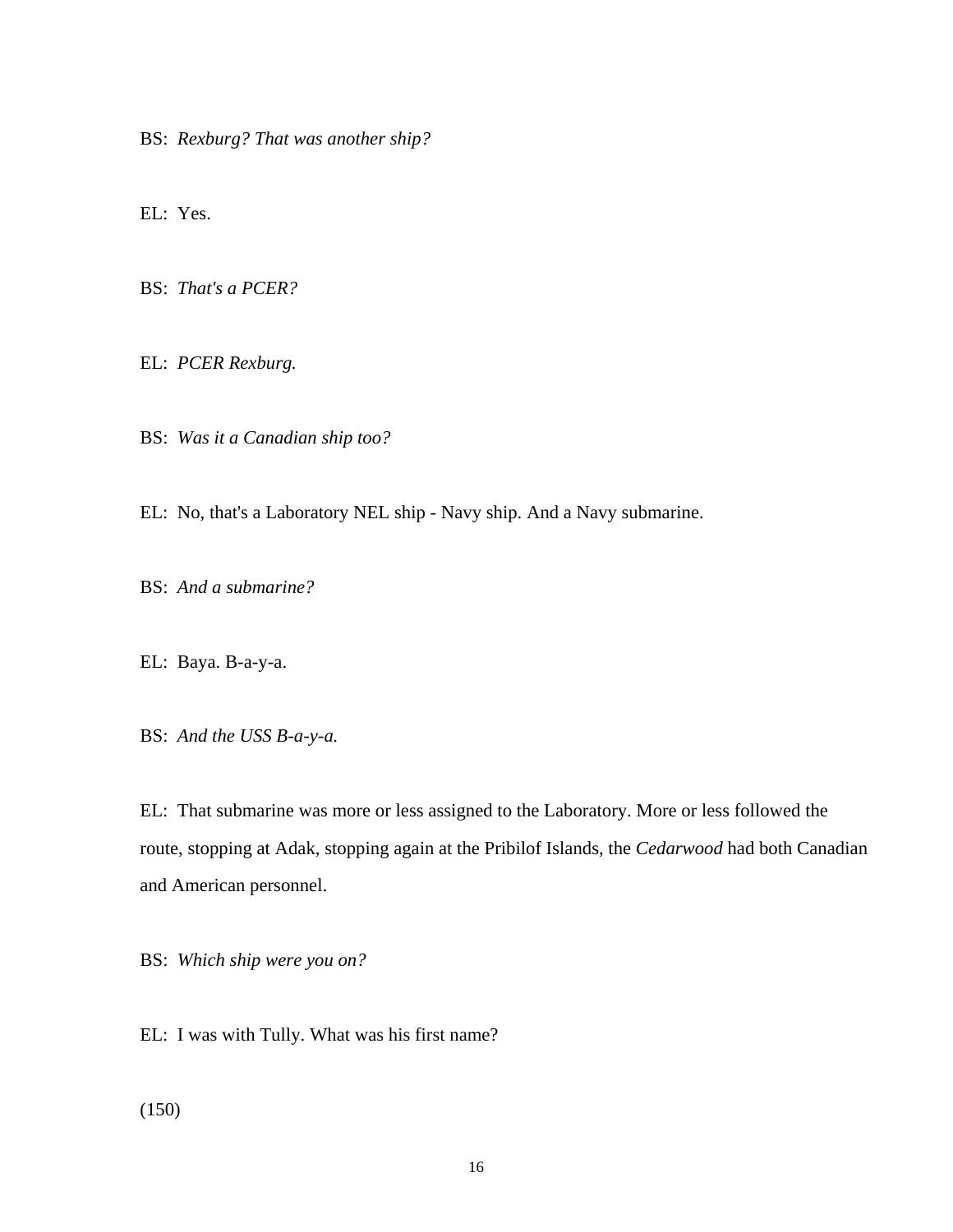#### BS: *On the Cedarwood?*

EL: Yes, I was on the *Cedarwood* - a Canadian ship. What's Tully's first name? Jack.

#### BS: *Jack Tully.*

EL: Dr. Jack Tully. He was co-leader with myself of this particular ship. We had more of a free hand than we did with the *Nereus* and going through the Bering Sea, we took a more east-west coverage going to the west of St. Lawrence Island near the dateline, stopping in Bering Strait, anchoring in fact, in Bering Strait, measuring the current near the bottom, and through the water column and going up through the ice at Chukchi Sea, stopping at Point Hope and two or three other places. Going ashore, trading with the Eskimos occupied the usual Nansen plankton bottom sampling procedure. A large number of stations. We ran into an Eskimo skin boat.

### BS: *Was it called an oomiak?*

EL: Yes. And we asked if they wanted a tow. We tried to tow them. They were going to Nome, but it was too hard on their boat. So we took them aboard. Put the boat on board too. It was a relatively light boat. Took them close to Nome and let them back in the sea. Another ... this is an insert . . . with the *Nereus,* we put in at Teller, Alaska . From a nautical chart, it looked as though the river emptied into the bay there by Teller, so we took one of the *Nereus*' boats and started up this river and it was pretty peaceful. We saw a skin boat with Eskimos in it coming down the river and we got our cameras out and took pictures of them. They reached down in their skin boat and pulled up a movie camera. Took pictures of us.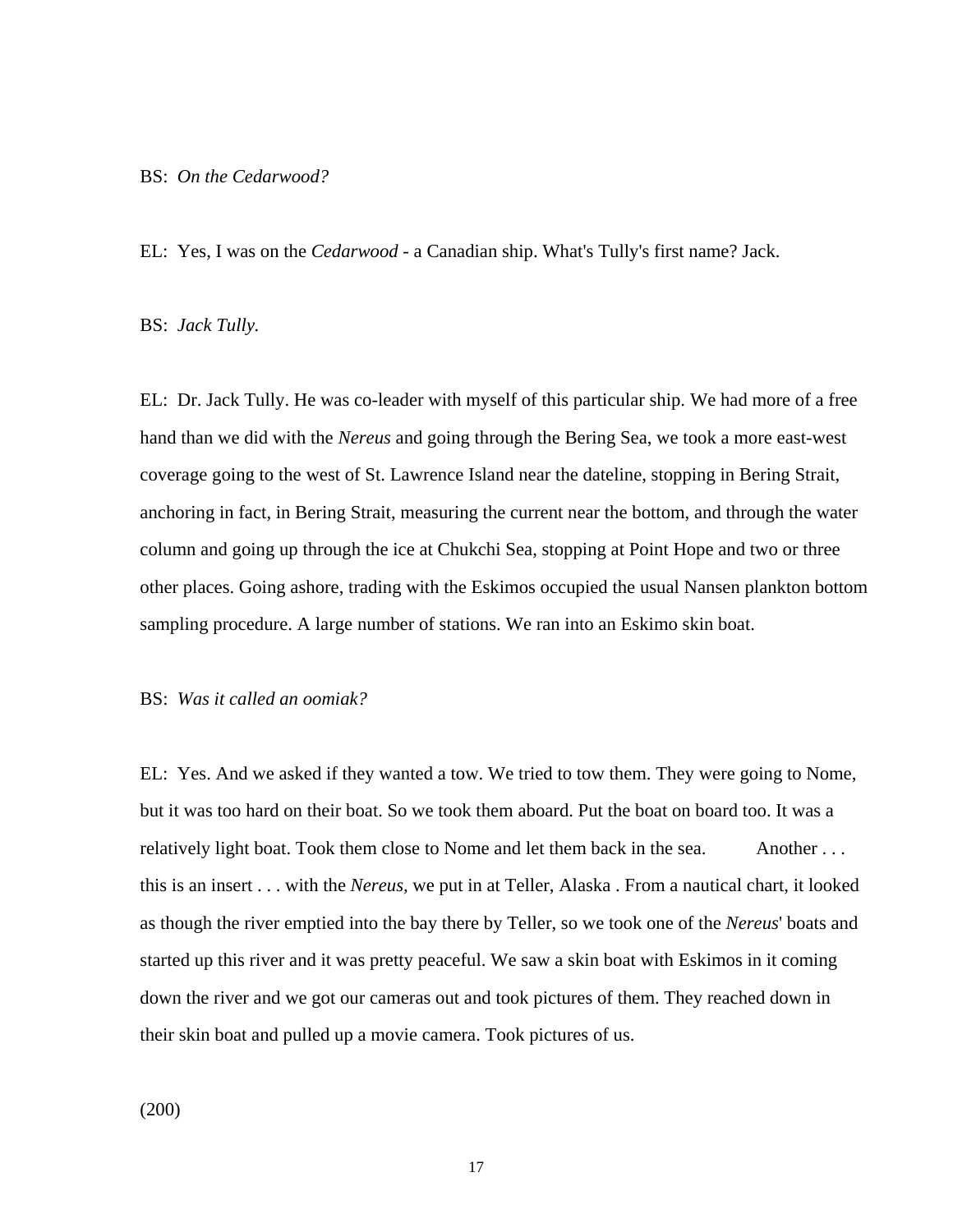BS: *This was on the Nereus, huh?* 

EF: Yes.

BS: *Changing times.* 

EL: We didn't have too much fresh water on the *Cedarwood* so when we put into the bay by Teller, the captain brought the ship in close to shore, ran a hose to a creek, a little stream, and pumped water to fill our fresh water supply. There was a trading post at Teller, at which we bought some mukluks, fox fur, ivory jewelry.

BS: *This was on the Cedarwood?* 

EL: Yes.

#### BS: *OK. Did you trade with the Eskimos?*

EL: Well, long story about trading. *Cedarwood* put in at Adak and we asked - the Base was fairly well shut down - it was more active there during the War. . . if they had any extra food. So they gave us gallon cans of carrots, beets and so on. A whole pile of it. We didn't really need it, but we took it anyway. Then when we got up with the Eskimos, the Canadians took this food and traded it for, in one case, for a spear - an Eskimo spear, which I didn't think was too kosher. Another case I remember, they had carved ivory - a little tin can of it. And the Canadian, one fellow, took a piece of this ivory, then took another piece and bought it. One difference in the Canadian ships and American ships - the Canadian ships, you could have liquor. In fact, they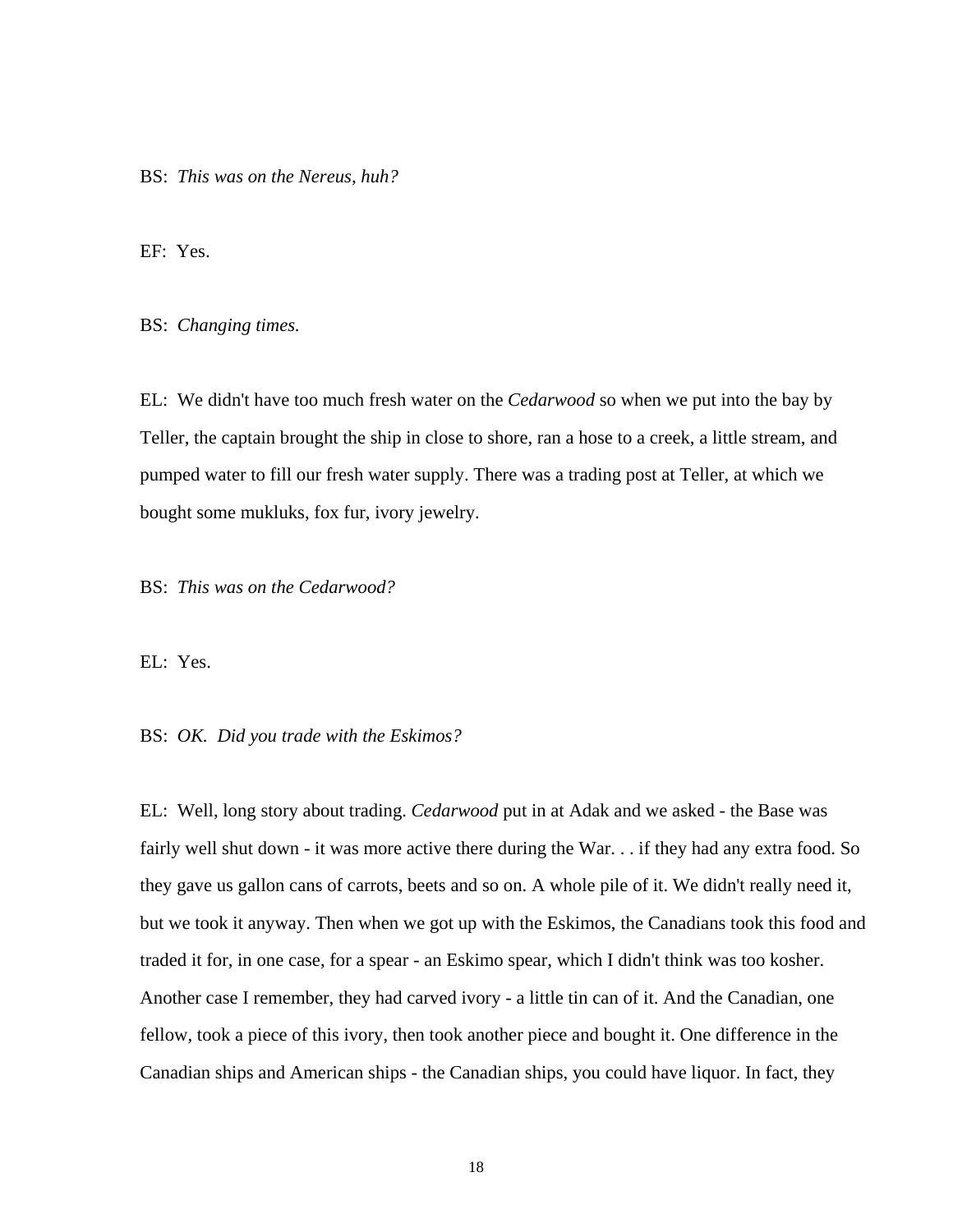gave the whole crew two ounces of rum a day. Most of them saved it for another occasion. But we in the wardroom had bottles of all kinds of stuff that we could drink at any time we wanted it.

BS: *They didn't have that on American ships though.* 

EL: No, they did not have it on American ships.

(250)

Russian ships had it.

BS: *Did you work with Russians up there?* 

EL: No, but I'd been on several of their ships.

BS: *Did you, when you crossed the Arctic Circle, did you have a ceremony?* 

EL: Yes, we had a ceremony crossing the Arctic Circle.

BS: *What did you do?* 

EL: Well, they brought aboard a big block of ice about the size of a bale of hay and all the people who had not crossed the Arctic Circle would have to take down their pants and sit on this ice bareskinned for two minutes. Although I had done it across the Arctic Circle previously, I wasn't exempt and that ice was cold.

BS: Did *King Neptune preside?*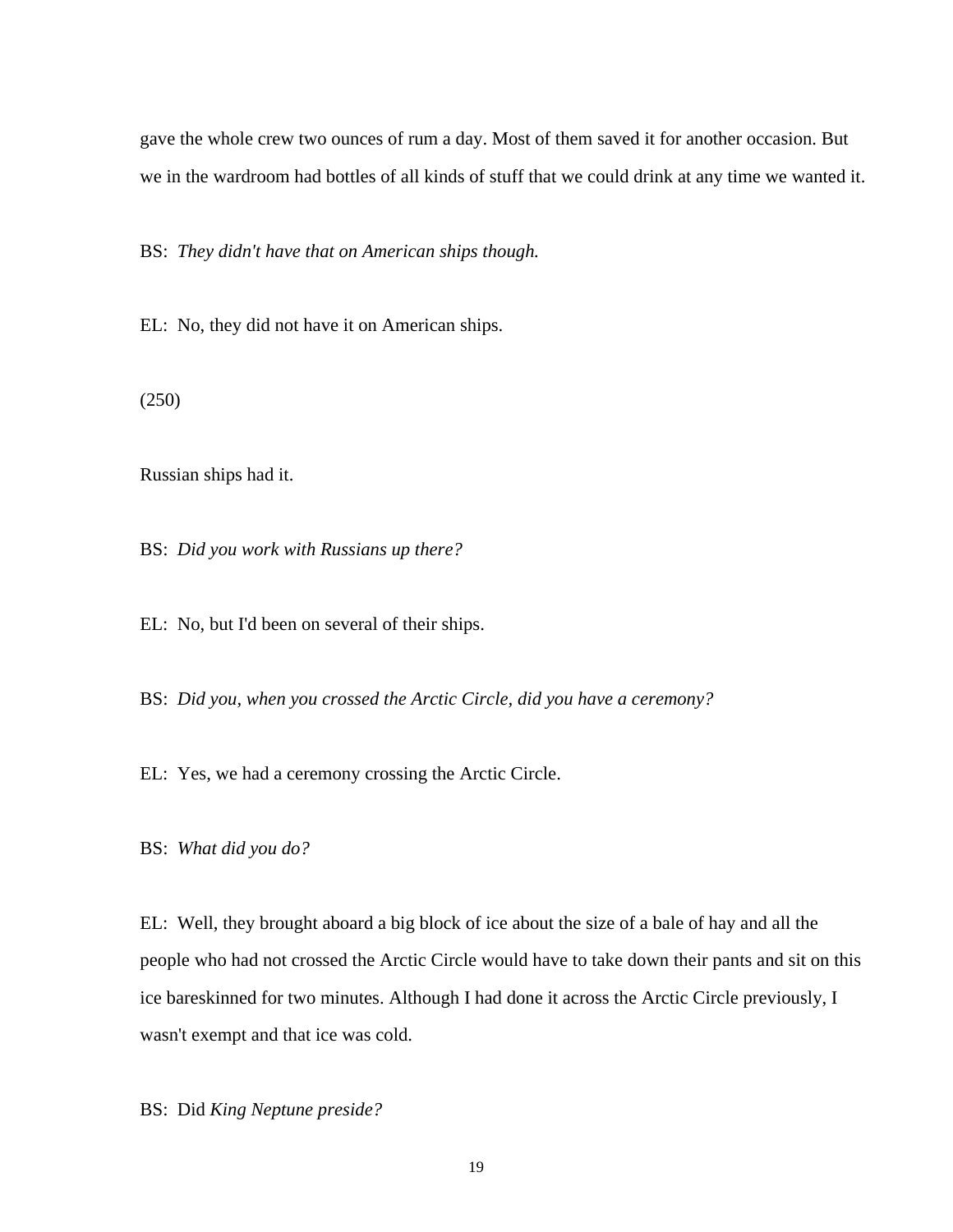EL: King Neptune presided, definitely.

BS: *Canadian chief? Was it a Canadian big fat chief?* 

EL: I expect so.

BS: *Did you have to kiss his belly?* 

EL: No.

BS: *No? That's what you do on the equator.*

EL: On the destroyer crossing the equator, they collected all the garbage and made a tunnel of love. This garbage was pretty well fermented. You'd have to crawl through that tunnel and after you got through, they turned the hose on us, cleaned us off. It was really a mess. Well, we stopped at Kodiak and got off, flew home.

BS: *Flew home from Kodiak?* 

EL: Yeah.

BS: *So that ended your second cruise to the Arctic.* 

EL: That ended the second cruise to the Arctic.

BS: *What was the major work that you feel you did? Just basic oceanography?*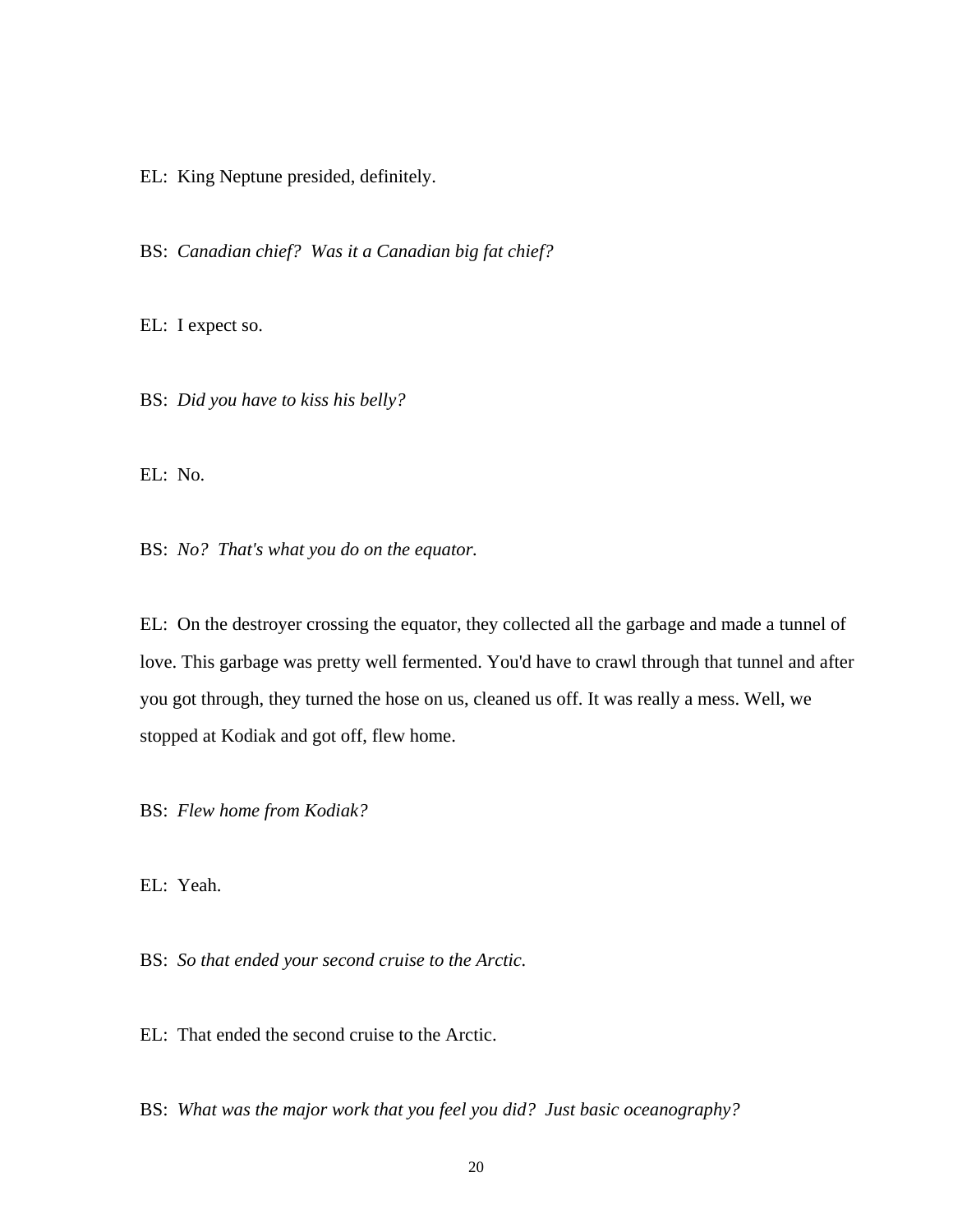EL: Basic oceanography. Carsola collected enough bottom samples to make a major part of his thesis.

BS: *Who was this now?* 

EL: Al Carsola.

BS: *And the next cruise was, which ship?* 

EL: The next cruise was on an icebreaker, the *Burton Island - SS Burton Island. USS.* I don't know what year that was. '50 or '51. Well, I'd like to go back to *Cedarwood*.

(300)

We put in at Point Barrow, but from the previous cruise on the *Nereus*, we believed that there was a big eddy in the Chukchi Sea. And it would converge with the north flowing current from the Bering Sea right approximately at Point Barrow. So we made a network of stations to try to find the difference of the two water masses. Very tight tech work whereby only about one hour of cruising between stations and we took a string of Nansen bottles - this was quite an elaborate network. And the only trouble was that they were so close together that there wasn't time to sleep. One hour cruising time. Then we came to the next station. And we had about 50 stations. So, for 48 hours, a couple of us did not go to sleep.

BS: *This was in the Chukchi Sea - that eddy?*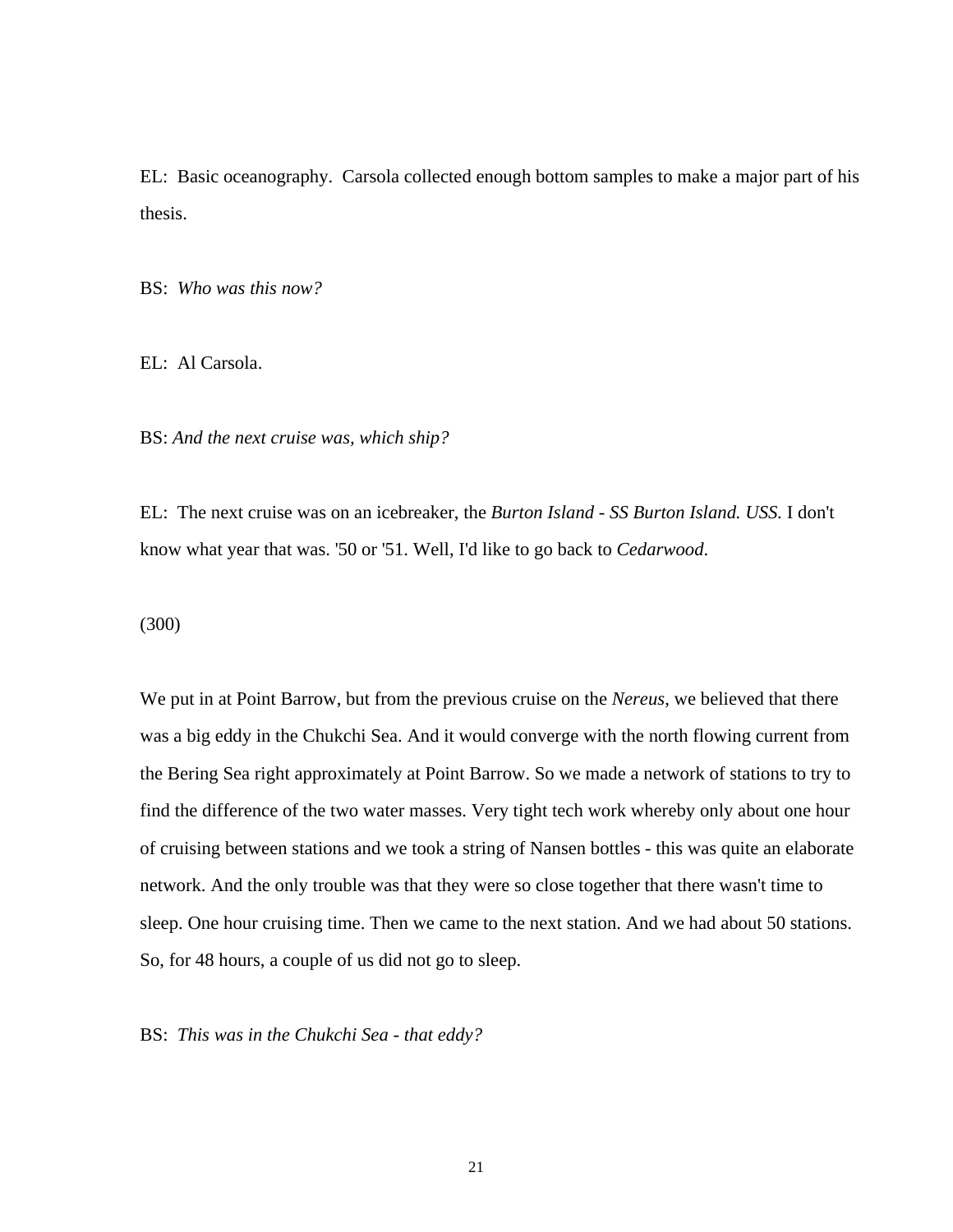EL: Well, yes. It came from the Beaufort Sea and kind of went north of Point Barrow. It's true, McClellan got an award for finding it.

### BS: *A spin-off from the Beaufort Gyre?*

EL: I guess so. Part of it. Another thing we looked for were gouges in the bottom where ice could have caused it. This was inconclusive. Going back to the *Nereus*, we went into the Kotzebue Sound and we went in as far as we could. The bottom was stirred up with our propeller. We made a big cloud of muddy water, so we had to turn around and get out. I would like to have gone all the way to shore, but no chance. In fact, you could hardly see the shore.

(350)

 Let's get back to the Beaufort, to the *Burton Island. Burton Island,* we had . . . let me have that picture. An icebreaker could proceed through the ice by pushing it aside where it wasn't too thick, and we could work further into the ice than we could with the *Cedarwood* or the *Nereus*. On the *Burton Island*, we had Bob Fouquet from the University of Washington, Cliff Barnes, University of Washington, the rest were from NEL. Well, there was Wickham and Warren Wooster from Scripps. The only unusual feature of this cruise was that we could get further into the ice and do Nansen stations trying to identify the water masses of the Chukchi and southern Beaufort Sea.

BS: *Did Waldo come with you on this trip?*

EL: He was on board there.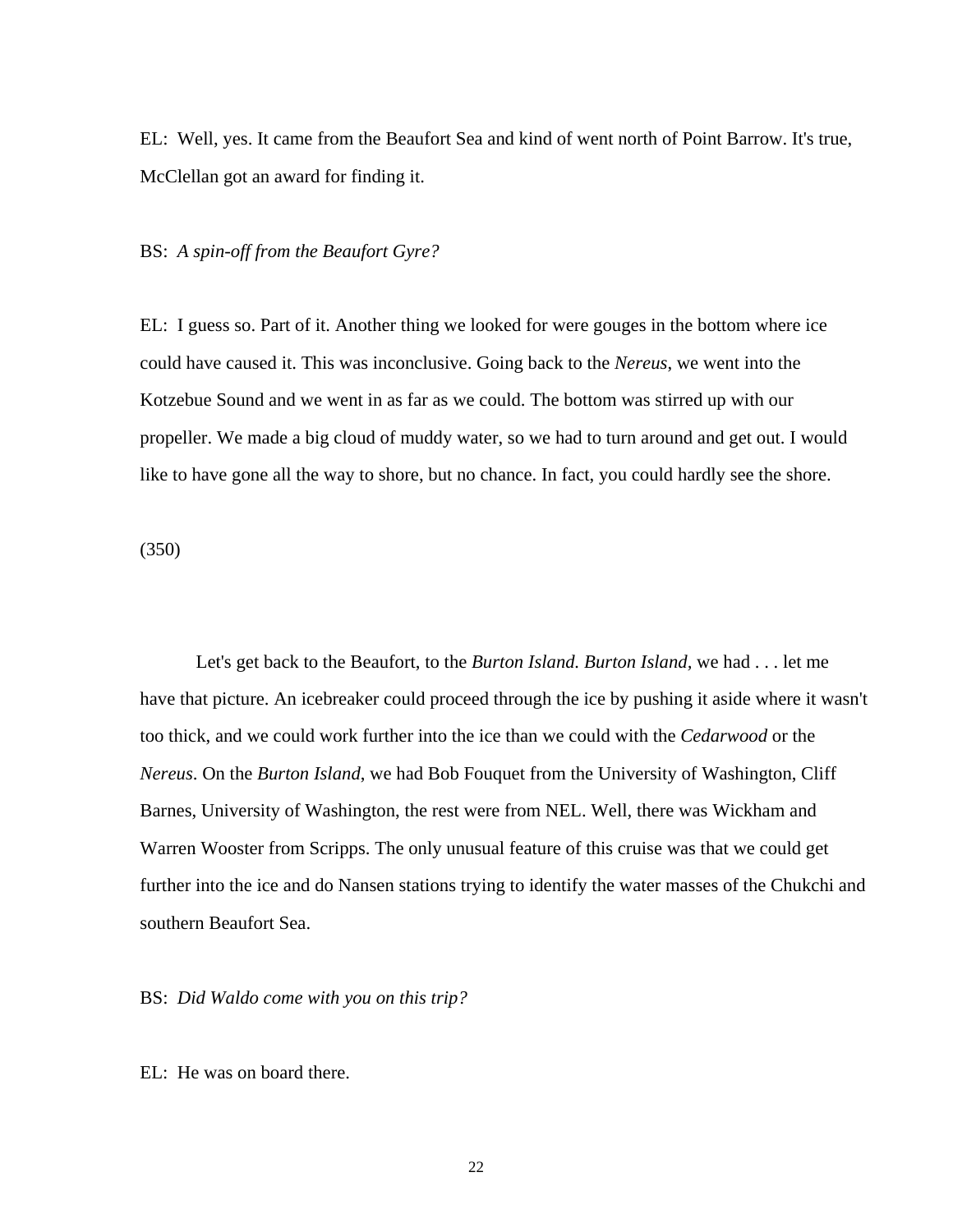BS: *For the whole cruise?* 

EL: I don't know whether it was the whole cruise or not. I don't think so. Actually I didn't even remember he was aboard till the picture showed it.

BS: And what was the work? You went further north than you had on the other ship.

EL: Yes, that was the main difference.

BS: *Do you know how far north?* 

EL: No.

BS: *But it definitely was further north into the ice than before.* 

EL: What year was that?

BS: *1950.* 

EL: 1950.

BS: *Right.* 

EL: They also sent a ship up in the winter - icebreaker, on which . . . the guy's name . . . Bent Holtzmark.

BS: *Bent Holtzmark.*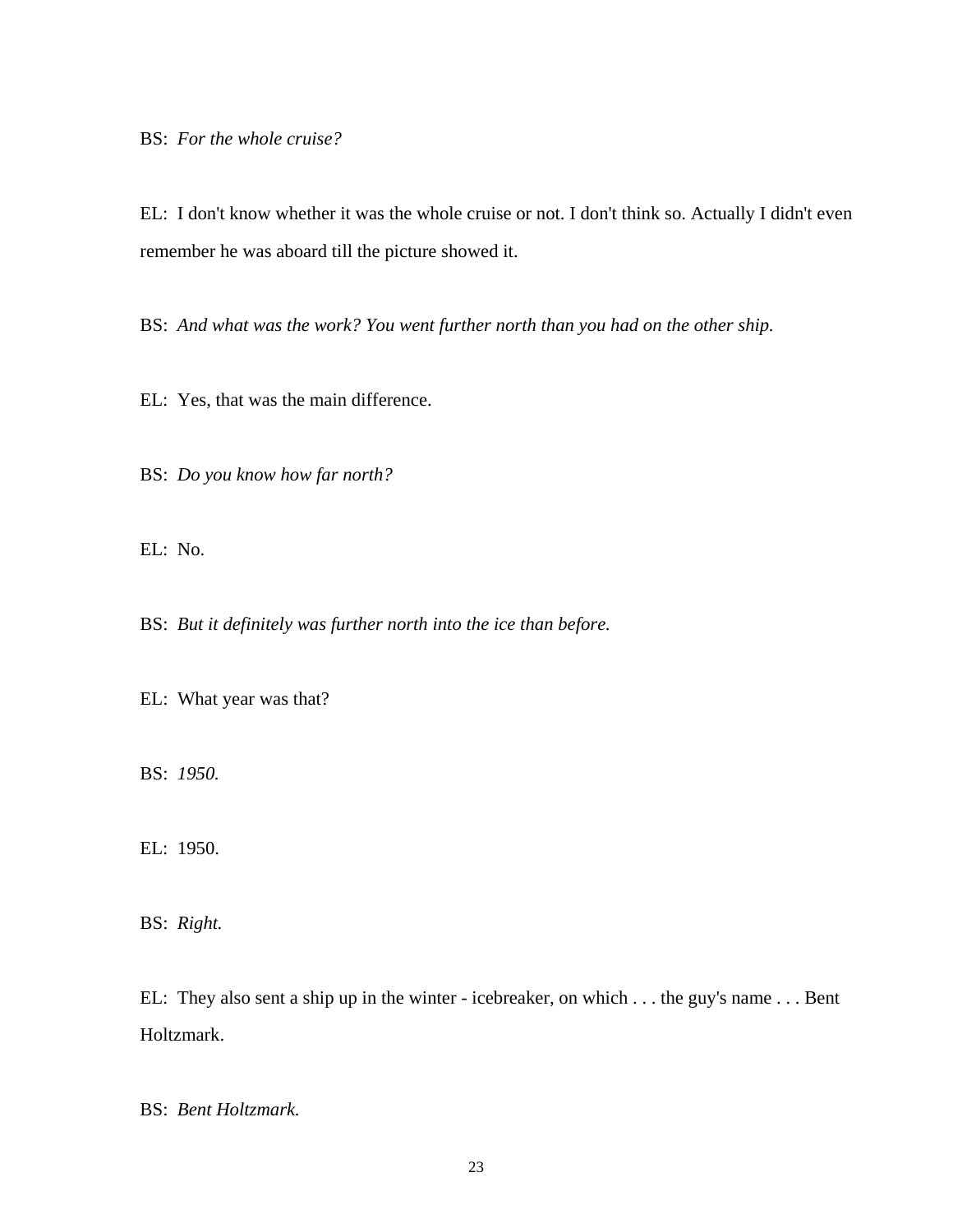EL: Bent is his first name. B-e-n-t.

BS: *On the Burton Island?* 

EL: Yes. On the *Burton Island*.

BS: *To Chukchi.* 

EL: Well, I don't think they got through the Bering Straits.

BS: *OK. Could not get through the Bering Strait.* 

(400)

EL: That's right.

BS: *Now you had a second cruise on the Burton Island. Is that correct?* 

EL: Yes. The following year, 1952. Is that right?

BS: *'51.* 

EL: 1951.

BS: *I just keep the tape on so that I can refer back to who's ever* ...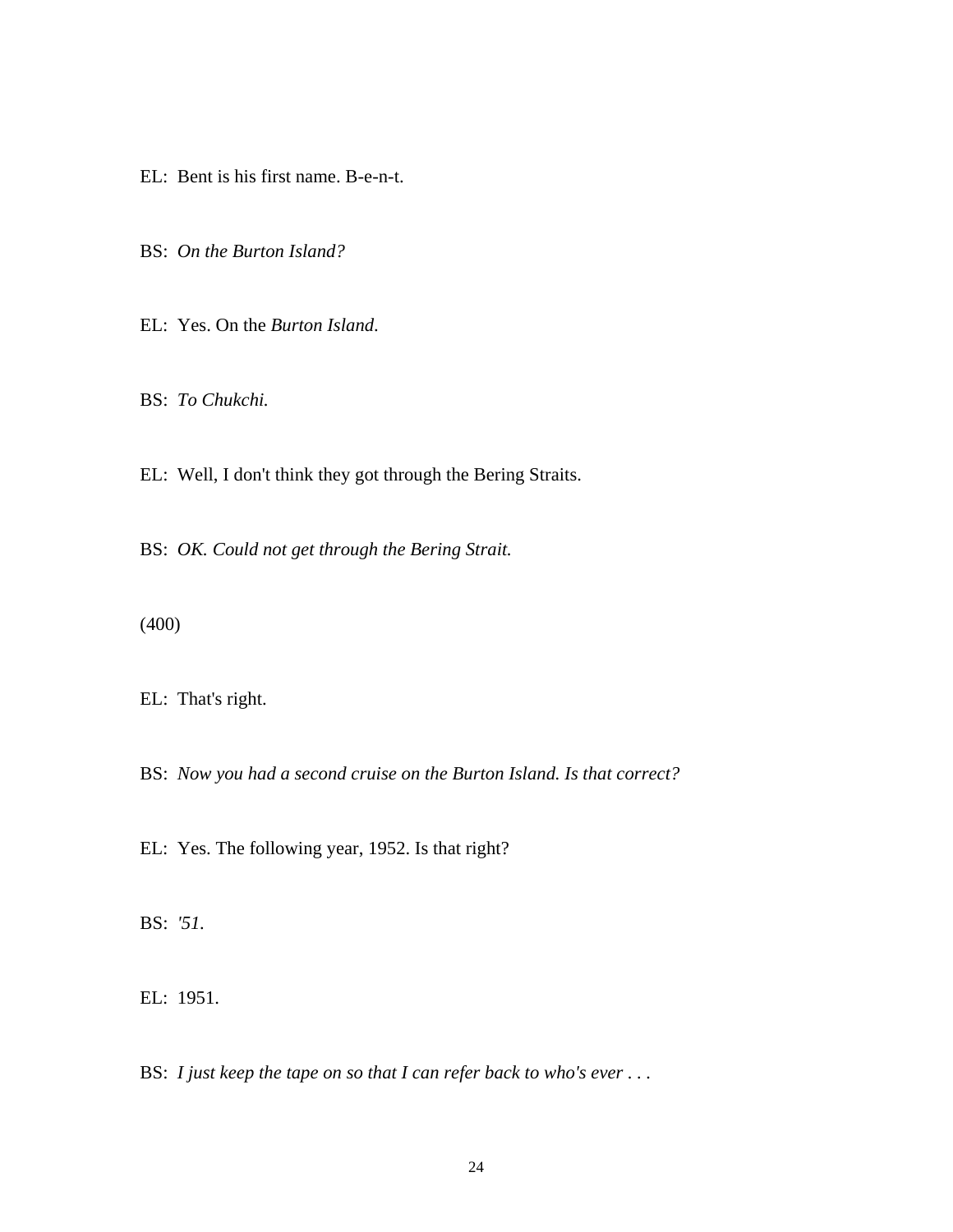EL: I really don't have much to say about this.

BS: *Further oceanographic data. You took a lot of sampling too.* 

EL: Yeah. Cores. I know one instance, we had helicopters on the icebreaker and they could scout out the more open water areas. I was up with one helicopter, looked down at that rough ice - it's kind of scary. I said, "What happens if your motor konks out? What would you do?" He said, "I'll show you." He reached up and turned off the motor. Scared the life out of me. Before he hit the ice, he turned it back on again. But that wasn't . . .

BS: *Was it Bell? Bell helicopter? Bubble?* 

EL: It wasn't very big. I don't know.

BS: *Yeah. Probably a Bell.* 

EL: Another time, we saw a polar bear and they took a rifle, shot the bear, put a line on it, brought it back to the ship.

BS: *You shot the bear?* 

EL: I didn't shoot it. I wasn't even there.

BS: *OK. The helicopter brought it back.* 

EL: Yeah. The helicopter brought it back, skinned it, cooked it and we ate it. I don't think it was a very nice thing to do.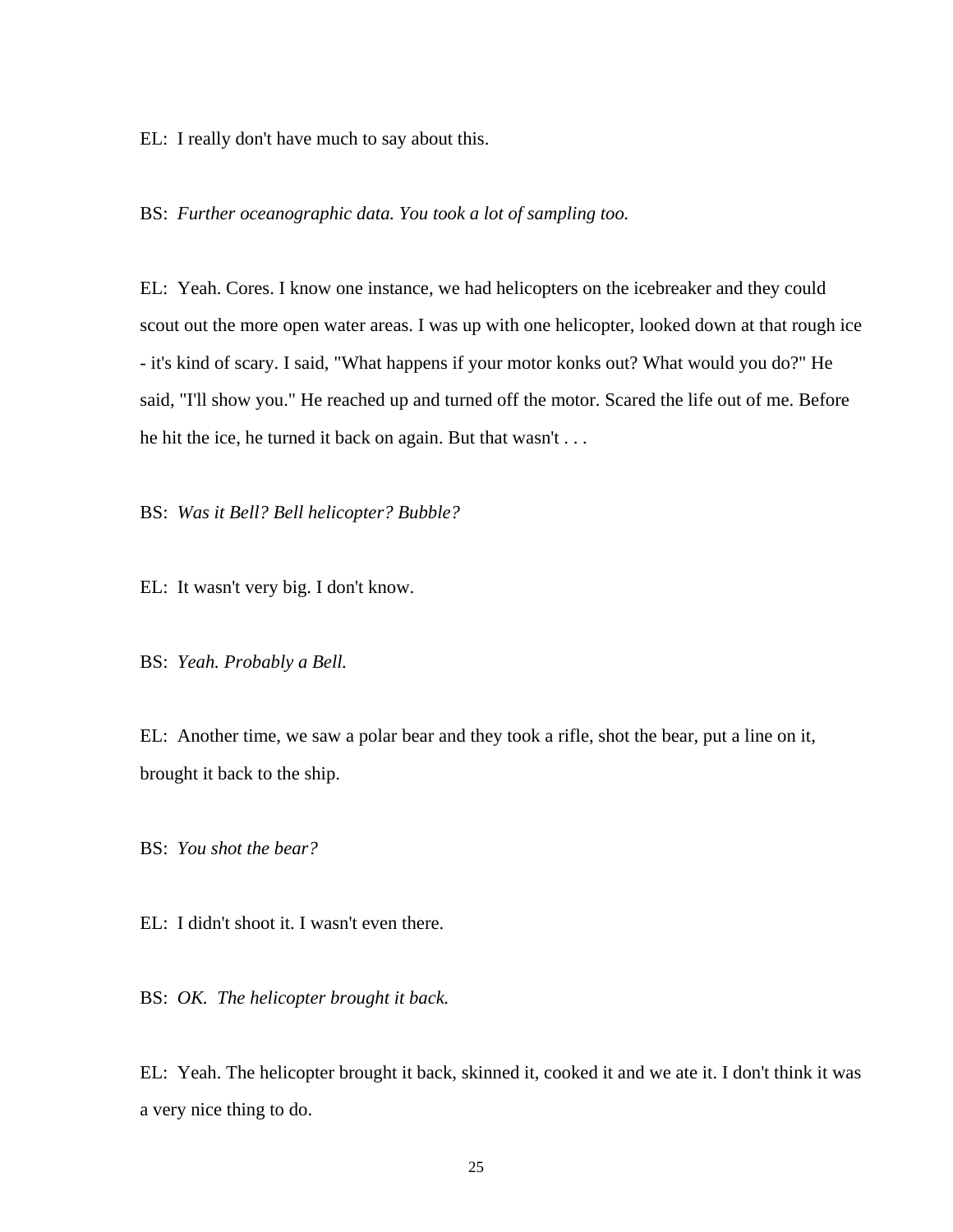BS: *How did it taste?* 

EL: Tasted like sweet veal.

BS: *Really. Good?* 

EL: Yes, I thought it was quite good.

(450)

EL: Reminds me, at Bikini, only the scientists could go to the different islands. There were many islands in this atoll. And only the scientists could go collect shells and so on. And what we'd do is take an empty bottle and say we were out collecting and if one of the guards stopped us we would say were collecting. That's where I got my shells.

BS: *So they . . . you were collecting and they let you go. Official work.* 

EL: I think the next cruise was by submarine.

BS: *And which submarine was that?* 

EL: That was the *Baya*. I mean the . . .

BS: *B-a-y-a?* 

EL: No, that's not right. Well, my mind went blank. *USS Skate.*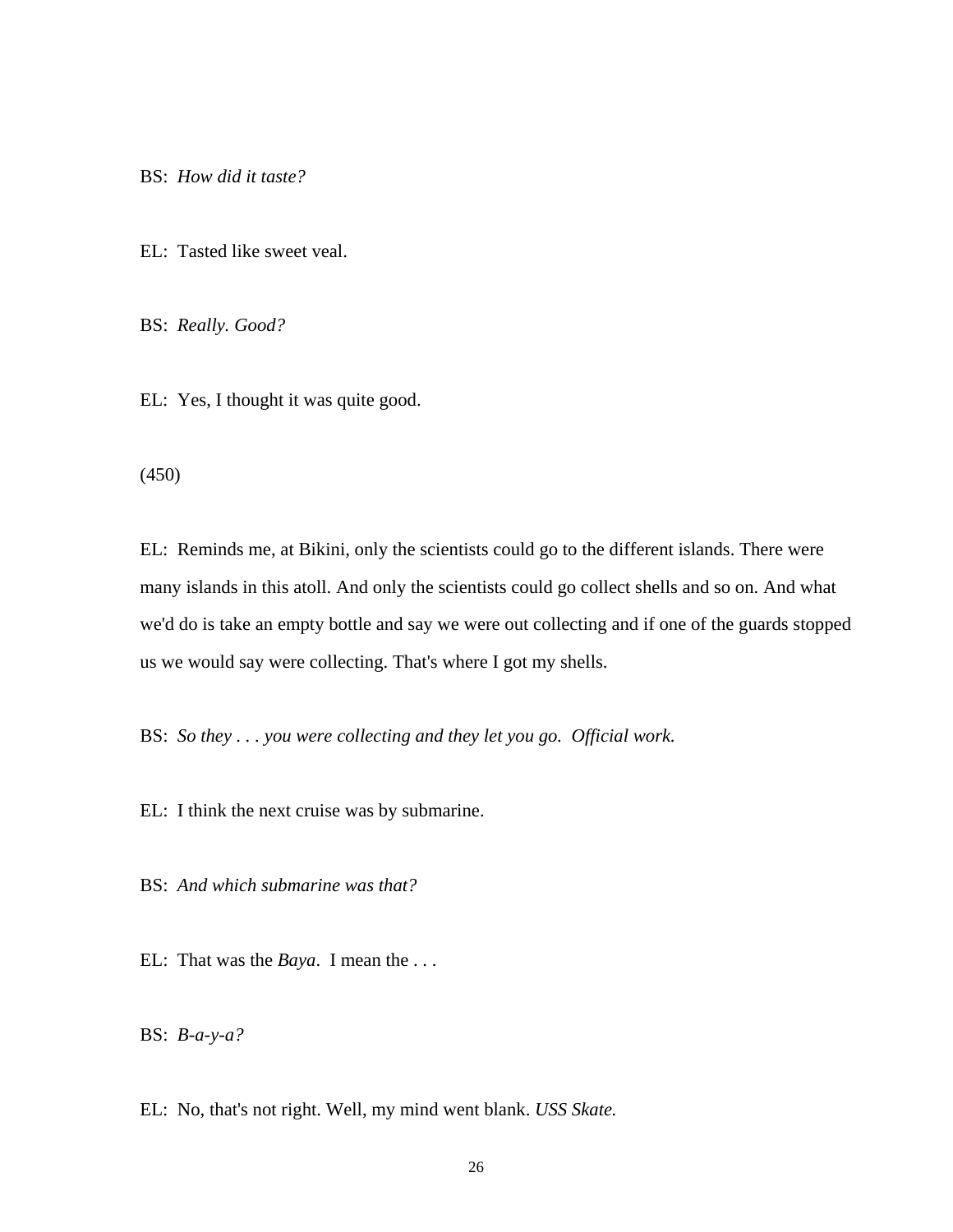BS: *The Skate. OK. This was with Commander Calvert then.* 

EL: He was the commanding officer of the *Baya*, atomic submarine.

BS: *Baya or Skate?* 

EL: The *Skate*. And the Executive Officer was Nicholson.

BS: *That Admiral John Nicholson? The same Admiral that lives here?* 

EL: Yes. Admiral John.

BS: *Lieutenant Commander, then.* 

EL: I think so. He was at the Pole.

BS: *Tell me about the cruise. The Nautilus was up there about the same time, was it not?* 

EL: Yes. They would not let us go under the ice until the *Nautilus* came out. I shipped some equipment to New London. I had a light meter mounted on the deck, facing upward. We had a number of echo sounders facing both upward and downward.

(500)

 I had a filtration process for plankton. There was some sort of hydrophotometer to measure the transparency of the water.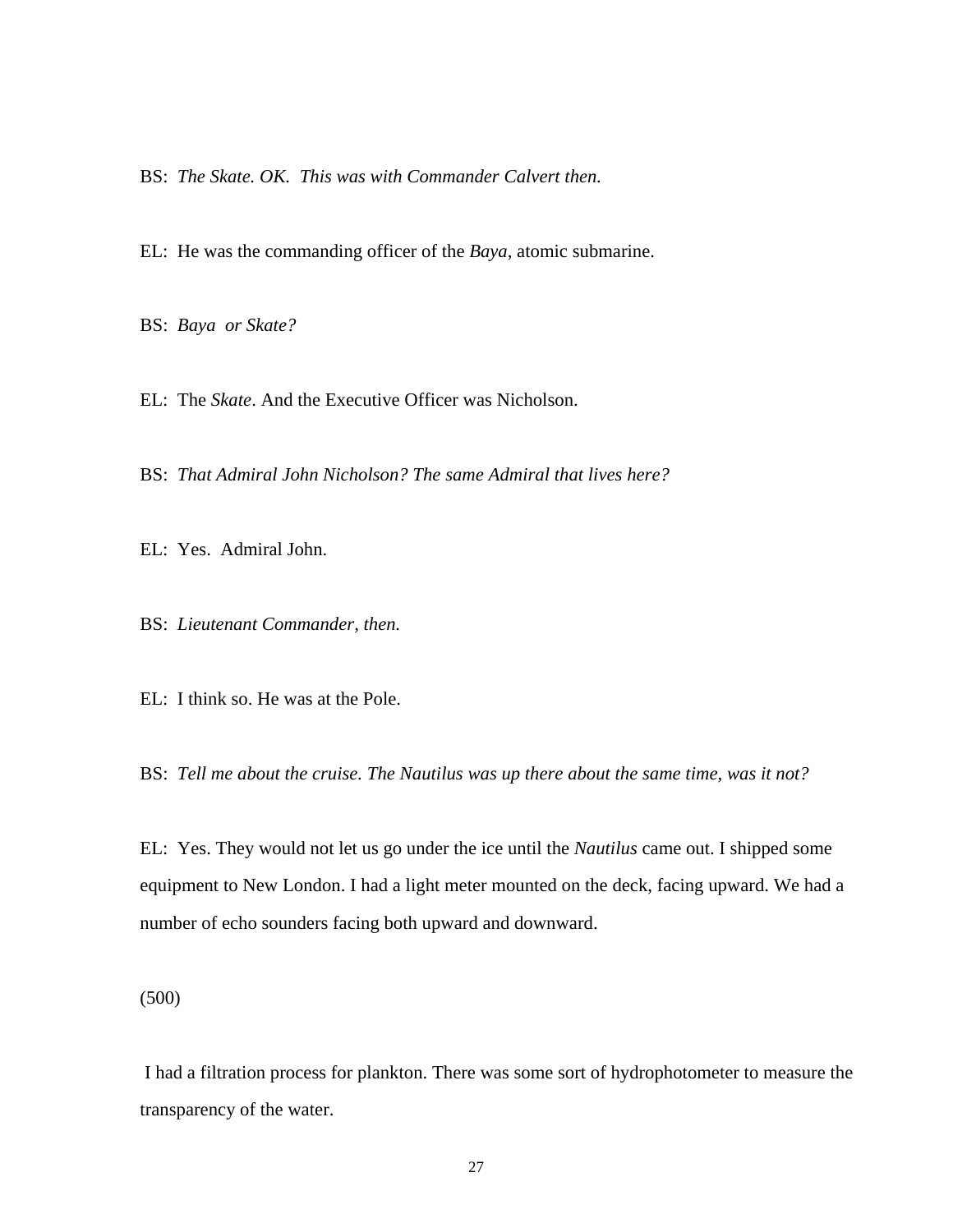BS: *You were the Chief Scientist, correct?* 

EL: On all these cruises. I don't know why I wound up being on top of the totem pole.

BS: *Well, it's because you're good.*

EL: Because there's nobody else left. The high people like Sir Fleming and Shepherd and Russel and so forth all went back to their schools and former place of work. I was the last man standing. Anyway.

BS: *You consider yourself lucky?* 

EL: As always. Well, I think there were nine scientists and over 100 crew. It's written in there.

BS: *That's OK. Now you waited until . . . this was in the summertime of 1958. OK, you waited until the Nautilus came out and then you proceeded into the Arctic.* 

EL: The *Nautilus* came in from the Pacific.

BS: *Um-hum.*

EL: Had a hard time getting through, I think.

BS: *And it just went straight across and out.* 

EL: Yes.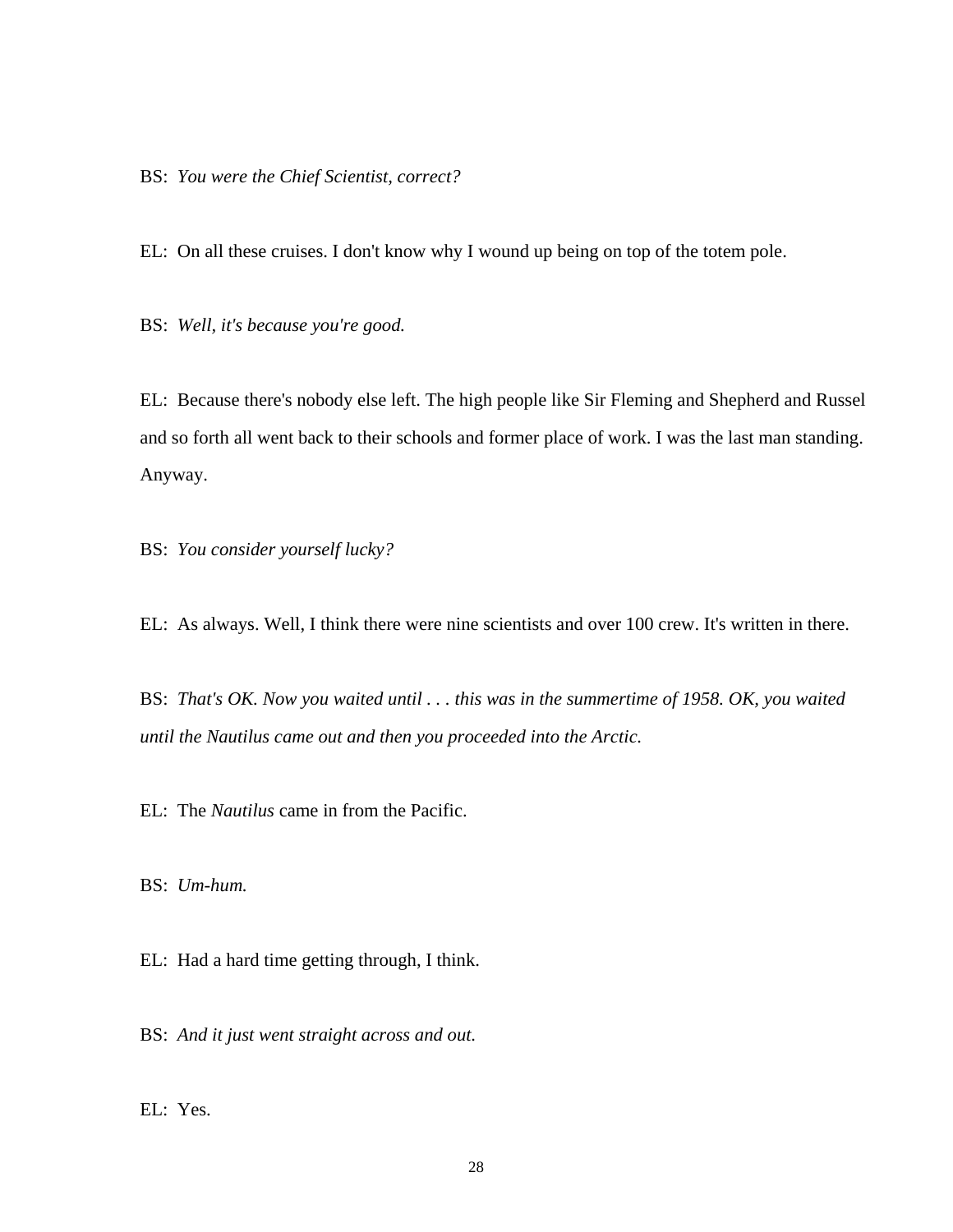BS: *OK.*

EL: Calvert wanted to do something fancy all the time.

BS: And you more or less waited until they came to the edge of the ice.

EL: Well, we didn't stop there. We knew they were out.

BS: *I see.*

EL: But we couldn't go in until they did.

BS: *I see.*

EL: They went out near the coast of Greenland, by Spitzbergen. We went under the ice.

(550)

We ran at 165 feet.

BS: *You mean 165 feet of water?* 

EL: No, keel depth.

BS: *Keel depth, OK. So where would that put the top of the sail. How far below the ice?*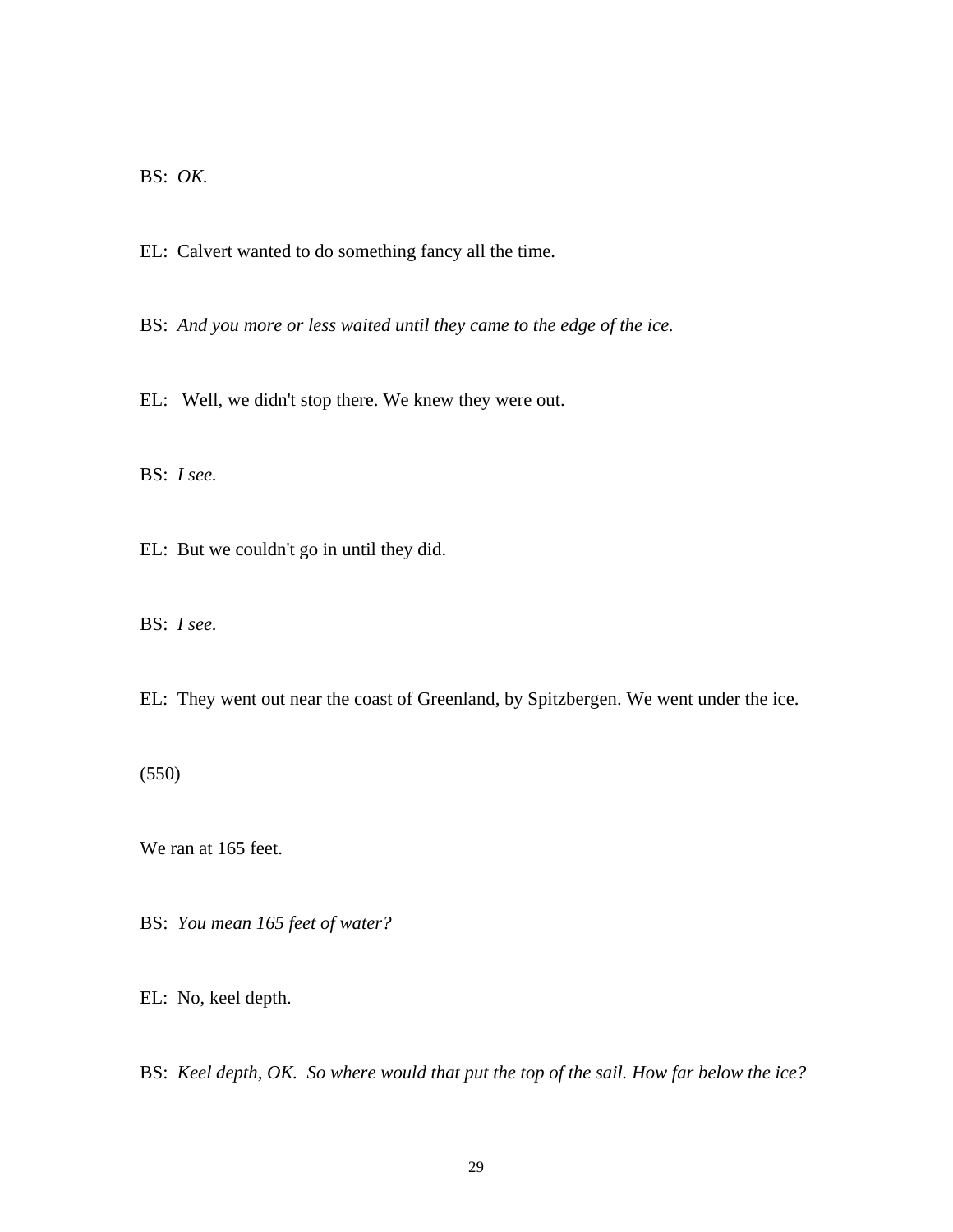EL: I don't know.

BS: *OK. What did you do first? Did you go to the North Pole or did you go do something else.* 

EL: We recorded the depths of the water and the thickness of ice and the light intensity. It was light all day, all night. And we were set on going to the North Pole - at least the captain was.

BS: *How could you tell how thick the ice was?* 

EL: Well, there's breaks between blocks of ice, gives you the zero reading.

BS: *I see. So your echo sounder would ping off the surface of the water from the bottom.* 

EL: Yes, that's correct.

BS: *Did you surface?* 

EL: We surfaced nine times in polynas.

BS: *Were these the first surfacing's through ice by submarines?* 

EL: No, the *Nautilus* did it previously, but they were trying to do it at an angle. Got out the opening in the ice and then come up at an angle so as to hit the opening. We got under the opening and when it stopped completely, ascended slowly.

(End of Tape 1 - Side B)

\_\_\_\_\_\_\_\_\_\_\_\_\_\_\_\_\_\_\_\_\_\_\_\_\_\_\_\_\_\_\_\_\_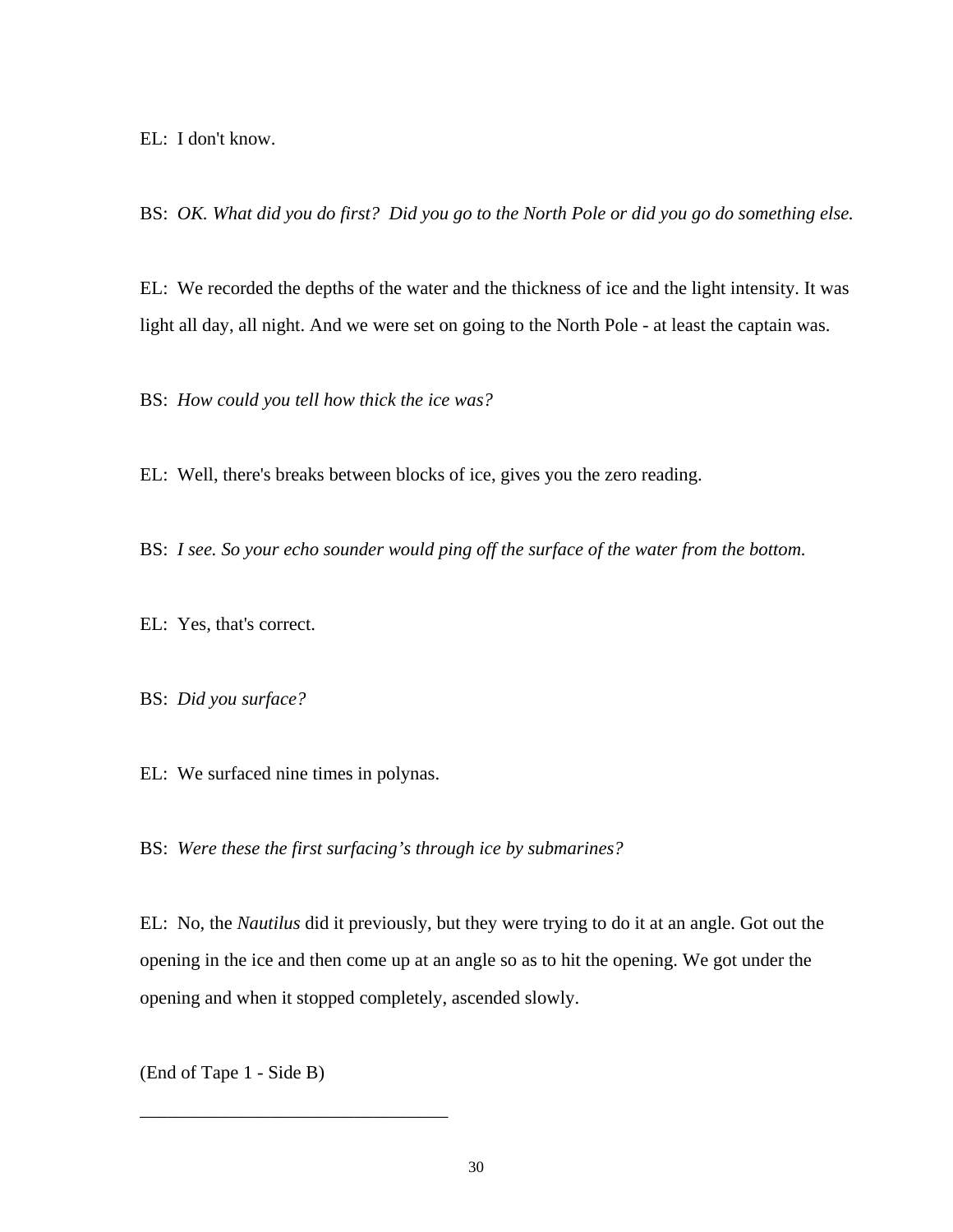(Begin Tape 2 - Side A)

(000)

*BS: This is Tape 2 with Dr. La Fond, Side A, on his interview of 27 February 2000 at his home in San Diego.* 

EL: On the *Skate*, we ran under the ice, measuring the depths of the water and the thickness of the ice above. Went to the North Pole and the captain steered a circular course, two mile radius, to go around the Earth in about 45 minutes. That's the fastest most anybody had gone around the world. We also found. . . there was no polyna at the North Pole, but we found one a few miles from the North Pole, surfaced. The captain also contacted Ice Station Alpha, said we were coming. They said they had a polyna near the station that we could surface in and that they would run an outboard motor to make a sound so he could home in on it. But, most of the people in the submarine were tired, so they stayed in this polyna overnight. But the poor Alpha person who was the Director ran his motor all night long. He was useful in detecting the particular opening in the ice. We surfaced there. Some of us went over to the Station, gave them some ice cream, brought them on board for a meal. Ice was closing in on us and we had to get out. We surfaced a total of seven different places. Most places we could get out on the ice, sample the polyna, sample the ice.

BS: *How far did you surface from the North Pole? You said you surfaced in a polyna near the North Pole.* 

EL: It's a matter of miles. Since I was the Chief Scientist, I couldn't have a bunk. All the rest had these layered bunks.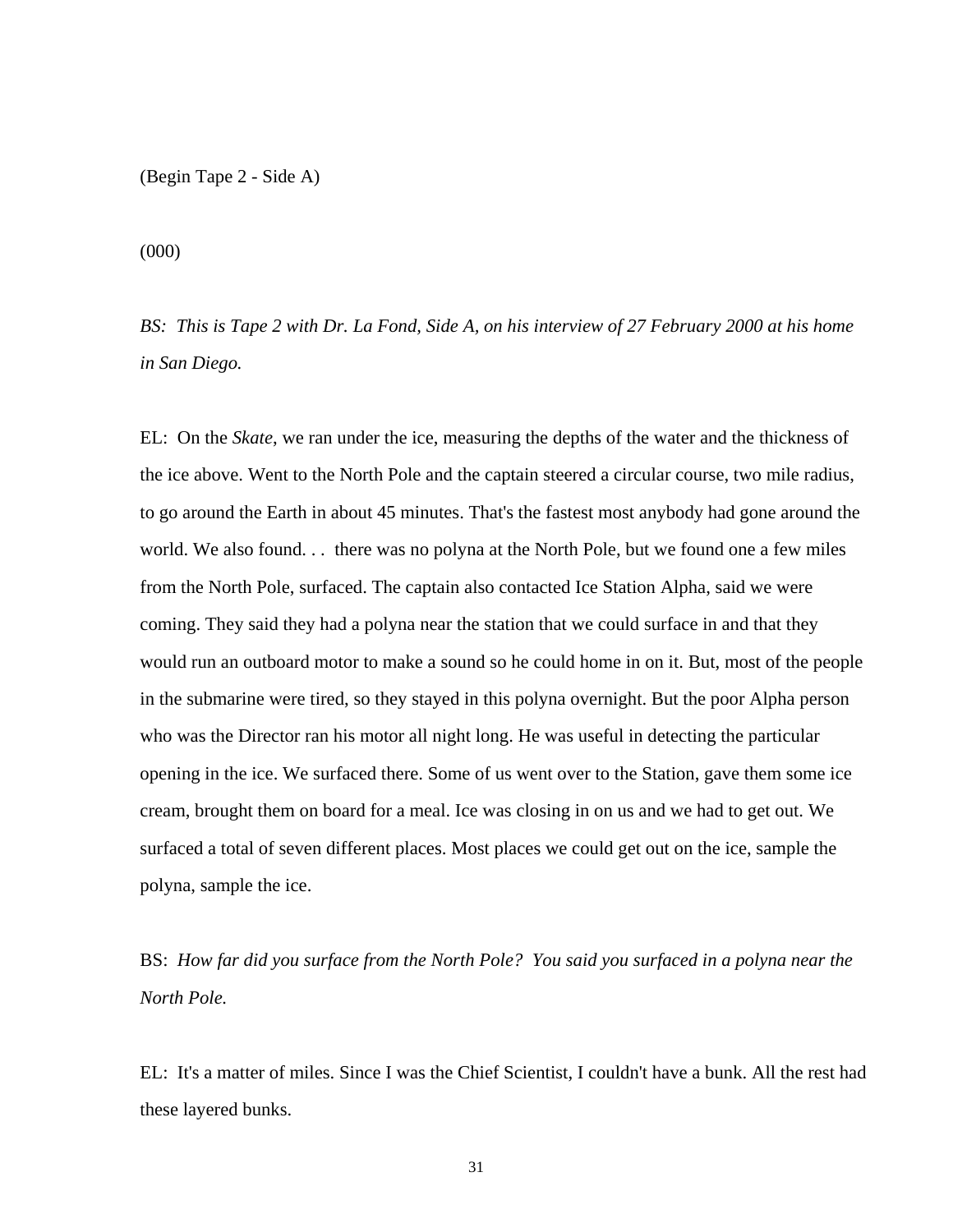They quartered me in the wardroom with a drop down bed. The only trouble with this was that the ward room was occupied to at least midnight, and then they opened it up again at 6 o'clock in the morning. So they didn't allow me much sleep. We had very good food on board, cooked in a very small galley. One time we had a fire drill. Without notice, the submarine was filled with smoke. The steward in the wardroom gave me a gas mask, helped me put it on. But it was scary because you couldn't hardly breathe, but eventually it cleared up and all was well.

BS: *Which ocean did you exit from?* 

EL: This is the way we came out, more or less.

BS: *Same place you went in, you came out? North Atlantic?*

EL: Yes, we went in the North Atlantic, we came out the North Atlantic.

BS: *How was Admiral Calvert to work with? Commander Calvert at the time.* 

EL: Oh, he was a very capable person. Very well read. But he was after publicity and he directed one officer to go through every magazine in the wardroom, write to the editors and say we have his magazine on board the *Skate* at the North Pole. I saw two of his letters published in the magazines.

BS: *Interesting.* 

(50)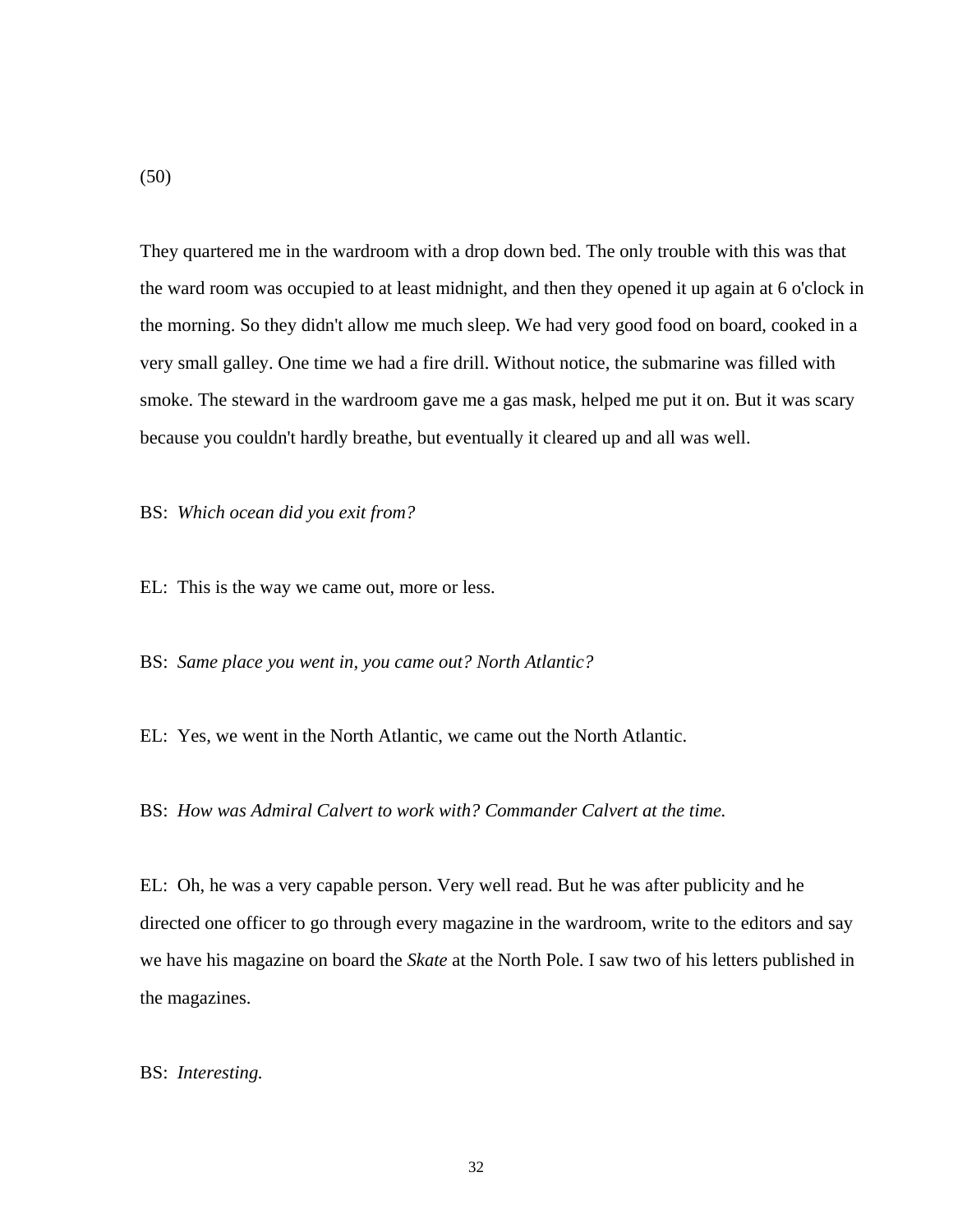EL: He shot a torpedo in the ice but it was my recollection it didn't explode. It slid up on the ice. We came out, we got a lot of depth data. One of the NEL personnel constructed a topographic chart of the Arctic based on our data. What was his name? Married the Revelle girl. Gun collector. Shumway. What was his first name? George. George Shumway.

BS: *Tell me, were there any personnel problems, physical problems, mental problems of people being cooped up in a submarine for so long under the ice?* 

EL: We had a new navigational system called the Inertia Guidance System being tried out, I think, for the first time. Instead of units of ten, it was units of eight. Seemed to work quite well. But the operator didn't like living on submarines. I don't know whether he was scared or just what, but he wasn't operating at full capacity.

(100)

The captain was afraid he might do some damage, so he left him in his State Room with supervision. When we came out, we headed for Bergen, Norway. The Ambassador to Norway, the US Ambassador to Norway, was a woman. She came to Bergen, said we'd be there at noon and they calculated backwards so we just touched the dock exactly at noon. Had to go up a long fjord. Wasn't much of a ceremony, but I met some Norwegians who I have heard of. And the next stop was Oslo, and there we did have a party. We wanted to stop . . . at Oslo, I met a man by the name of Odd Dahl, who had made a current meter for the *Maude*. So Sverdrup brought it over to Scripps when he came and I had it mounted on the Scripps pier.

BS: *What was the name of the meter?* 

EL: It didn't have a name. It just - I call it an Odd Dahl meter.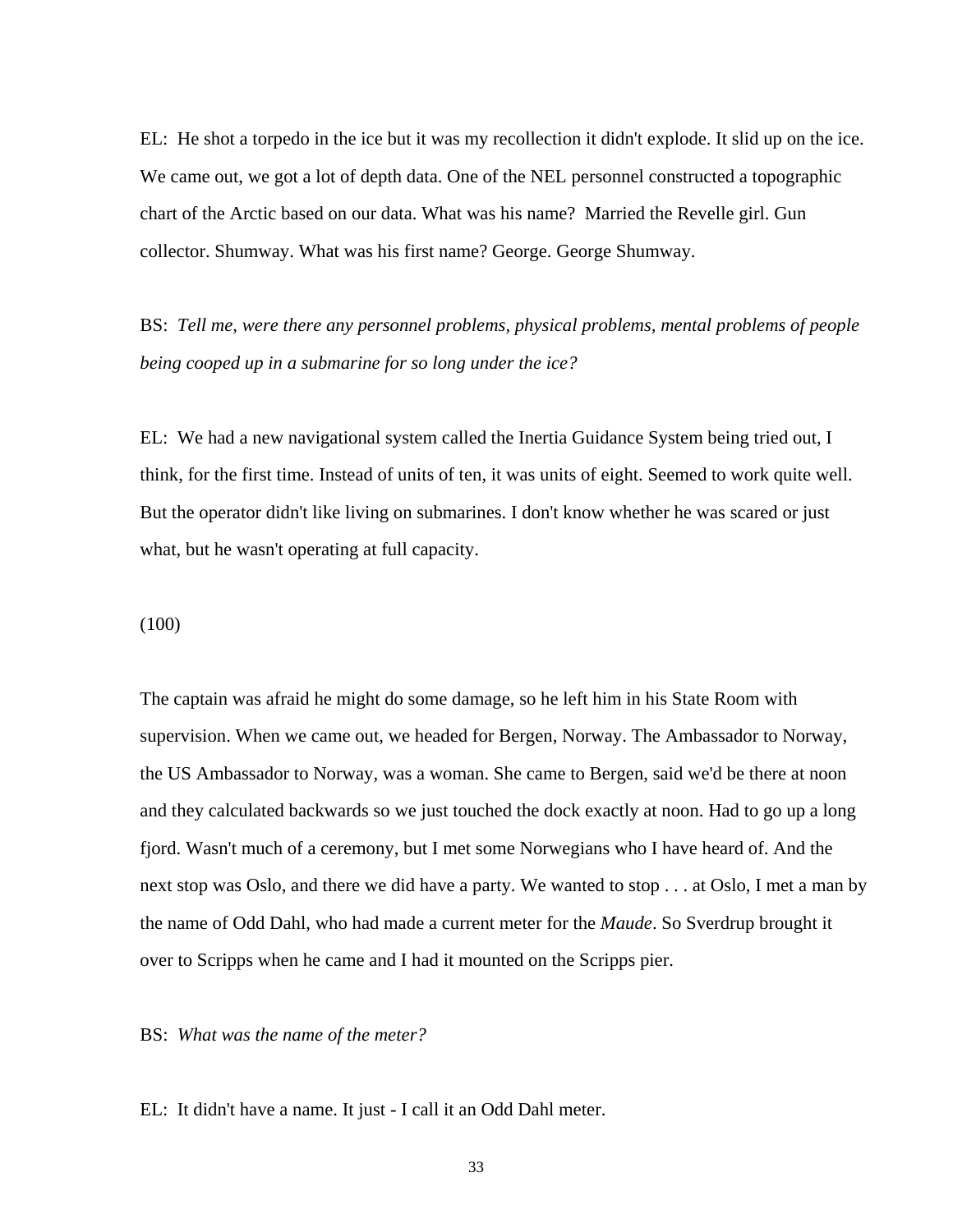### BS: *And what did it measure?*

EL: Measured current speed and direction .

BS: *On the Maude?* 

EL: On the *Maude*, right. It's OK for places like the Arctic where the water's slow motion, but when it was near the breaking waves at the end of Scripps pier during a storm, it would be hard on the meter. More than one night, I've gotten up, when I lived there - I lived on the campus and go out on the pier in the storm, pull the meter up out of the water to keep it from becoming damaged. Anyway, we toasted everybody including their relatives with - what did they call that stuff? What did they call that drink?

### BS: *Aquavit?*

EL: Yeah, aquavit. We wanted to stop in Denmark, Copenhagen, but they would have nothing of an atomic submarine. We did stop in Belgium. They were having the World's Fair, 1968. That's where I got off of the sub and flew home. The other person from the Lab was Rex Rowray.

(150)

Well, I think I'm through.

BS: *Did you have Walt Whitman with you?*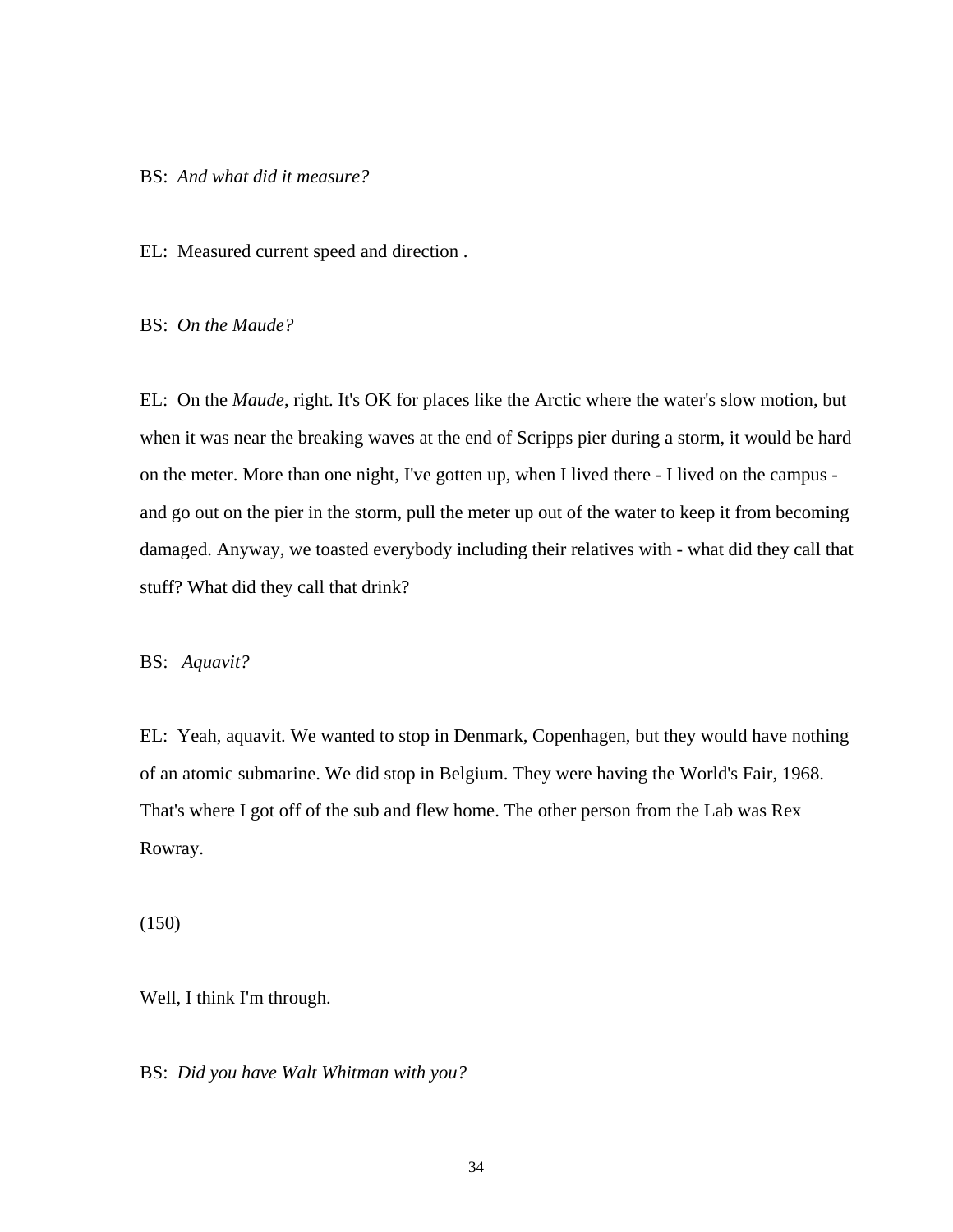EL: Yes. Had Walt Whitman.

BS: *Where's Walt from?* 

EL: He's from the Hydrographic Office.

B S: *In Washington?* 

EL: Yes. He took the ice data, thickness of the ice. Took it back to the Hydrographic Office.

BS: *And that was your last cruise to the Arctic?* 

EL: Last one. Flew up to Prudhoe Bay one time.

BS: *What was that for?* 

EL: In connection with a meeting in Fairbanks - the Alaskan Science Congress, about 1970.

EF's Wife: You want to know what year it was? Let me go back to the Pole. You had drinks at the North Pole too. The captain declared the . . .

EL: Yeah. Broke out whiskey. Gave us all a drink.

BS: *Medical.* 

EL: Yeah. Cold outside.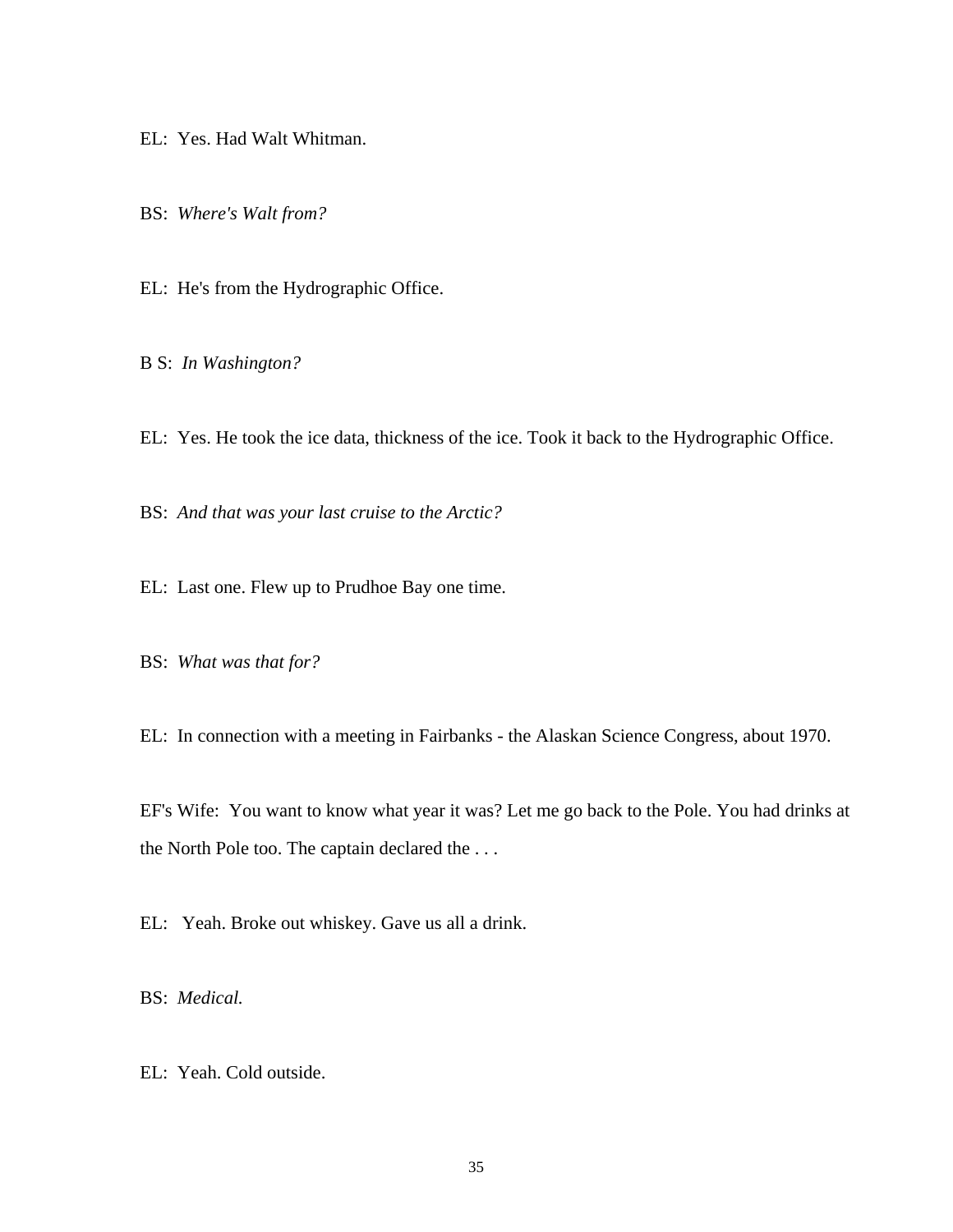BS: *Medical emergency.* 

EL: Cold outside.

BS: *And that was in the summer. Did you go on the next cruise with the Skate, too?* 

EL: No, they broke through the ice, and so on. Didn't do that.

BS: *I see. So he only surfaced in polynas on this cruise.* 

EL: Yes.

BS: *He didn't break through the ice.* 

EL: Correct.

BS: *I see. Now, were you involved afterwards with managing any of the polar research programs that others took to the Arctic?* 

EL: No.

BS: *What was your job after that?*

EL: I was more interested in the Indian Ocean. I headed the Naga Expedition in the South China Sea and the Gulf of Thailand. International Indian Ocean Expedition. Katherine was with me. Took in Arabian Sea, Bay of Bengal, Andaman Sea, that was a big deal.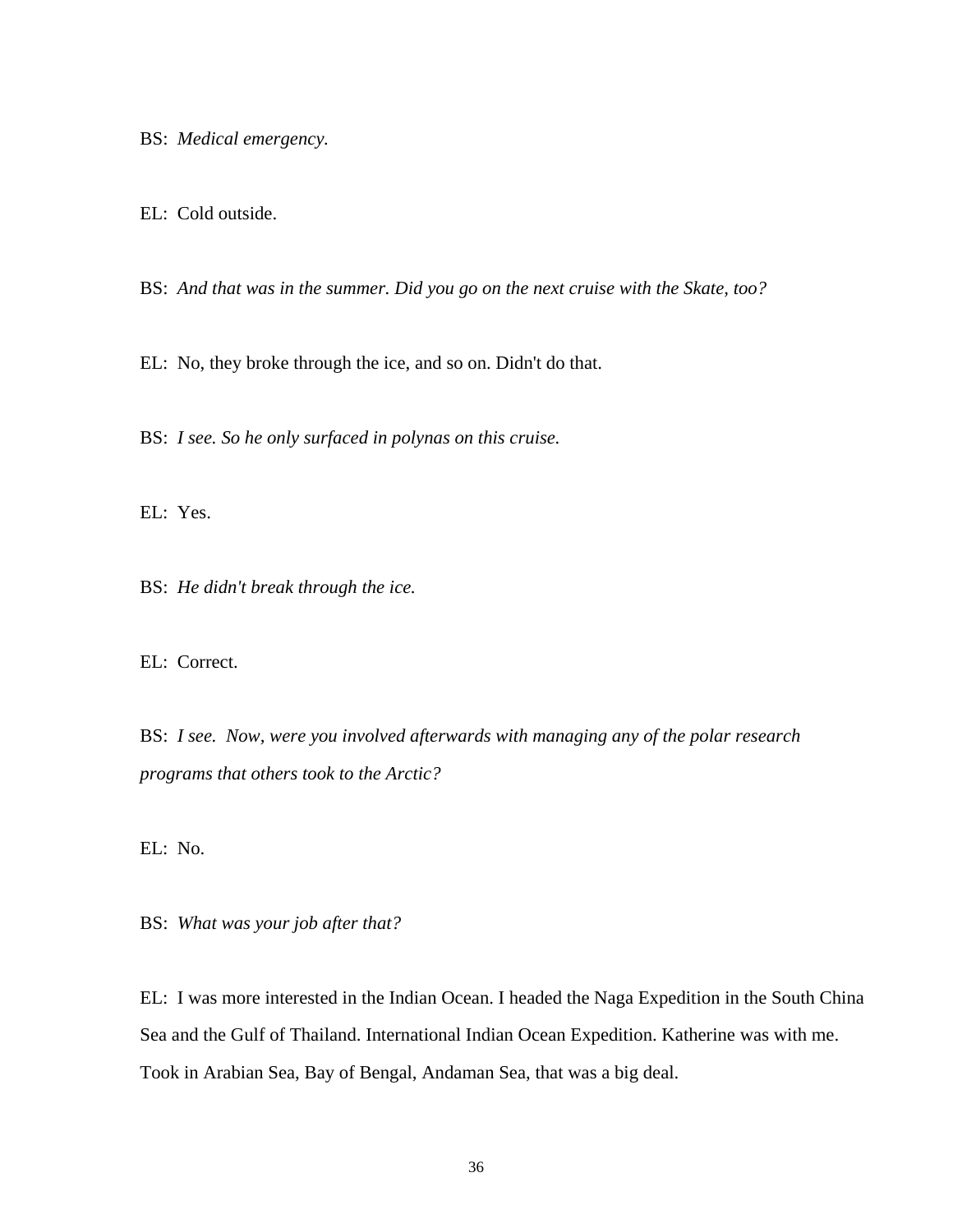BS: *Which ship were you on during the International Indian Expedition?* 

EL: The *Anton Bruun.* 

BS: *The which?* 

EL: *Anton Bruun. Anton.* 

BS: *Anton.* 

EL: *Bruun.* 

BS: *Bruun.* Indian ship?

EL: No. It was President Truman's Presidential Yacht.

EF's Wife: *The Williamsburg.* 

EL: It was called the *Williamsburg* at that time. They took and modified it with winches.

BS: And that was run by NEL?

EF's Wife: The *Anton Bruun*? That was a Woods' Hole . . .

**Interviewers comment: Katherine La Fond (KL) was present for this entire interview. The La Fonds were obviously a very loving and intimate team. Dr. La Fond's work was lovingly**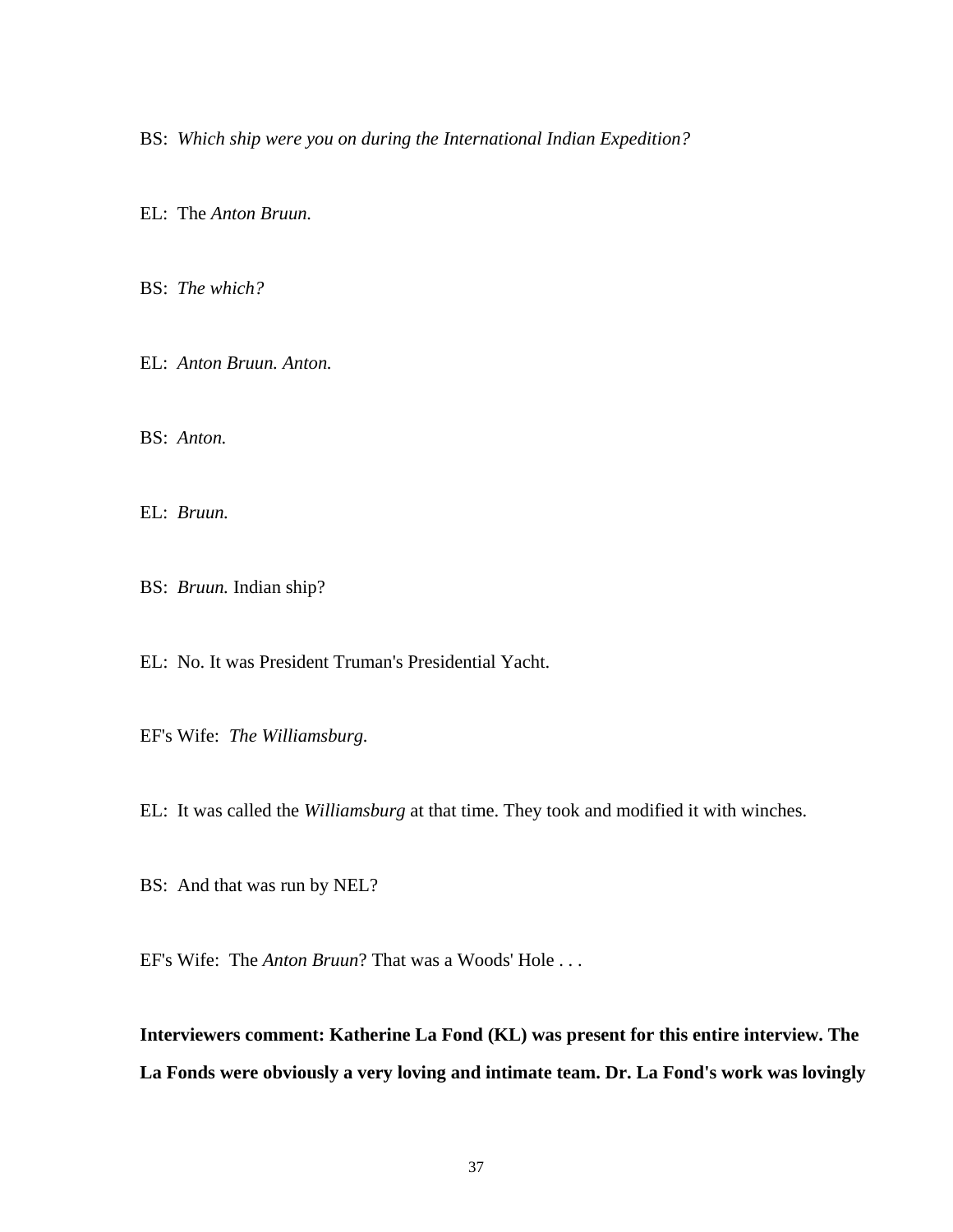**shared by his wife during his entire career and at this point I felt that her input was an important part of this interview and I encouraged her to participate.** 

BS: *Wood's Hole?*

EL: No, no, it's not Woods. Well, I guess they got the money from National Science Foundation.

BS: *You were at NEL during that time though.* 

EL: Yes, took a leave of absence all the time.

BS: *To do those. What took you to India? How did you get there?* 

EL: That's another session.

BS: *Well, just in brief.* 

EL: Well, Henry Menard, who was in my group - we kept changing the name of it, the group. He came into my office and said, "Here's a brochure by the State Department." Little small thing. And I looked at it. Brought it home to Katherine and said, "You want to go to India or do you want to go to New Zealand?"

(200)

She said, "Well, you've been to New Zealand. We don't know anything about India. So, let's go to India." So I applied. I think I was the only person in the world who applied for this Fulbright grant and "you're it." And then we got cold feet. Said, "Well, I'll have to have a ship. I'll have to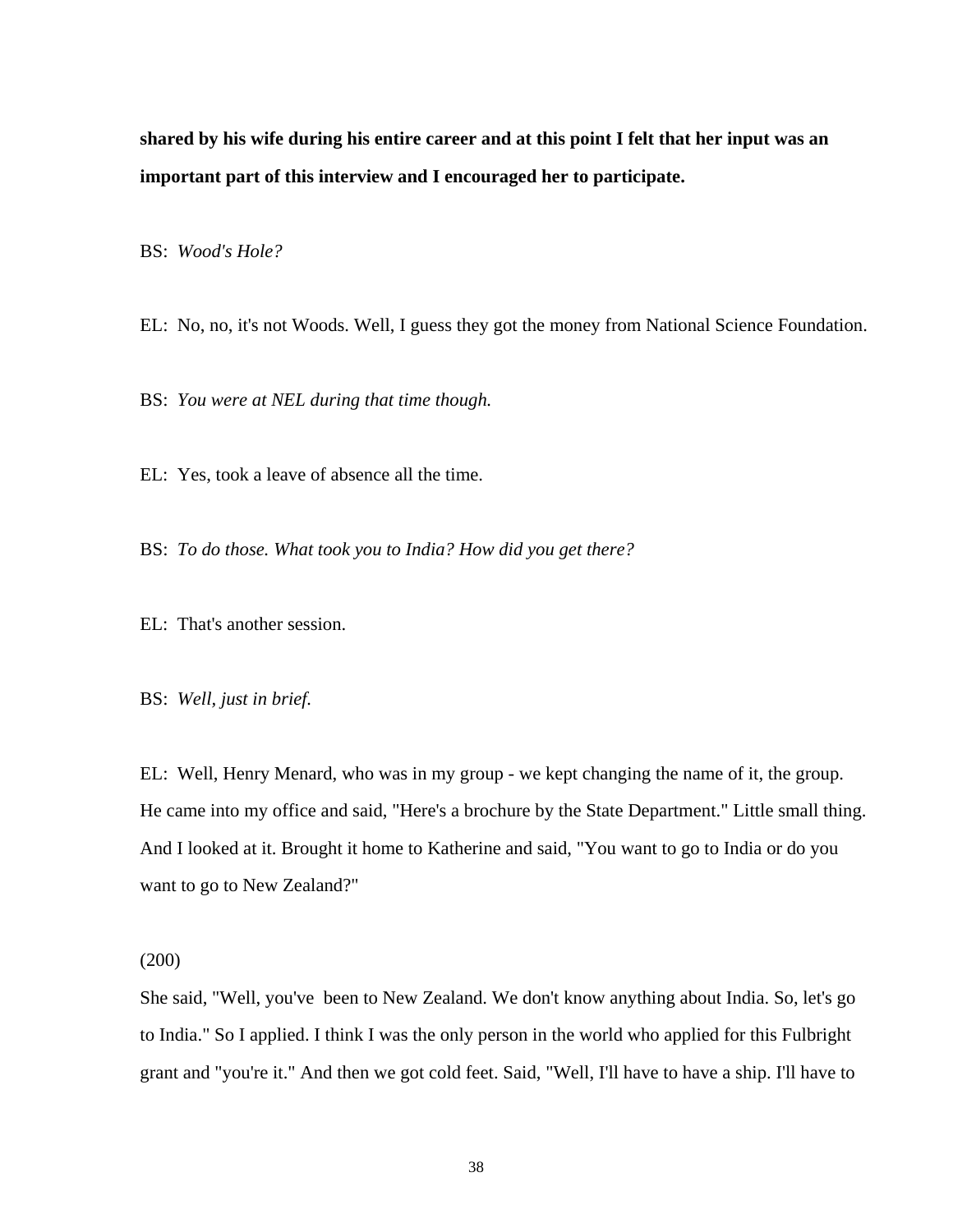not give lectures, course work. I'd do research." So, "Yes, yes, yes, yes come." So, we packed up two boys and how many pieces of equipment?

EF's Wife: I think there were 23 pieces of luggage. Twenty-three, twenty-four pieces of luggage.

BS: *Which year was this?* 

EL: '52.

EF's Wife: '52. Everybody said, "Don't do it."

EL: We took a plane to New York. The *Queen Mary* to London - to England. Then it was going to - American Express was going to provide us with transportation beyond London, to India. Well, they hadn't heard of us in London. We said, "OK, we want to go home. Had enough of this silly stuff. We didn't want to go in the first place." So they said, "If you go down and find yourself transportation, we'll pay for it." So we walked up and down the streets and finally got passage on the *Himalaya* from London to Bombay. We got to Bombay, they gave us a handful of money. They were ready for us there. But they made such a stink about bringing us to London. Then we checked into the hotel. Made bookings for the train across India. So we were going by train to Andhra University.

BS: *This was in Gullah?* 

EL: No, it was on the opposite side on the Bay of Bengal. And so, well, we got our tickets to the train and immediately got dysentery. Weren't used to their food. Getting the stuff into India was something. Had 23 boxes, had BT Nansen bottles, nets and samplers \_\_\_\_, hydrophotometers and so on, all boxed up. And they said, "What are these?" And I said, "They're oceanographic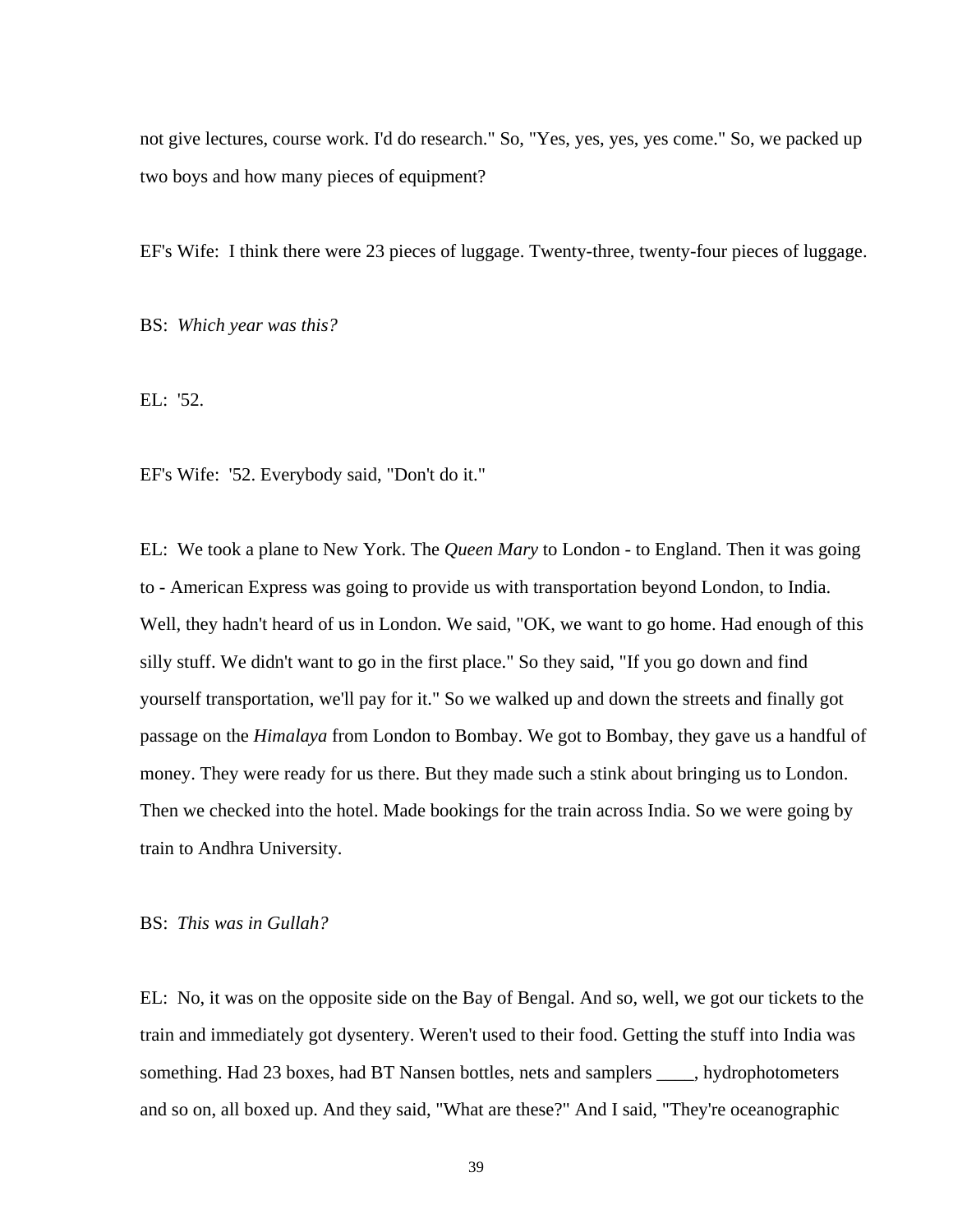instruments." "How much are they worth?" "Oh, a couple of thousand bucks." "You have to pay 37% import duty." He showed us the book. "See here. 37%." I said, "I don't have money and I wouldn't pay it if I had it." So, anyway, they locked it up.

(250)

So we had to communicate with Delhi and finally I got it sprung with the stipulation that we had to export it within a year. So we got on the train, very dirty, soot, coal-burning engine. Why don't you tell this, dear?

EF's Wife: Well OK. I'd be happy to.

BS: *This is a very unique opportunity to get an interview with Katherine LaFond, Dr. LaFond's wife, who was a very active participant in his decisions to become a scientist, to become an oceanographer, and was involved in his research throughout his career. Certainly more than a supportive mode, as most wives are. So I'll take this opportunity to have her present some of the issues that she faced when she met Dr. LaFond and the rest of their life together.* 

KL: Well, I had graduated from Bishop's School here in LaJolla, and then I spent two years in Berlin, Germany, and I had just come home and was casting around for something to do and I met, I think it was Dr. Pierce at that date, who was Head of the Chemistry Department at State College. And he suggested that I audit some of his classes there in the chemistry department, which I did. And I think there were one or two women in the chemistry department there besides myself. So one day, Gene comes up to me, "Miss Gehring, will you please help me with my German?" He was taking German. Of course, German to me by that time was my second language. And so I helped him with German and that was how we met, doing German together. And then in 1932, he graduated and I left the school. But this was the Depression. And he tried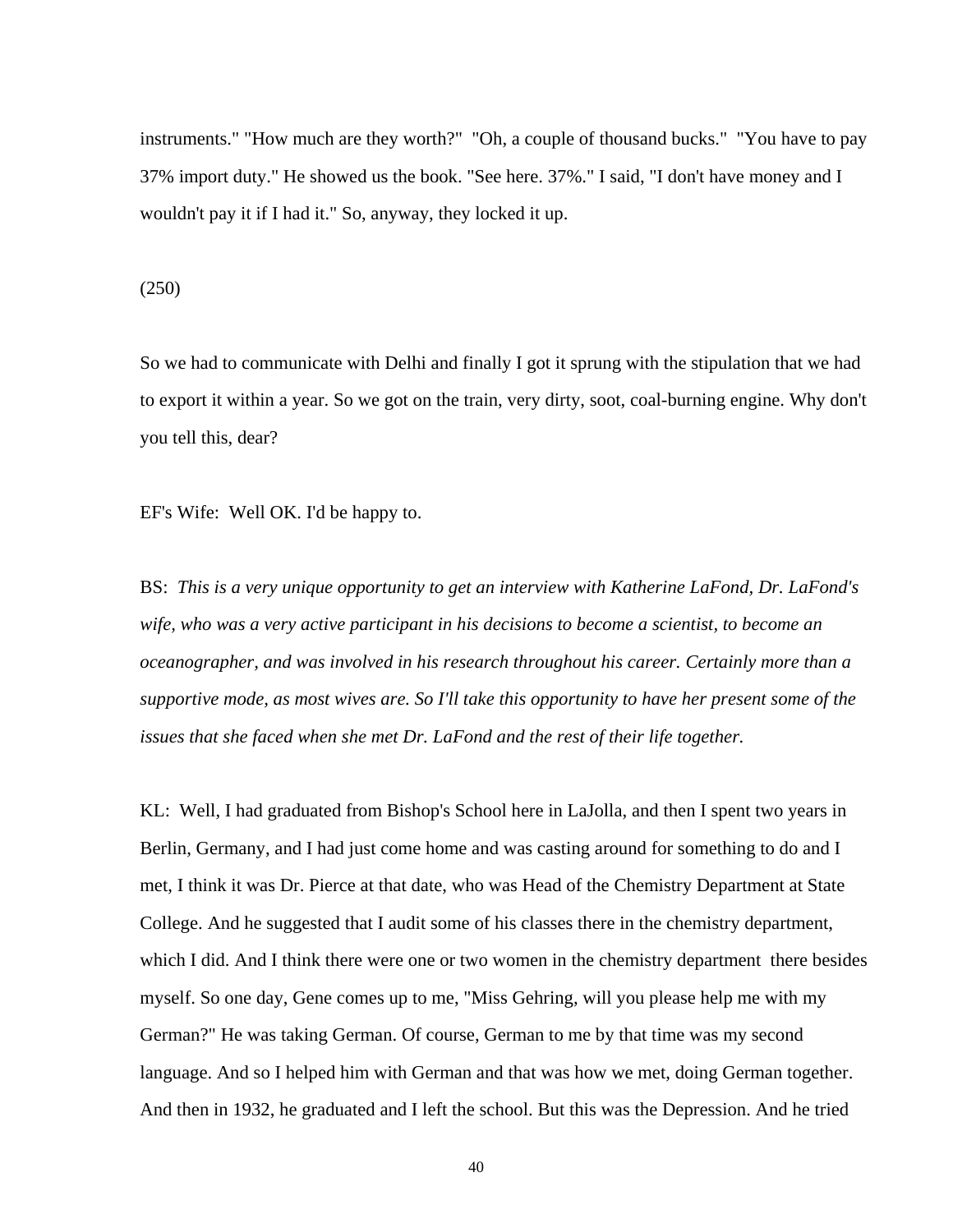so hard to get a job and tried many, many different places, many times and was unsuccessful. And in the meantime, I had been volunteering at the poultry laboratory at the zoo and also with Dr. Schroeder at the zoo hospital. And in trying to improve my microscopic work, I went out to Scripps and talked with one of the women who was a pro at making these paraffin sections. And while we were there, we walked across the campus and ran into Dr. Moberg. And she introduced me and said that I had come from the zoo, that I was looking for something. Well, he was looking. If you have chemistry, I have a job for you. These salinity samples have come up from my graduate student and they need titration. I will pay you \$100 a month. And in those days, that was a lot of money. And I couldn't afford not to accept, so I gave up the zoo work which I loved and went out to Scripps.

(300)

 And I started out doing the salinities for Dick Fleming, and then it gradually branched out into other things. I had only been at Scripps for maybe a short month when Dr. Moberg came in and said, "Will you make a list for provisions? A ship is going out for 10 days on a cruise and what provisions should we provide? There's no refrigeration, but do your best." So I made a list of provisions to buy and the menus and so on. And then at different, other times during these three years I was there, I was the first woman who ever went out on a cruise with the old Scripps ships. But they had no overnight accommodations for a woman, of course, and so it was only a day cruise. But then I would come home with all the samples that we collected. The other boys said, "I've worked all day," and go to sleep, but I had to stay at Scripps and run those samples. But I worked there for quite a while and I persuaded Gene to come out and talk with Dr. Moberg to see if there was something at Scripps that he could do. And there was nothing right then that he could do, but Gene was so tired of trying to find a job, he said, "I'll be happy to come and work just for nothing because it's such a nice environment. I would learn something here." So, he did and that was the beginning of his work there at Scripps. Eventually, they would find a little bit of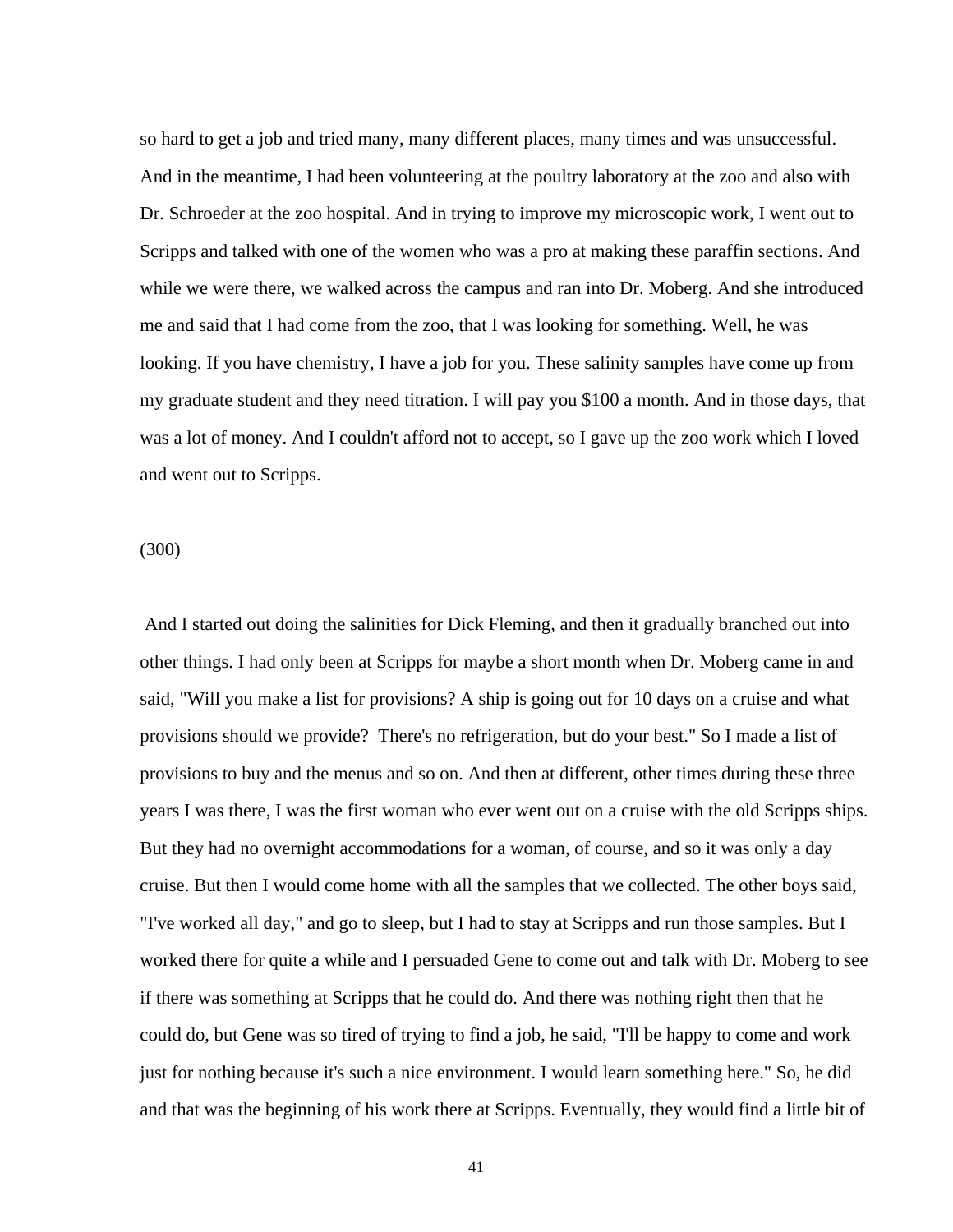money and then a little more and a little more, and that worked out very nicely. And then, nepotism though, was in force. Members of the same family could not work in the same department. So that - as long as we were working and of course, \$100 a month meant a great deal and when Gene was still not secure in his job, that . . .I was afraid to give up my job. But in the meantime, he had decided to continue his education and go on up to Berkeley and Dr. Vaughan had encouraged him to do it. And so I took a leave of absence and we announced our marriage.

BS: *And when did you get married?* 

KL: In 1935.

BS: *And you worked together for . . . without announcing it for how long?* 

KL: Oh, yeah, we lived separately there for a year. I had a cottage down below on the campus and Gene was up in what was called "The Dog House," up at the top of the hill. It had been a laboratory storage, kennels, for the dogs at one of the clinics in LaJolla. But that was the Dog House. He lived up there and I lived down at Scripps. But then, when he went up to Berkeley, I went up with him. He was, theoretically, on leave of absence.

BS: *And then you announced your marriage.* 

KL: And that's when we announced our marriage.

BS: *Did your family know you were married?*

KL: Well, they had a pretty good idea, but they...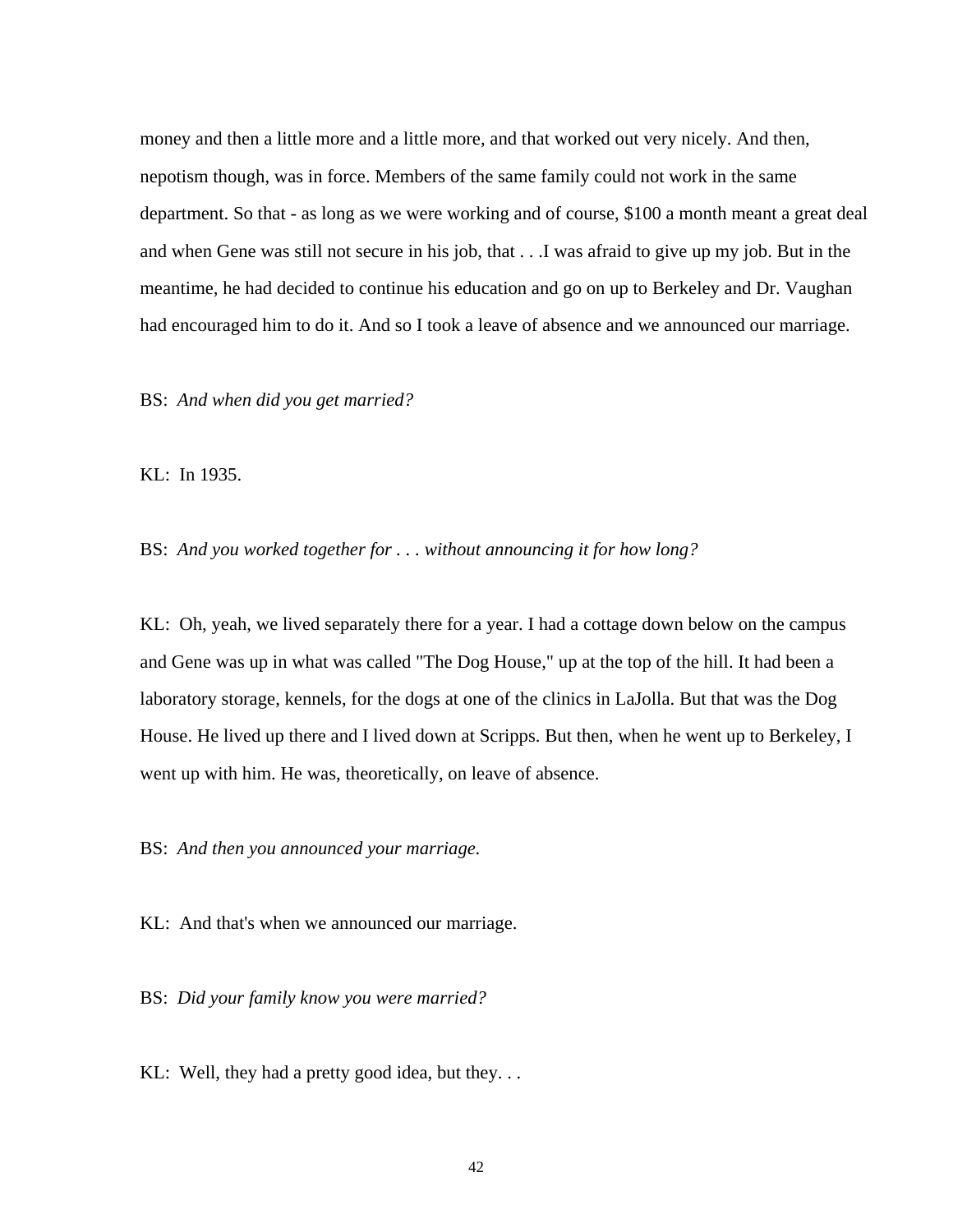BS: *You didn't tell them.* 

KL: No, I didn't tell them.

BS: *Did you tell your family, Gene?* 

 $EL: No.$ 

KL: I sent everybody announcements. My family and his family. They all got announcements at the same time. We went up to Berkeley and I went on WPA there and an interesting thing happened while I was there.

(350)

WPA got a call for a librarian from the Shell Oil Company and they called me in and said, "They need a librarian. You would be just fine. Go down and apply for the job." And I did and I had an interview with this man and I filled out the application and he looked at the application and he said, "Oh, you're married." And I said, "Yes." And he said,"Well, all our girls are single, at least we think they are. And we don't hire any married women. I'm very sorry." So that let me out of that job. There's a reason for some of these things that happen in life. But I finished up my work up there - I worked in the Botany Department at Berkeley. Gene finished his school work there his year of work and came back down to Scripps and I gave up and came down too. And then, when he came back to Scripps, I was without a job.

## BS: *Where was Botany at Cal?*

KL: Botany was on the campus.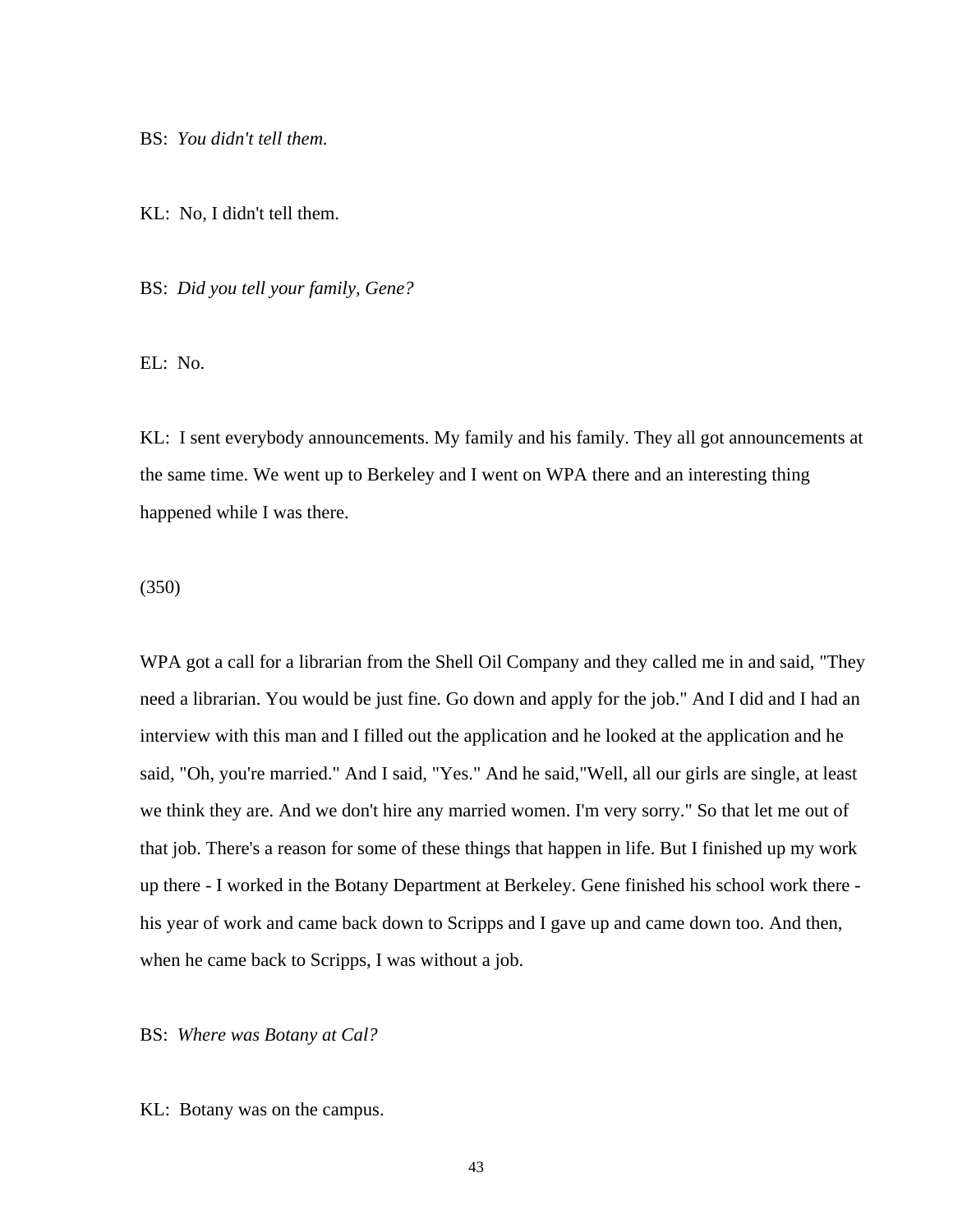BS: *Arts Sciences Building?* 

KL: Yes.

BS: *I worked in the Arts Sciences Building.* 

KL: I worked for Davis.

BS: *I worked for Herb Evans. He was the anatomist.* 

KL: Yeah. I worked for Dr. Davis there in the Botany Department. But then I gave up and came back to Scripps and Roger tried his best to get around this nepotism business and he hired me, but he had to . . .finally, he paid me out of his own pocket.

BS: *Would you like to take a break and eat something?* 

EL: You ready for lunch?

KL: OK, sure. I'll say 20 minutes, whatever.

EL: OK.

BS: *When you said Roger, you meant Roger Revelle?* 

KL: I meant Roger Revelle. But he paid me out of his own pocket.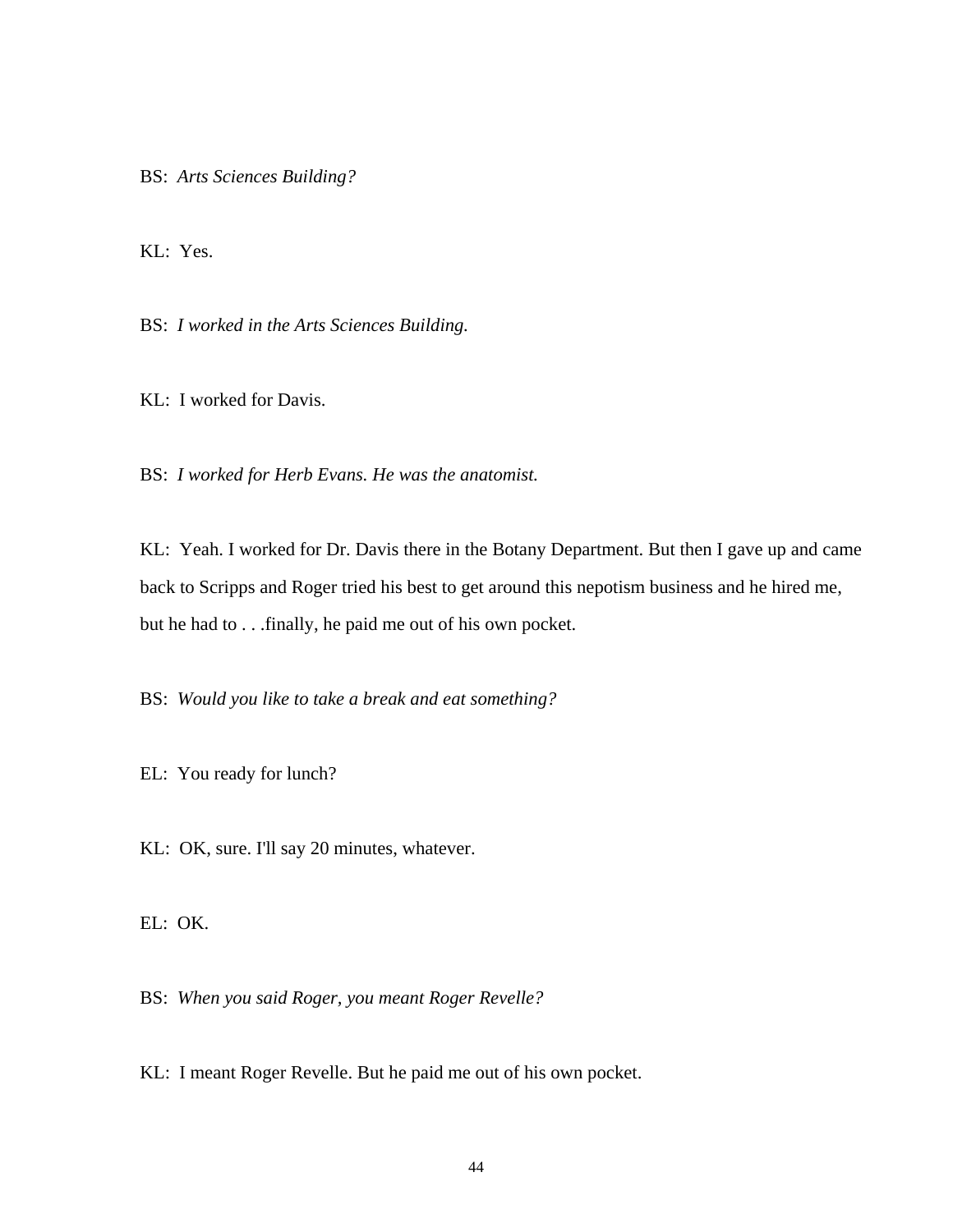# BS: *Now this is in 193?*

KL: 1937. '36-'37, we were in Berkeley. We came down in 1937, in through there. And then I was without a job, but through Dr. Schroeder, I met an ophthalmologist in San Diego who wanted some German medical books translated, so for quite a long time, I did some German translation for him. Dr. Kilgor, I believe his name was. And I loved that. I enjoyed it. My father was a doctor and mother was a nurse and I was raised in a medical atmosphere and so I had a good vocabulary both in German and in English and it was very easy for me and I enjoyed it greatly. But then, that job ended and I had the two boys and I stayed home raising boys, but I also always had worked with Gene.

(400)

He'd bring some of his work home and we'd do it together. So we've always, throughout our whole marriage, have worked together. And then Gene came home. . . we moved over into this house from Scripps and he came back from Bikini and then we moved from Scripps out here because he was no longer employed by Scripps. So we came here and bought this house and we were here and Gene brought this notice home. "Would you like to go to New Zealand or to India?" Well, of course, I like to travel too, and that was an idea that would be something new. So after much discussion and trying hard to decide what would be best and so on, we packed up everything from the house and made all these - Gene borrowed equipment from the lab, and we set off with the 23 boxes of luggage, suitcases, everything, you name it. And went off to India. And that was really very good. We were the only Americans they had known. Their location, I should say - it's about 400 miles south of Calcutta and North of Madras. We were just out in the middle. But it was a large university. The set up was very much like Berkeley with a central university and then these sister universities in the environs. But we were at the central university there.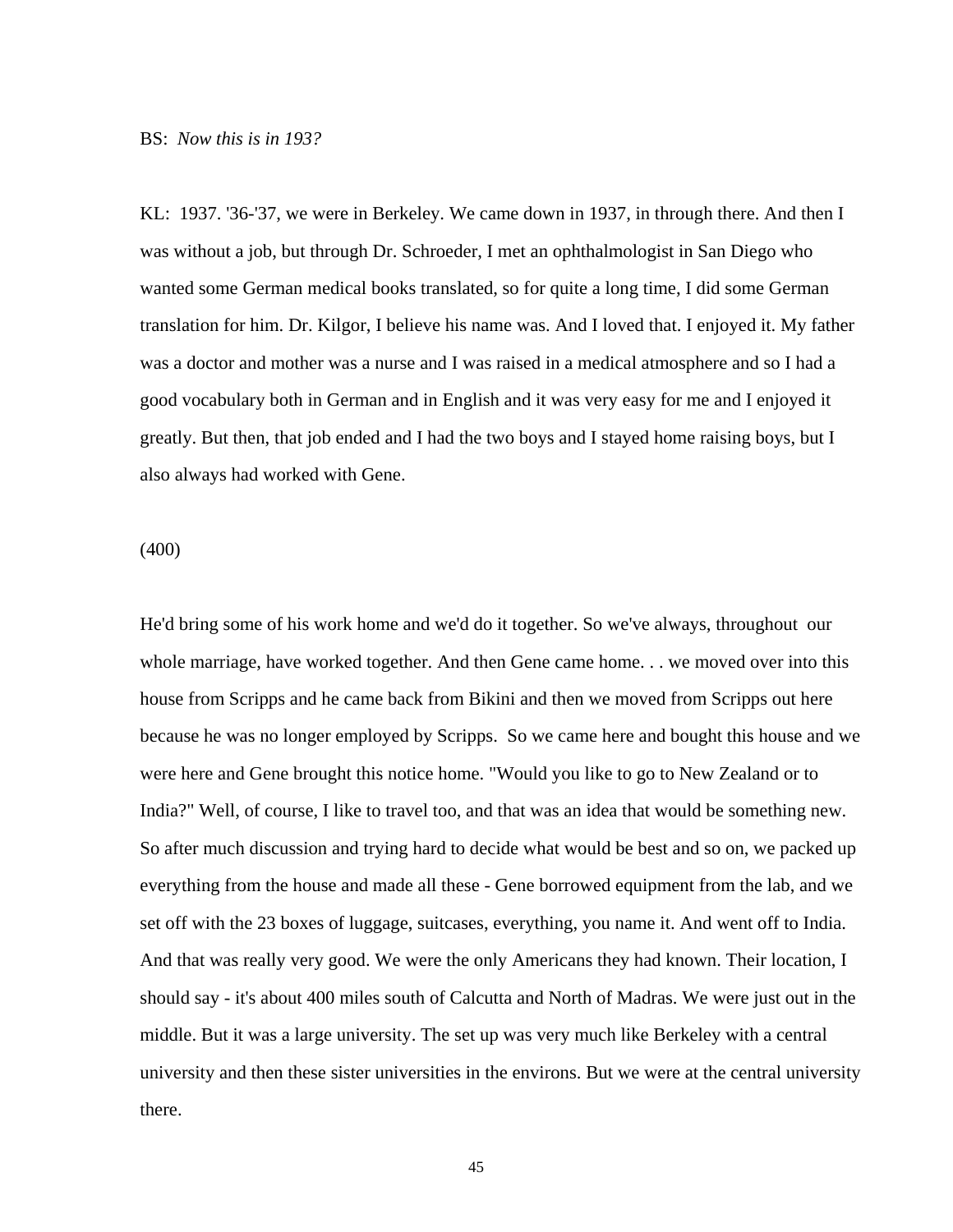#### BS: *What was the name of it?*

KL: Andhra. A-n-d-h-r-a. Andhra University. And people had no idea what to expect. There had been many British people who had lived there, and they knew the British, but they had never had the Americans. And they didn't know much about America either. One of the first things when we lived there, one of the students came up to me. We had a big porch and I sat on the front porch with a Sears & Roebuck catalog and explained all about the United States in one easy lesson and he came up to me - what was the first thing that you noticed about women . . . or, about India. What made the biggest impression to you about India? And I said, "Women carrying water on their heads." "Well how else do you get water?" I mean he just was so sincere about how else do you get your water? And I said, "Well, our water is piped in." And then another boy from the campus came over one day, very distraught. He had just gotten a grant to come to the United States, but he was a little bit afraid to come. And I was talking to him about it and he said, "Well, tell me. What are my chances of crossing the United States in a train without an Indian attack?"

# (450)

I mean, they knew that much about the United States.

### BS: *They saw our cowboy movies.*

KL: Yeah. They knew that much. And, of course, in 1952, they were just piping water up and down so many of the little outlying settlements. They all had to carry their water. But we had one of the only flush toilets on the campus. We had no refrigeration, but we did have water. We kept the water in the bathtub because sometimes the water was shut off too. So we always had a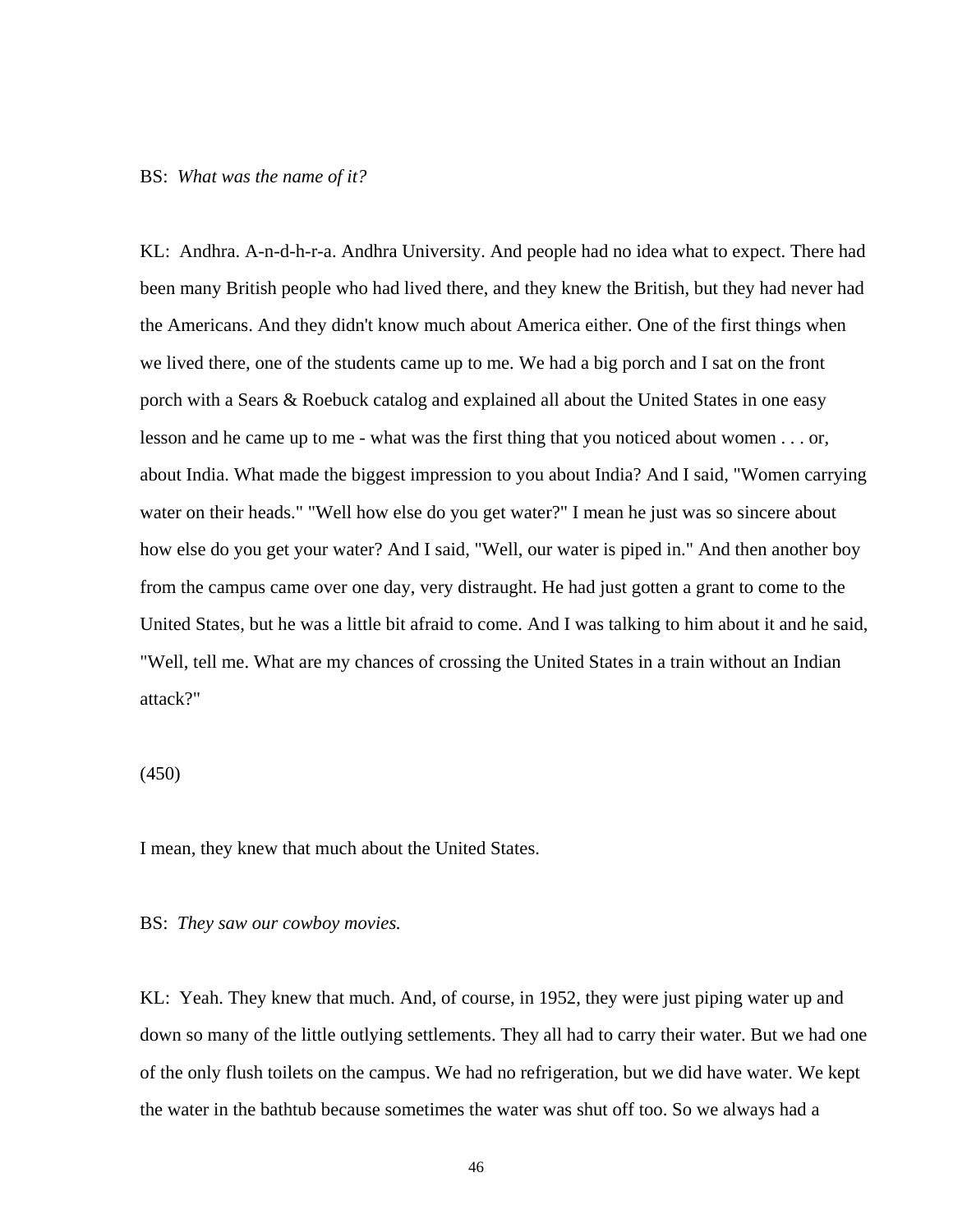bathtub full of water. But, we did have running water. And they built me a kitchen. They piped water into one room to make a kitchen and they built me a stove very much like the stoves that you see in the national parks. You know, charcoal burning stoves. We had charcoal. And for our first Christmas, I gave. . . I had a reception and I made it known. I had a wonderful bearer. He was really very good. And we had a good grapevine and I made it known that there would be no meat. Everything would be vegetarian. And all I served, I made umpteen umpteen chocolate brownies. And we had tea. And I bought a lot of biscuits, but they're cookies. But everything was not in packages, but in tin boxes because of the insects that get into everything. And so I had the chocolate brownies and the cookies and the tea. And Thomas served everything. The women all congregated in the dining room. The men all congregated out on the front porch. They ate cashew nuts which grew on the campus. Very common. But I had cashew nuts and they ate the cashew nuts, they ate the biscuits, they drank the tea, but the sweeper took all the chocolate brownies home. It was a Hindu area, the Brahman, which is the highest cast among the Hindus. And so none of them would ever touch any meat or fish. Even all degrees of vegetarianism, some will eat onions. Some will not. Some will use eggs, some will not. But we tried and anytime they ever had anything to eat with us, we always had their vegetarian type of food. So, but it worked out very nicely.

### (500)

Gene got his boys together. He had a few classes that he did have in spite of the fact that he didn't want classes. But he had classes and the Navy would loan him Navy mine sweepers and I think he made 15-17 cruises out in the Bay of Bengal and these mine sweepers with the borrowed equipment that he had brought and some he had made there in Waltair, which is the main city in Visakhapatnam. It's a suburb of that. But I remember that I was with him when they did that. They dug a hole in the ground to cast a lead weight. They dug a hole in the ground, poured in the lead, put a pipe in it and that made the weight for the corer. But Gene took this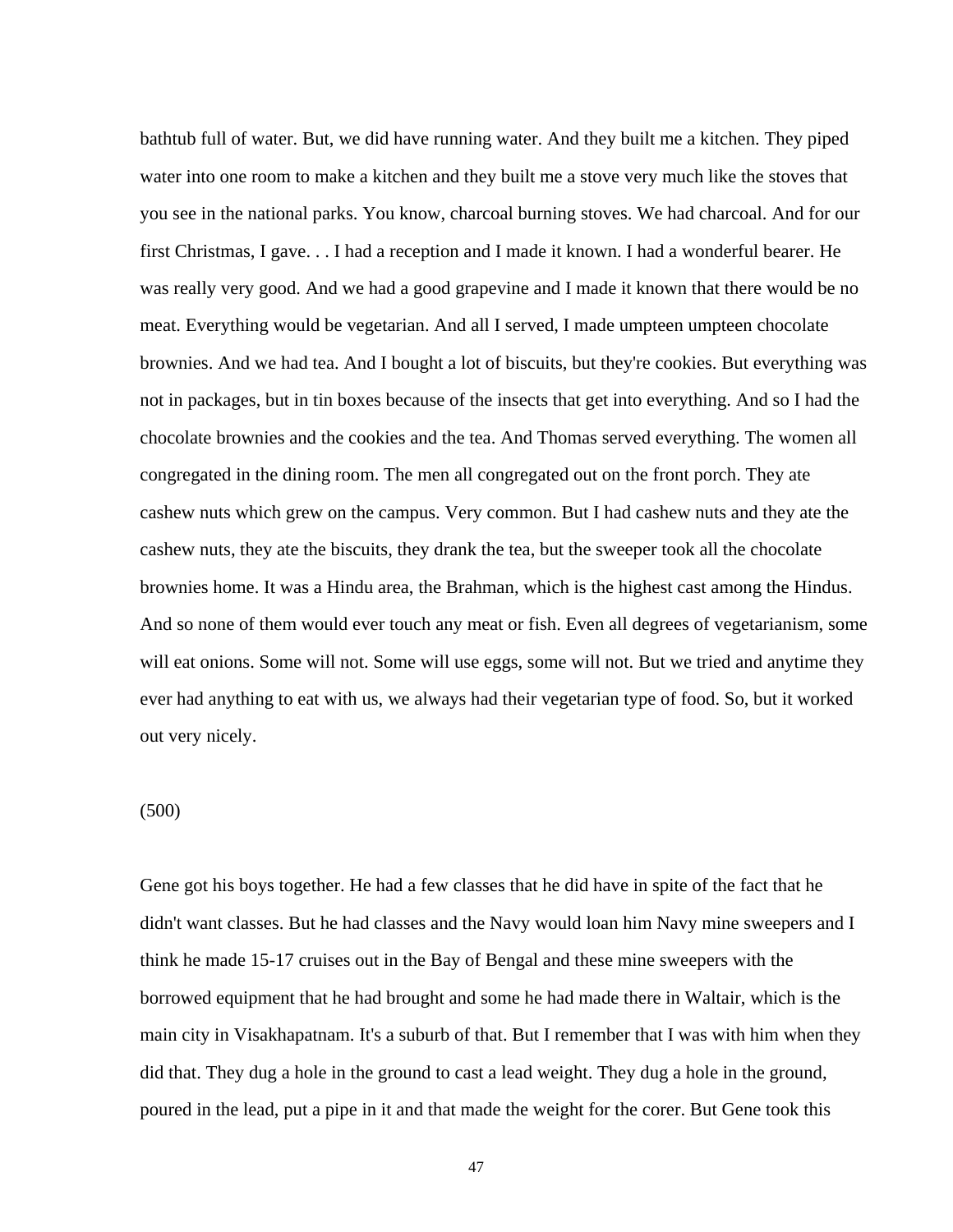equipment out with him and sometimes - a time or two, not too often, but a time or two - they would lose equipment overboard. Well, now he had signed that with his life, he would export all that equipment, so the case is still pending.

 One Christmas, my mother wanted to send me something and the only thing she could think of was to send me a care package, which she did, and the care package came on through and I received it. But, I wasn't in a desperate state for food, you see, so I gave all my food away, but I was supposed to have paid duty on it and done all this mess. So that case is still pending too.

BS: *You said you worked with Gene all his life in his work. Did you get involved in any of the Arctic work, the data, or . . . ?* 

KL: I did the data when we came back from India. I worked with him in the Indian Ocean expedition. I call it chief cook and bottle-washer. But I took all the records. Gene and I were up for every station. He set the watches for the other boys who did the chemistry and the oceanographic work, six on six off, which is the way most of them do. But Gene and I were up for every station and I took all the records - at 8 o'clock we did so and so, and you know. So, I did all those records and then when we came back and were working in Paris, I did all the computations from those data.

(550)

BS: *In Paris, France?*

KL: Yeah. Gene was there with UNESCO for six months. And I was there.

EL: I was Deputy Director of the Office of Oceanography.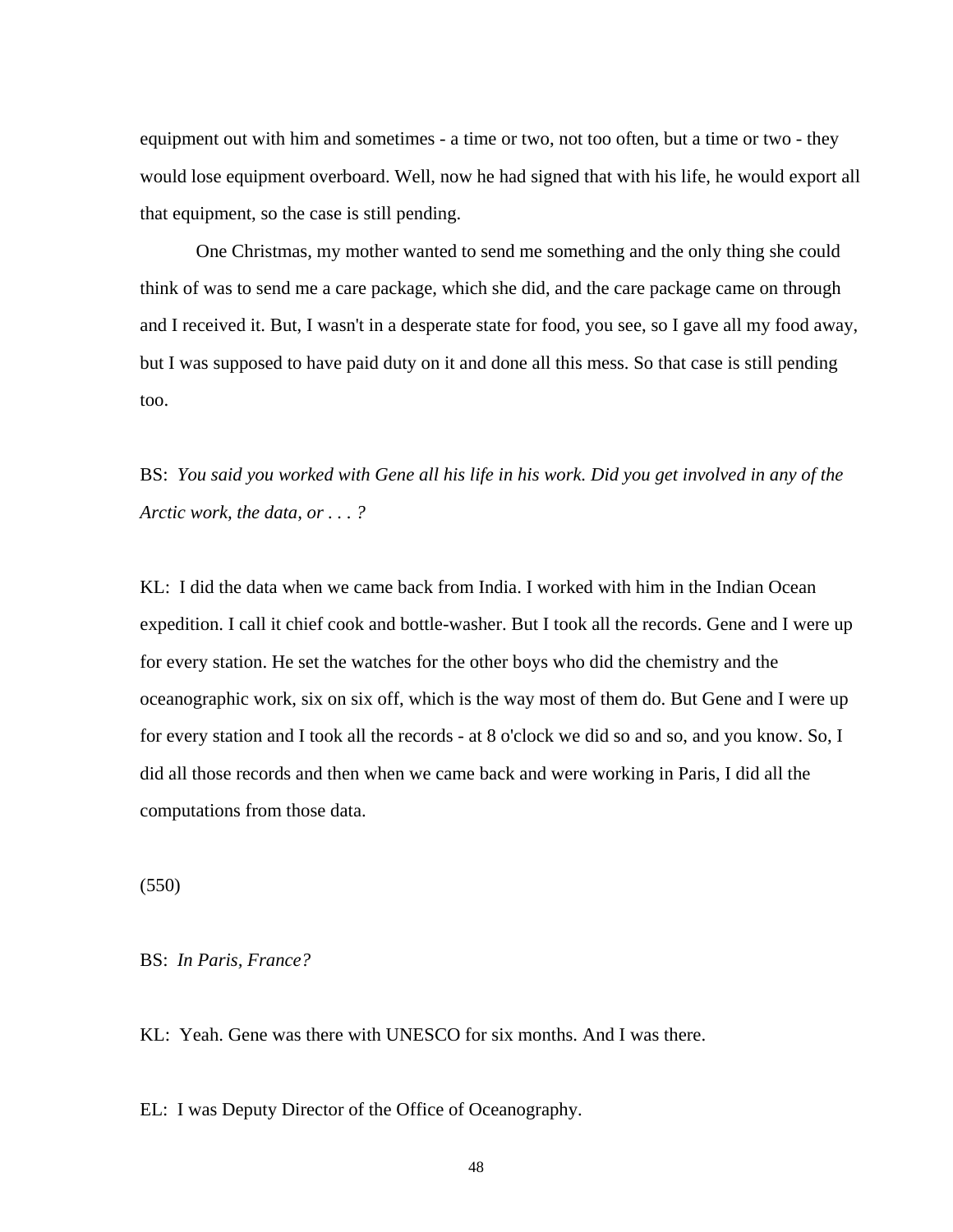### BS: *Deputy Director of the Office of Oceanography for UNESCO.*

KL: And he was there and I was with him and I did all the work on that data at that time.

BS: *The Indian data.*

KL: The work that we had taken out on the Indian Ocean.

BS: *You did some classified research, I'm sure, when you were up in the Arctic on the Skate. Is that not correct?* 

EL: Well, it's hard to tell. Classified in some ways it is and some ways it isn't classified.

KL: Well, all your Bikini stuff was . . . That motivated me mostly to get Gene to write his biography. So that I wanted our boys, all during the war years, everything was classified, and I wanted our boys to know what he was doing during all those years and all those trips that he took, and so years later, when it was all declassified, that's when he wrote all this down, you see.

BS: *The rule is 40 years in general. Sometimes things can be classified longer. Not usually technical stuff, but personnel stuff to protect spies.* 

KL: Yeah. But then, later . . . many years later, when we came back - it was in the late '60s, I think, in the mid-60s, when I came back and had joined him over at the laboratory.

(End of Tape 2 - Side A)

\_\_\_\_\_\_\_\_\_\_\_\_\_\_\_\_\_\_\_\_\_\_\_\_\_\_\_\_\_\_\_\_\_\_\_\_\_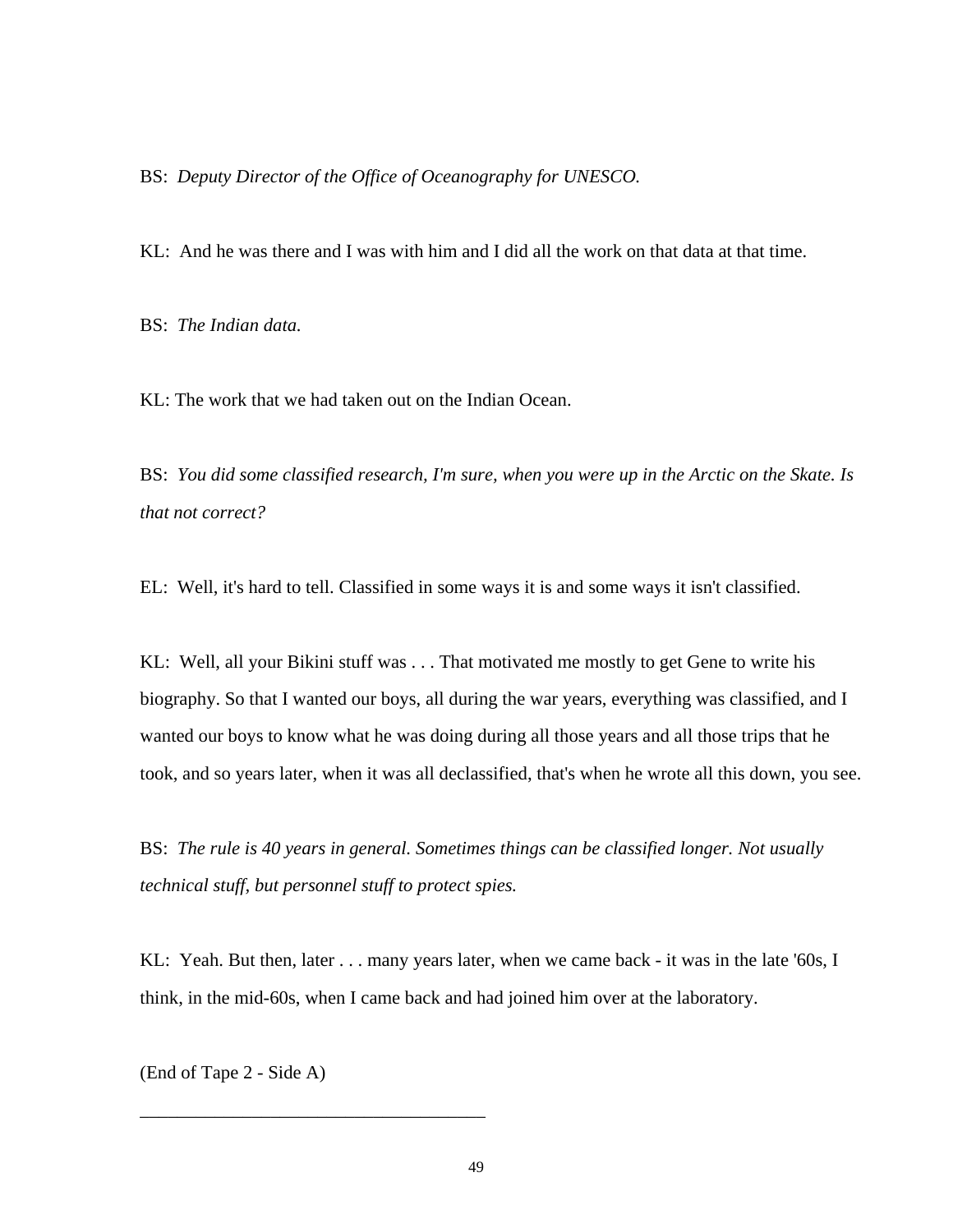(Begin Tape 2 - Side B)

KL: He was still working at NEL and I came on board then. And that was kind of an exception for a wife to be working at the Navy.

BS: *You went to work for NEL.* 

KL: Yes, I went to work for NEL too.

BS: *For the same office?* 

KL: For the same office. We worked together.

BS: *The Arctic Projects Office?* 

KL: Well, it wasn't Arctic work as much as some of the Indian work and some of the work that he was doing off the coast here - all that work that he would bring.

BS: *You didn't get involved in any of the Arctic cruise thing?* 

KL: No, I wasn't involved in any of the ...

BS: *Did you have clearance there.?* 

KL: I had at the Lab, but not during the Arctic when he was there. But when I went to the Lab, I had clearance. And we went to Thailand together. We went over to Viet Nam when the war was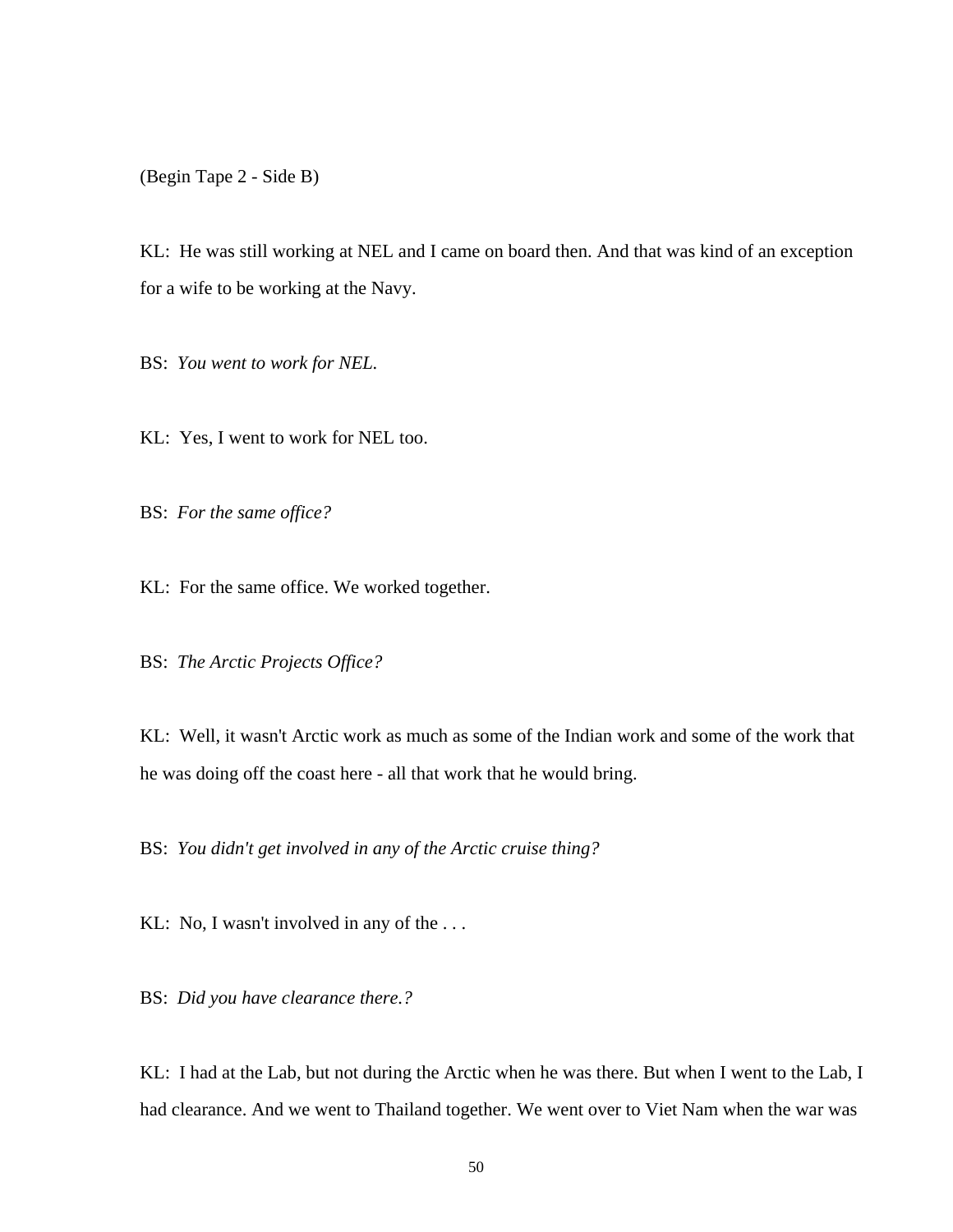about to wind down. Both of us, we were at the Lab, and we were asked to go over to Nhatrang to the Oceanographic Institute there and see what they needed to restock the institute and start up their work and so both of us went over to Nhatrang, over to Viet Nam and had some experiences over there, I would say. But we enjoyed it. The war was still going on. They were shooting at the house where we were living. There were oil tanks not too far away and they were shooting at those. And they were shooting at the airplanes as we were flying in the little Navy plane and so on. So we had quite some experiences over there.

 But went through the Institute and the thing that impressed me mostly - there at the Institute, they had this beautiful library. It had been French-Indo China and the French had used . . . and they had this very, very beautiful library of hand-painted, hand-drawn, all the specimens, every fish that had ever been caught in that part of the world was there, but it was a very exceptional library. They had that and then they had the big laboratories of pickled fish. They kept them dark so they wouldn't fade, but there were thousands of jars of pickled fish in there. But it was really a very interesting place. The Director is still a very good friend of ours. He was independently wealthy because his wife had a pig farm. So he could go abroad and buy books and so on for his Institute because he had money to do it. You see, he was moonlighting, so to speak, that way. But then, after the war, he had quite some experiences and I can say this much about it. We got a letter one time asking us to sponsor him and before we could answer it, Saigon fell. Then I called the Red Cross and asked, "What can we do?" and they said, "You do more harm for him than not. Just leave it alone." So we did and quite some time later, we got a letter that had been mailed from some priest in Canada - came to us somehow he had smuggled a letter out and gotten a letter to us. But what had happened when it fell - he and his wife and four little children walked down to the dock and got on the boat with the clothes on their back and that was it.

(50)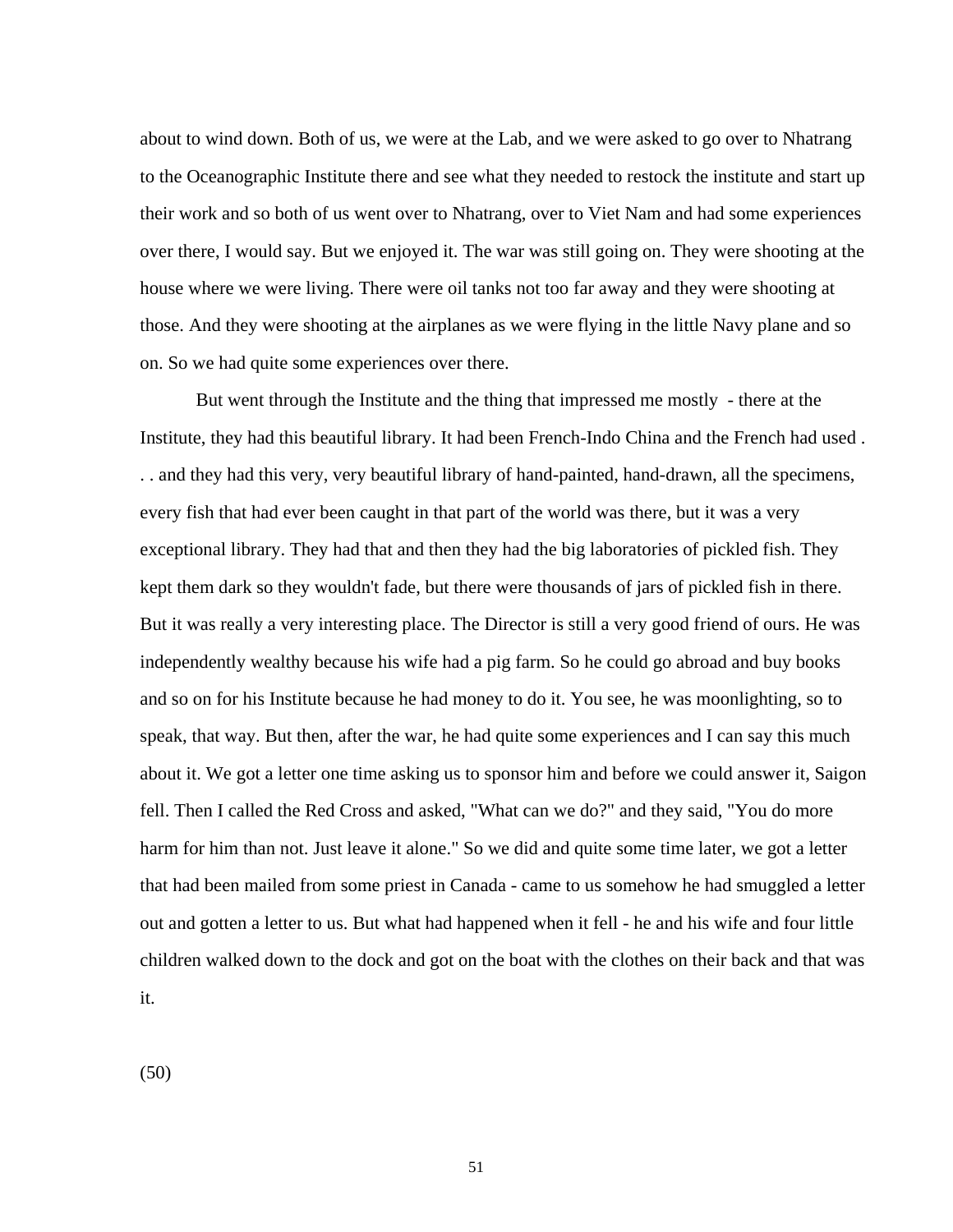And they got out to sea and I think they were shot at and had all kinds of problems, but eventually a US Navy boat was out there and picked them up. Brought them in and we heard from him from some place in Pennsylvania and we kept up with him again. And he was trying to work on worms . . . his specialty was marine worms. And all of us who are oceanographic people here that had known of him, tried to get him jobs and he finally got a job here. But he was a really interesting experience.

 And some of the men that Gene worked with - now he was in Thailand for 3 months there over Christmas time, working with the Thai Navy. Some of the men he worked with then were lost at sea. For instance, one man, I think his name was Hi. Gene was fond of him. Well, anyway, he was out on a cruise and they boarded the ship and I think they molested his wife and he went to protect her and they threw him overboard.

BS: *Who?* 

KL: So, there were things like . . . there were lots of things happened there. But that was some of the work that we had been doing together.

BS: *Well, you've had a wonderful life together. Very close.*

KL: We've had a very close, very . . .65 years this fall.

BS: *65 years.* 

KL: 65 years.

BS: *You're going to stay with it.*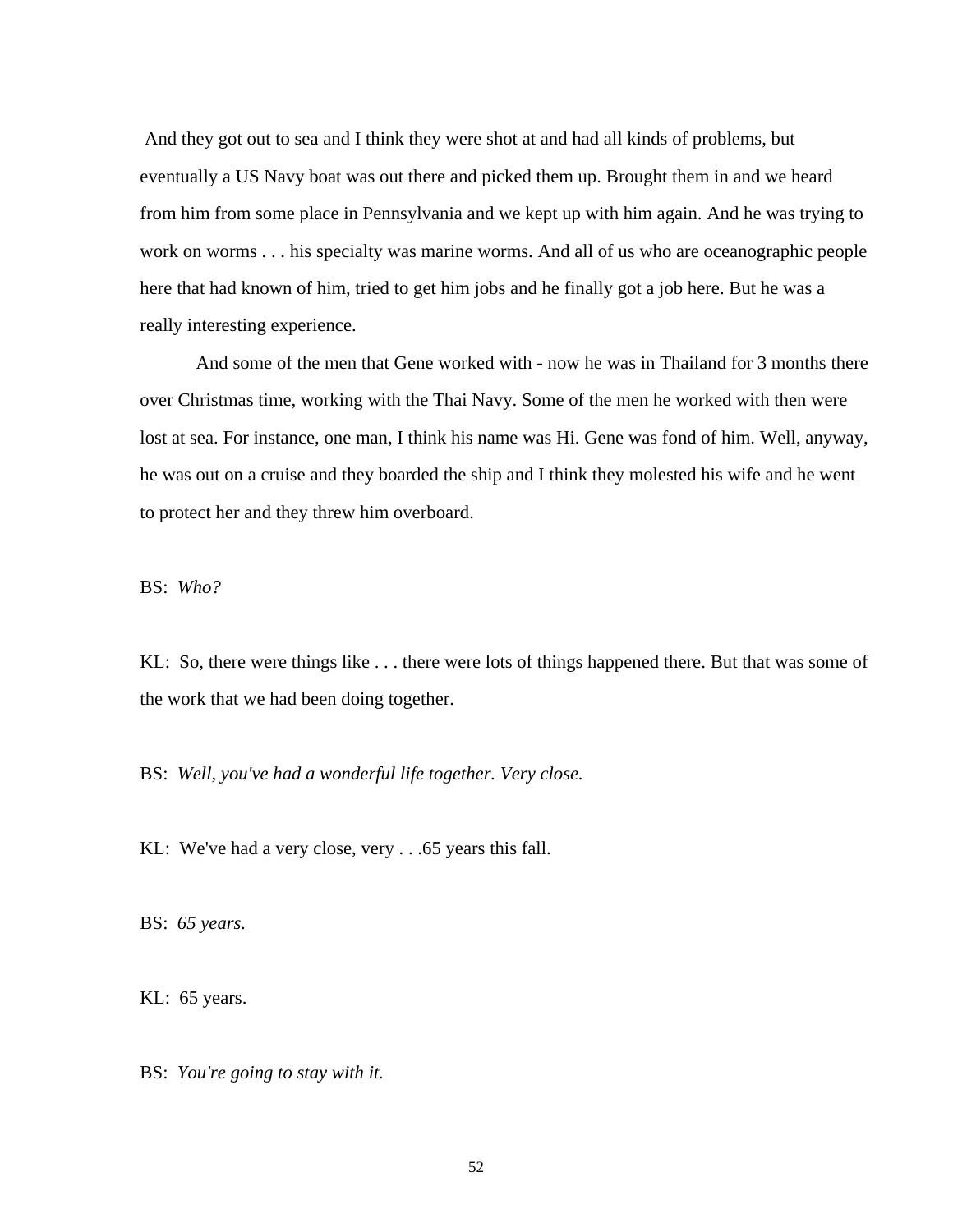KL: I'm going to stay with it. I get all these letters from these matrimonial companies and you know, "Would you like to meet somebody?" and I call them up and I say, "You might as well take my name off your list."

BS: *I've got one more question for you Gene, if you'd sit down over there.* 

KL: Let me get up.

BS: *I'll get your picture too. This is my project for the pictures.* 

KL: Did you want one or both?

BS: *Well, why don't we get both of you. Well, why don't you let me get one of Gene and then you sit down again and I'll get you both. How's that?* 

KL: You get Gene.

BS: *I've got a question for you too, to answer. You said that you got into oceanography almost by a fluke. You've had a long career in it. Have you anything to comment on it, any regrets of what you could have done in your career or have things turned out better than you ever expected?* 

EL: Well, we had a lot of decisions, but I think we made the right ones each time. So I really have no regrets. I don't know what I would have done differently to come out as well as I did.

BS: *Why don't you snuggle up to this guy and I'll get your picture. And we can call it a day.*